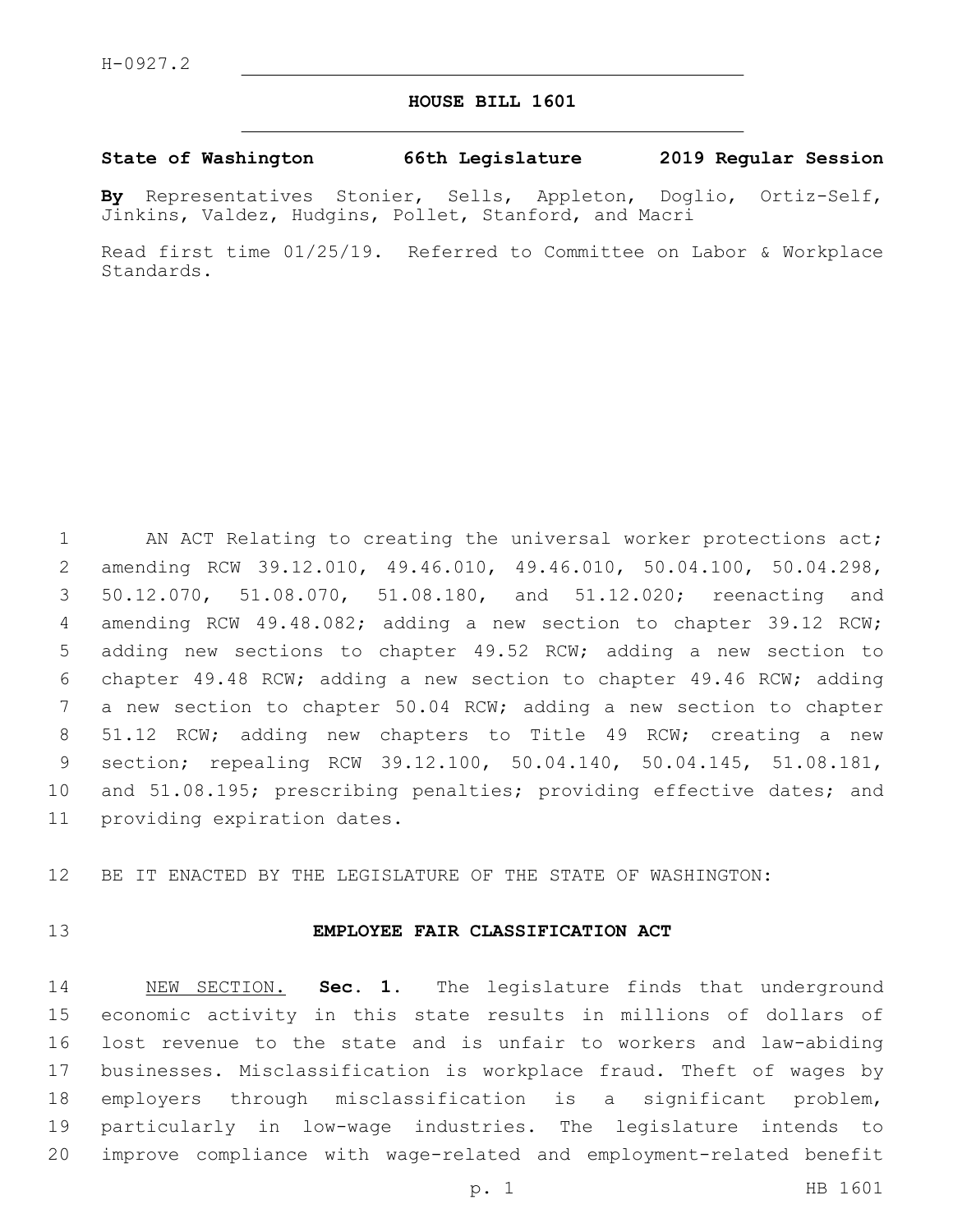laws to help address the problems of the underground economy, level the playing field for honest employers and contractors, and protect workers.3

 NEW SECTION. **Sec. 2.** This chapter may be known and cited as the employee fair classification act.

 NEW SECTION. **Sec. 3.** The definitions in this section apply throughout this chapter unless the context clearly requires otherwise.

(1) "Department" means the department of labor and industries.

 (2) "Director" means the director of the department of labor and industries or the director's authorized representative.

(3) "Employ" means to suffer or permit to work.

 (4)(a) "Employee" means a person, including a helper, who 14 performs labor or services for an employer, and includes workers, laborers, and mechanics under RCW 39.12.010. A person may be an employee of two or more employers at the same time.

 (b) "Employee" does not include an independent contractor as 18 defined by subsection (8) of this section.

 (c) "Employee" also does not include, for purposes of sections 5,  $6, 7,$  and 8 of this act only:

 (i) Any individual employed in casual labor in or about a private home, unless performed in the course of the employer's trade, 23 business, or profession;

 (ii) Any individual employed in the capacity of an outside salesperson paid solely by way of commission, as defined and 26 delimited by the director.

 (iii) Any individual engaged in the activities of an educational, charitable, religious, state or local governmental body or agency, or nonprofit organization where the employer-employee relationship does not in fact exist or where the services are rendered to such organizations gratuitously. If the individual receives reimbursement in lieu of compensation for normally incurred out-of-pocket expenses or receives a nominal amount of compensation per unit of voluntary service rendered, an employer-employee relationship is deemed not to exist for the purpose of this section or for purposes of membership or qualification in any state, local government, or publicly supported retirement system other than that provided under chapter 38 41.24 RCW;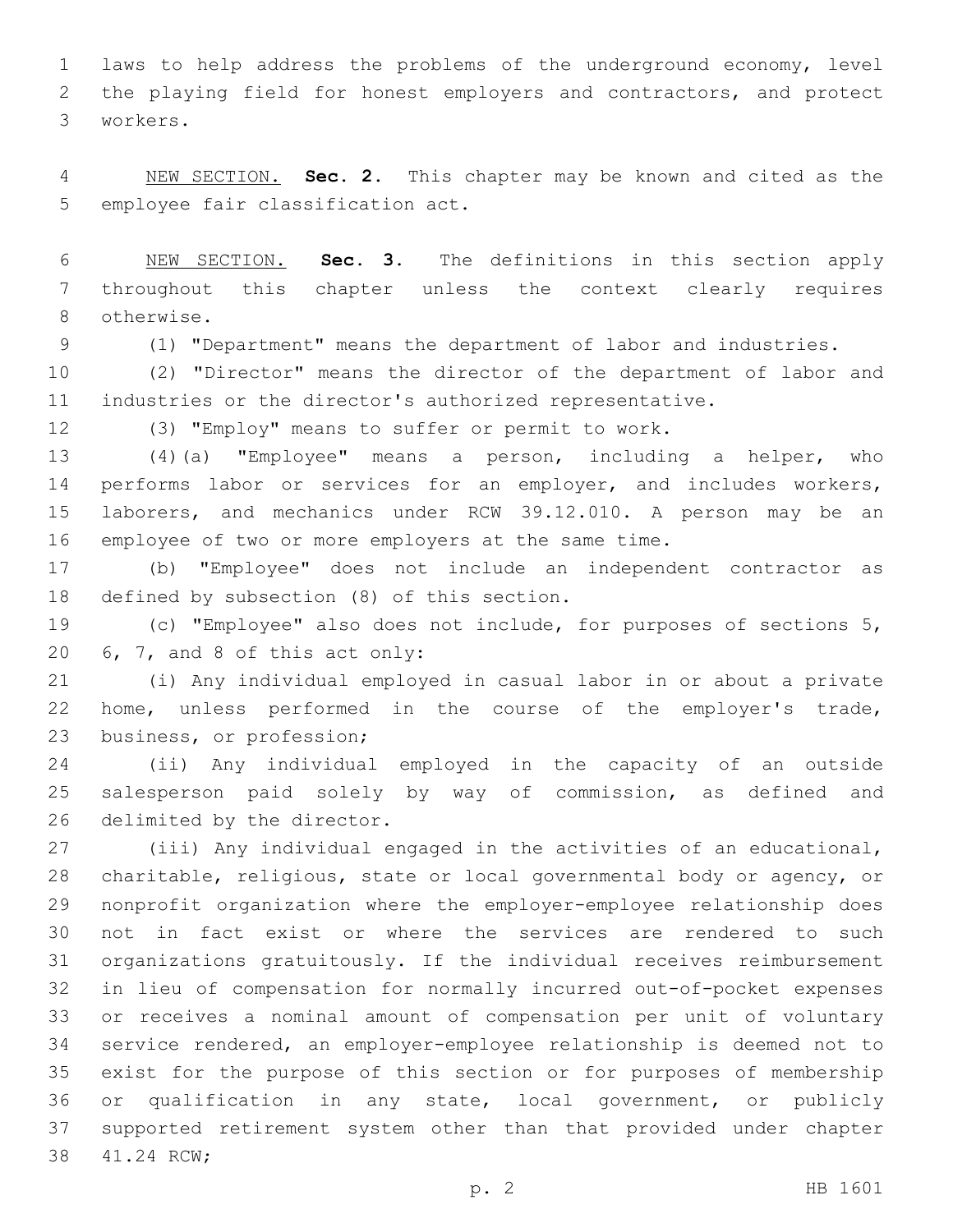(iv) Any individual employed full time by any state or local governmental body or agency who provides voluntary services but only with regard to the provision of the voluntary services. The voluntary services and any compensation therefor shall not affect or add to qualification, entitlement, or benefit rights under any state, local government, or publicly supported retirement system other than that provided under chapter 41.24 RCW;

 (v) Any newspaper vendor, carrier, or delivery person selling or distributing newspapers on the street, to offices, to businesses, or from house to house and any freelance news correspondent or "stringer" who, using his or her own equipment, chooses to submit material for publication for free or a fee when such material is 13 published;

 (vi) Any carrier subject to regulation by part 1 of the 15 interstate commerce act;

 (vii) Any individual engaged in forest protection and fire 17 prevention activities;

 (viii) Any individual employed by any charitable institution charged with child care responsibilities engaged primarily in the development of character or citizenship or promoting health or physical fitness or providing or sponsoring recreational opportunities or facilities for young people or members of the armed 23 forces of the United States;

 (ix) Any resident, inmate, or patient of a state, county, or municipal correctional, detention, treatment, or rehabilitative 26 institution:

 (x) Any individual who holds a public elective or appointive office of the state, any county, city, town, municipal corporation or quasi-municipal corporation, political subdivision, or any instrumentality thereof, or any employee of the state legislature;

 (xi) All vessel operating crews of the Washington state ferries 32 operated by the department of transportation;

 (xii) Any individual employed as a seaman on a vessel other than 34 an American vessel; or

 (xiii) Any farm intern providing his or her services to a small farm that has a special certificate issued under RCW 49.12.470.

 (5)(a) "Employer" means any of the following that employ a person: (i) An individual; (ii) any form of business entity, or the receiver, trustee, or successor of a business entity; (iii) an 40 administrator or executor of an estate; or (iv) the state or any

p. 3 HB 1601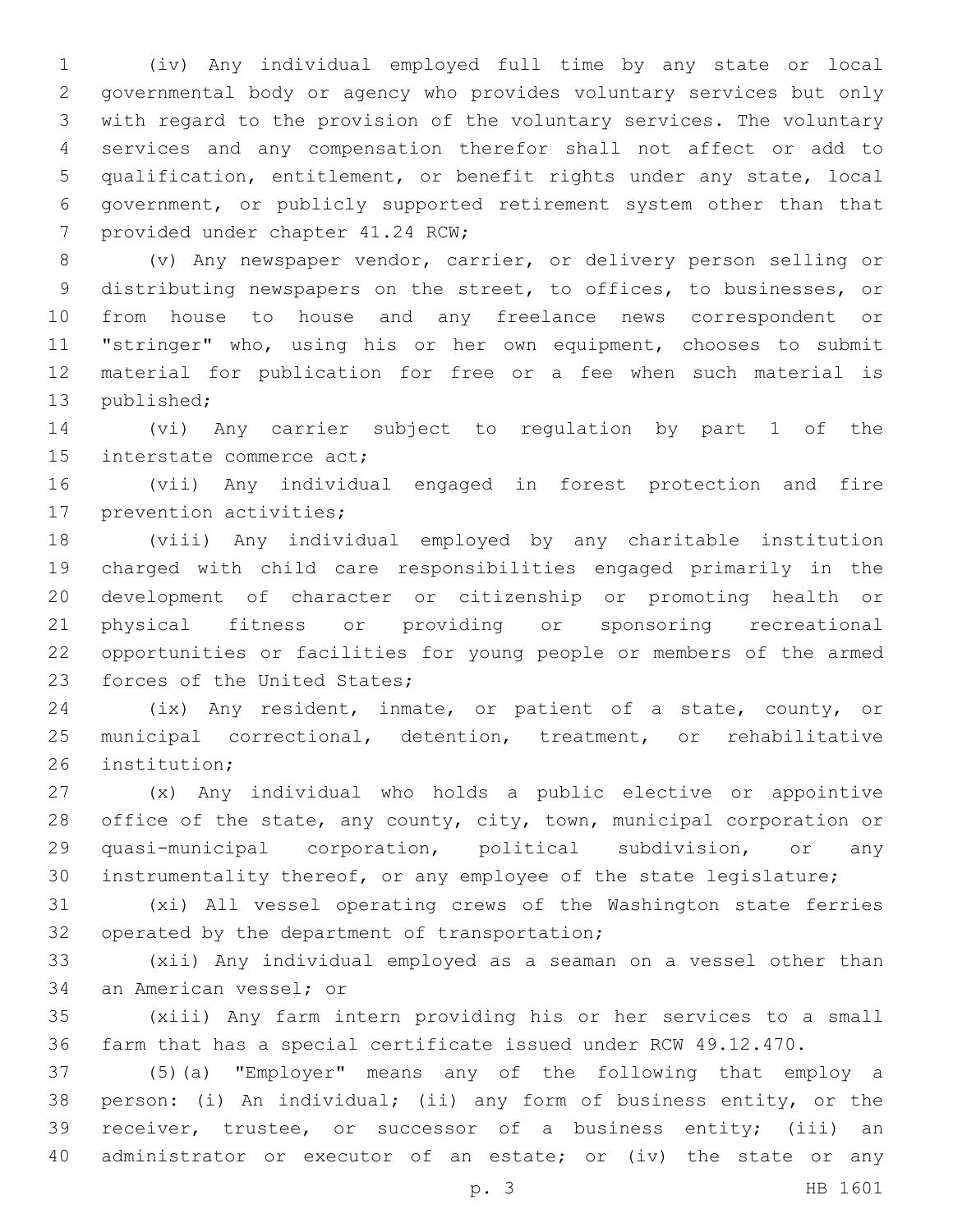agency, instrumentality, or political subdivision of the state. "Employer" includes an individual or entity that acts directly or indirectly in the interest of an employer in relation to employing a person. More than one entity may be the "employer," including in circumstances where one entity controls, is controlled by, or is under common control with another employer, or where one entity exerts control over the operations of another employer.

 (b) "Employer" does not include agencies, authorities, or instrumentalities of the United States, its possessions and territories, the commonwealth of Puerto Rico, or the District of 11 Columbia.

 (6) "Front pay" means the compensation the employee would earn if 13 reinstated to his or her former position.

 (7) "Helper" means an individual engaged by an employee to perform work in the employer's usual course of business. The employer 16 of the employee is the employer of the "helper."

 (8)(a) "Independent contractor" means an individual who performs labor or services for a party when all of the following elements are 19 established:

 (i) The individual is and will continue to be free from control or direction over the performance of the labor or services by the 22 party for whom the labor or services are performed, both under the contract of labor or service and in fact. Control or direction includes the right to control or direct as well as general control or direction over the individual's physical activities; and

 (ii) The labor or service is outside the usual course of business 27 for which the labor or service is performed; and

 (iii) The individual is customarily engaged in an independently established trade, occupation, business, or profession of the same nature as that involved in the contract of labor or service, for which the individual independently establishes the price of the 32 individual's labor or service; and

 (iv) On the effective date of service, the individual is responsible for filing at the next applicable filing period, both under the contract of service and in fact, a schedule of expenses with the internal revenue service for the type of business the 37 individual is conducting; and

 (v) On the effective date of service, or within a reasonable period after the effective date of service, the individual has an active and valid account with the department of revenue and other

p. 4 HB 1601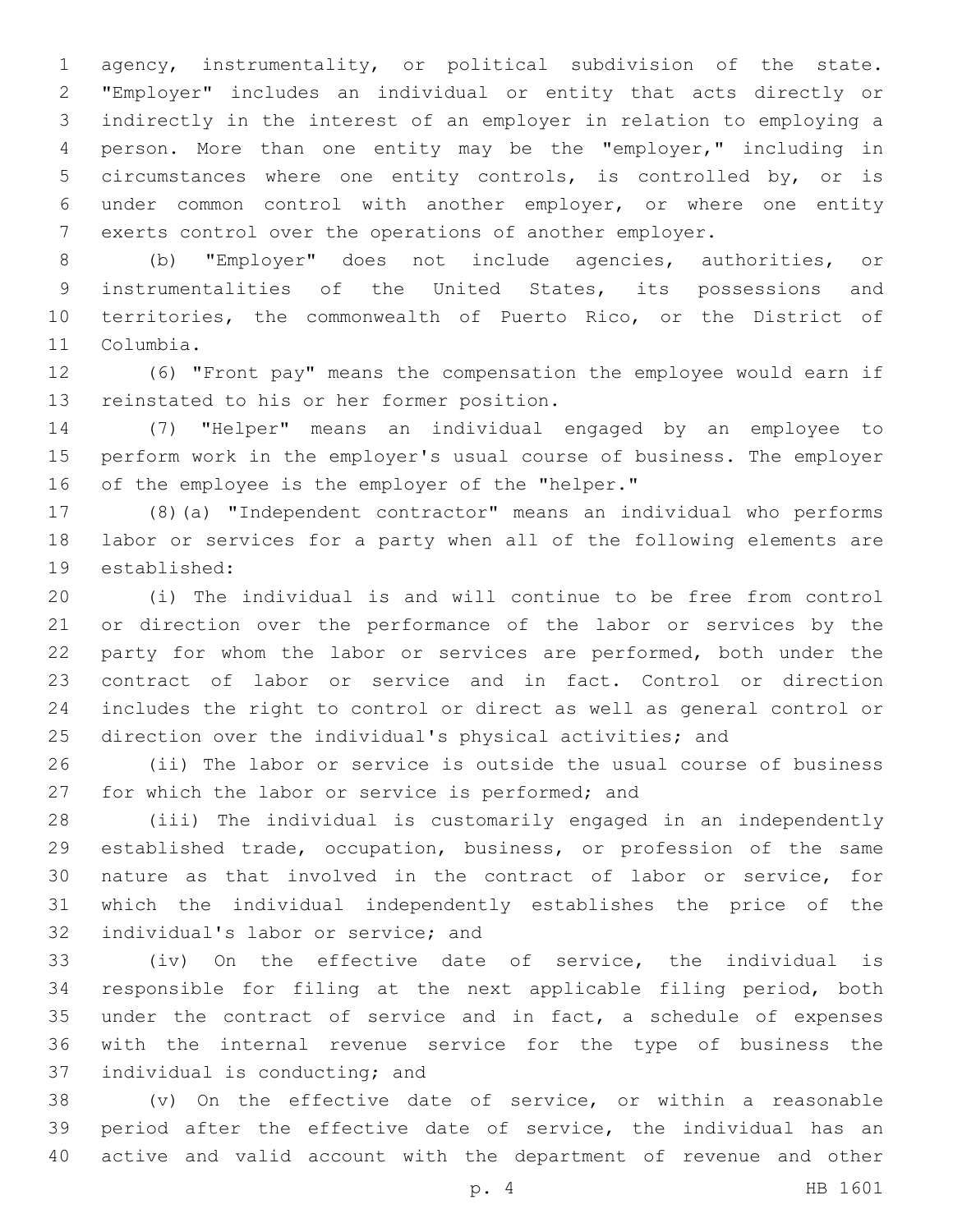state agencies as required by the particular case, for the business the individual is conducting, for the payment of all state taxes normally paid by employers and businesses and has registered for and received a unified business identifier number from the state of 5 Washington; and

 (vi) On the effective date of service, the individual is maintaining a separate set of books or records that reflect all items of income and expenses of the business that the individual is 9 conducting; and

 (vii) If the individual is performing services that require registration under chapter 18.27 RCW or licensing under chapter 19.28 RCW for remuneration under an independent contract, on the effective date of the contract for services the individual has a valid contractor registration under chapter 18.27 RCW or an electrical 15 contractor license under chapter 19.28 RCW.

 (b) In determining whether an individual is an independent contractor, acts taken by an employer to comply with local, state, or federal laws or regulations may not be considered as proof of 19 independent contractor status.

 (9) "Misclassification" means designating an employee as a 21 nonemployee of the employer.

 (10)(a) "Pattern or practice" means that, in addition to the current violation, within the previous ten years the employer was:

 (i) Convicted of a criminal violation of a state or local law 25 concerning nonpayment of wages;

 (ii) Subject to a court order entering final judgment for a violation of this chapter or chapter 39.12, 49.46, 49.48, or 49.52 RCW, and the judgment was not satisfied or current within thirty days of the later of: (A) The expiration of the time for appealing the order; or (B) if a timely appeal was made, the date of the final 31 resolution of the appeal; or

 (iii) Due to a previous violation, subject to a final and binding citation and notice of assessment from the department for a violation of this chapter or chapter 39.12 or 49.48 RCW, or a final determination of violation of chapter 39.12 RCW, and the citation, determination, and penalty was not satisfied or current within thirty days of the date the citation or determination became final and binding.38

 (b) For purposes of this subsection (10), an employer includes a 40 successor employer, as defined in RCW 49.48.082.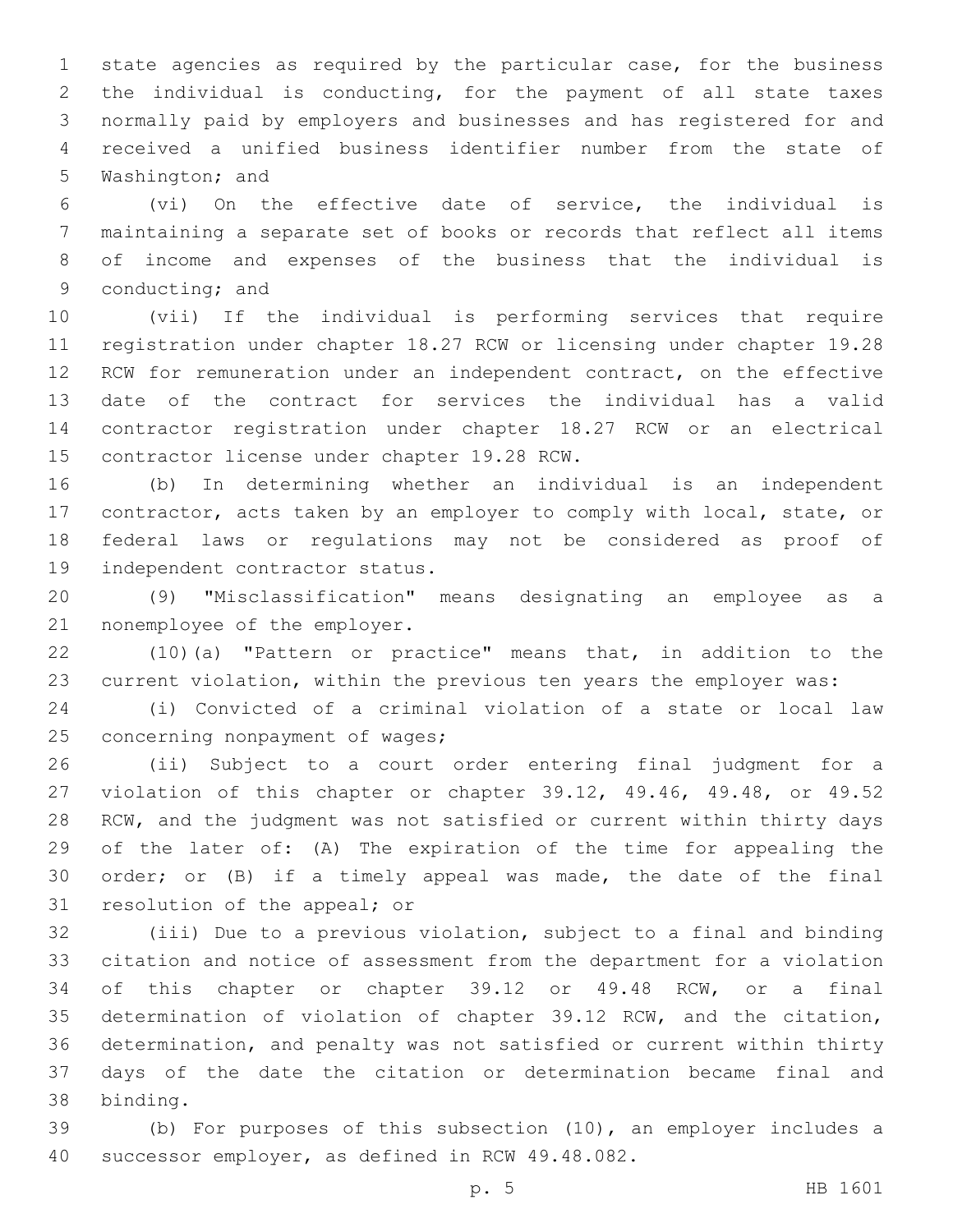(11) "Person" means a natural person, firm, partnership, 2 corporation, association, or organization.

 (12) "Willful" means a knowing and intentional action that is neither accidental nor the result of a bona fide dispute.

 NEW SECTION. **Sec. 4.** (1) An employer-employee relationship exists when an individual performs labor or services for another individual or entity. The party asserting that an individual is not an employee must establish by a preponderance of the evidence that the individual is an independent contractor or is otherwise not an employee under this chapter.

 (2) A general contractor is not responsible for violations of an independent contractor or subcontractor under this chapter unless the general contractor exerts substantial control over the day-to-day work of the independent contractor or subcontractor. For purposes of 15 this subsection:

 (a) "General contractor" means the contractor required to be registered under chapter 18.27 RCW or licensed under chapter 19.28 RCW whose business operations for a project require the use of more than one building trade or craft upon a single job or project, under a single building permit, and who has responsibility to superintend 21 the project as a whole.

 (b) "Subcontractor" means a contractor who engages in a business that is required to be registered under chapter 18.27 RCW or licensed under chapter 19.28 RCW and who is not a general contractor.

 NEW SECTION. **Sec. 5.** (1) An employer may not willfully misclassify an employee as an independent contractor.

 (2) A person may not charge an employee who has been misclassified as an independent contractor a fee, or make any deductions from compensation for any purpose, including for goods, materials, space rental, services, government licenses, repair, equipment maintenance, or fines arising from the employment where any of the acts would have violated the law if the individual had not 33 been misclassified.

 (3) A person may not require or request an employee to enter into an agreement or sign a document that results in the misclassification of the employee as an independent contractor or otherwise does not accurately reflect the employee's relationship with the employer.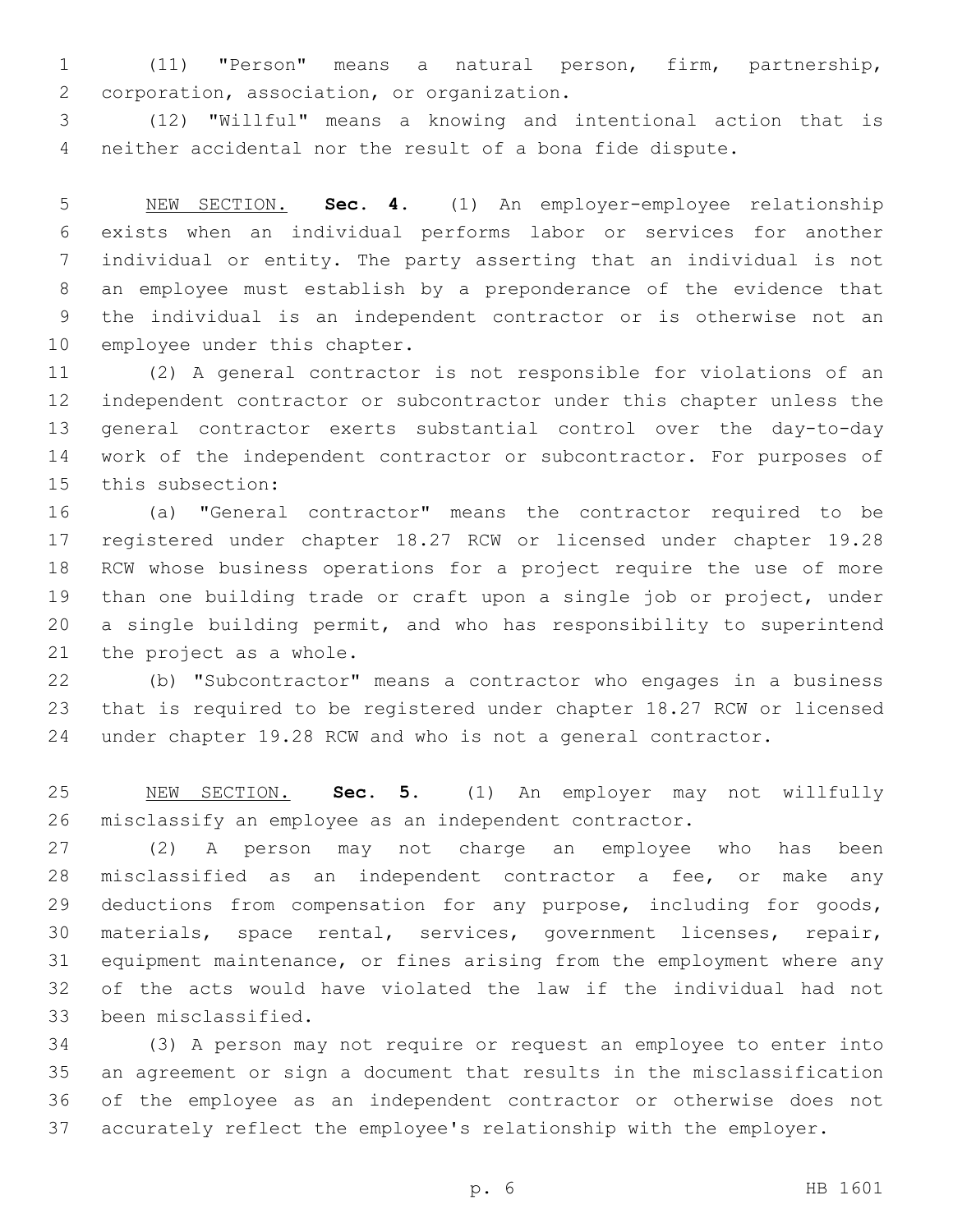(4) A person may not perform the following acts for the purpose of facilitating or evading detection of a violation of this chapter: (a) Form, assist in, or induce the formation of a corporation, partnership, limited liability company, or other business entity; or (b) Pay or collect a fee for use of a foreign or domestic corporation, partnership, limited liability company, or other 7 business entity.

 (5) A person may not, for remuneration, conspire with, aid and abet, assist, or advise an employer with the intent of violating this 10 chapter.

 NEW SECTION. **Sec. 6.** (1) The department may conduct an investigation if it obtains information indicating a person may have violated this chapter, but the department may not investigate a violation of this chapter that occurred more than three years before the date of the violation. For the purposes of this section, a violation occurs from the initial date of misclassification and for as long as the employee continues to be misclassified. The three-year period is tolled during any period of time that an employer, any of its agents, or any person acting on behalf of the employer, deters an individual from filing a complaint under this section.

 (2) If the department determines that a person violated this 22 chapter, it may:

 (a) For a violation of section 9 of this act, order the employer to pay a civil penalty of not less than one thousand dollars and not 25 more than ten thousand dollars;

 (b) For a violation of section 5 of this act, order the person to pay a civil penalty of: (i) Not less than one thousand dollars and not more than ten thousand dollars per employee; or (ii) if the person has engaged in a pattern or practice of violations, not less than ten thousand dollars and not more than twenty-five thousand 31 dollars per employee;

 (c) For a violation of section 5 of this act, order persons, including employers, to jointly and severally pay the following: (i) Three times the amount of wages, salary, and employment benefits denied or withheld, except benefits under Title 50 or 51 RCW; and (ii) reimbursement for payroll taxes under Title 50 or 51 RCW and the value of any other state payroll taxes paid or state benefits lost by 38 the employee;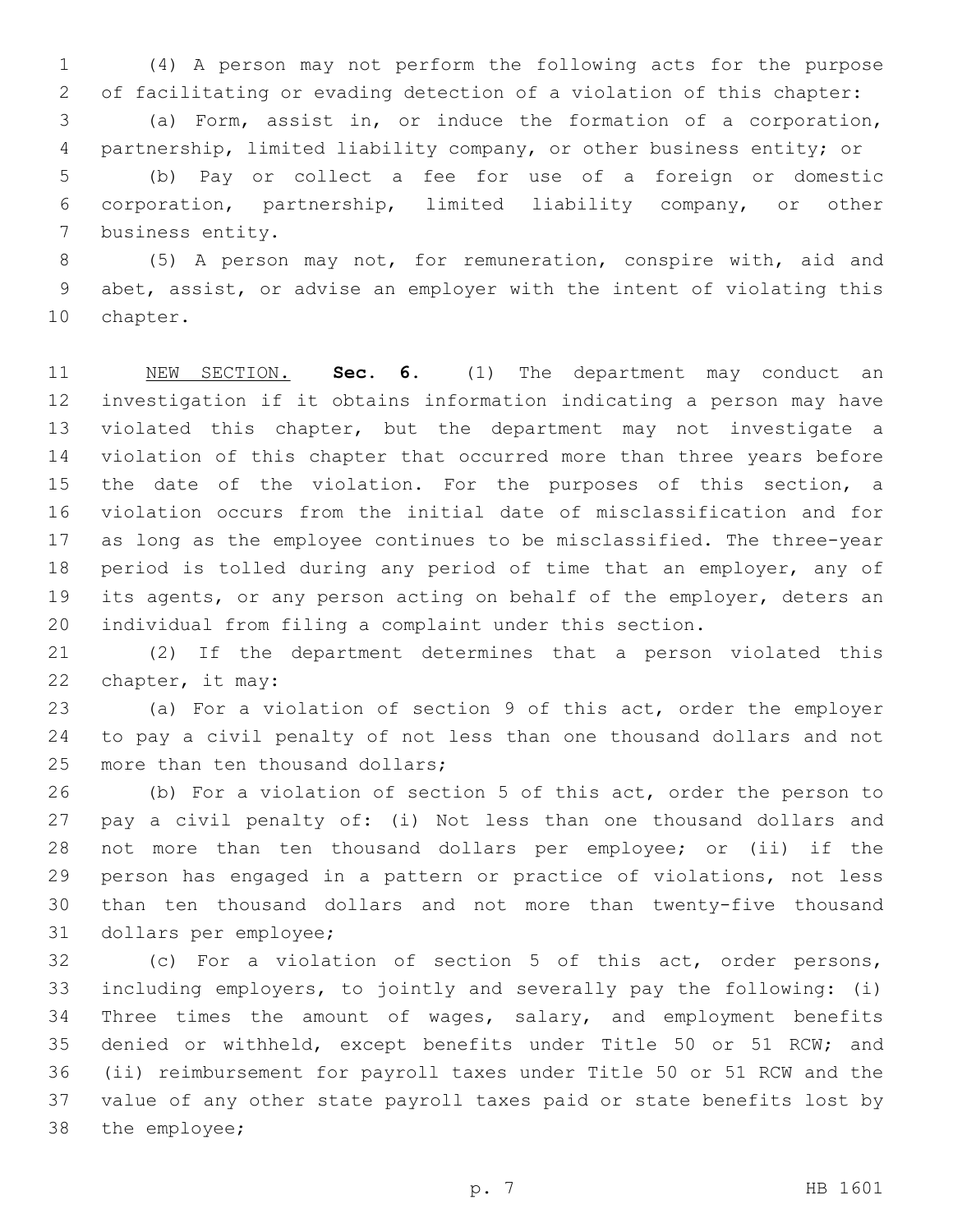(d) In addition, for a violation of section 5 of this act, order the employer to reinstate and properly classify the employee. The director may award front pay in lieu of reinstatement; and

 (e) Determine whether to initiate collection procedures pursuant to RCW 51.16.150 through 51.16.190 to enforce its orders under (c) and (d) of this subsection, and send a copy of its determination, including any supporting documentation, to the employment security 8 department.

 (3) The department must consider referrals based on a court finding of a violation of section 5 of this act to determine whether 11 to initiate collection procedures.

 (4)(a) The department must adjust the penalty amounts in subsection (2) of this section beginning January 1, 2021, and on each January 1st thereafter, to reflect the percentage change in the consumer price index, calculated as follows: The index for the calendar year preceding the year in which the January 1st calculation is made, to be known as "calendar year A," is divided by the index 18 for the calendar year preceding calendar year A, and the resulting ratio is multiplied by the penalty amount in effect on December 31st immediately preceding the January 1st on which the respective 21 calculation is made.

 (b) For the purposes of this subsection, "index" means the same 23 as the definition in RCW  $2.12.037(1)$ .

 (5) An employer may appeal the department's determination 25 pursuant to RCW 49.48.084.

 (6) The department must deposit civil penalties collected under this chapter into the employee fair classification act account 28 created in section 10 of this act.

29 (7) This section expires January 2, 2021.

 NEW SECTION. **Sec. 7.** (1) The department may conduct an investigation if it obtains information indicating a person may have violated this chapter, but the department may not investigate a violation of this chapter that occurred more than three years before the date of the violation. For the purposes of this section, a violation occurs from the initial date of misclassification and for as long as the employee continues to be misclassified. The three-year period is tolled during any period of time that an employer, any of its agents, or any person acting on behalf of the employer, deters an individual from filing a complaint under this section.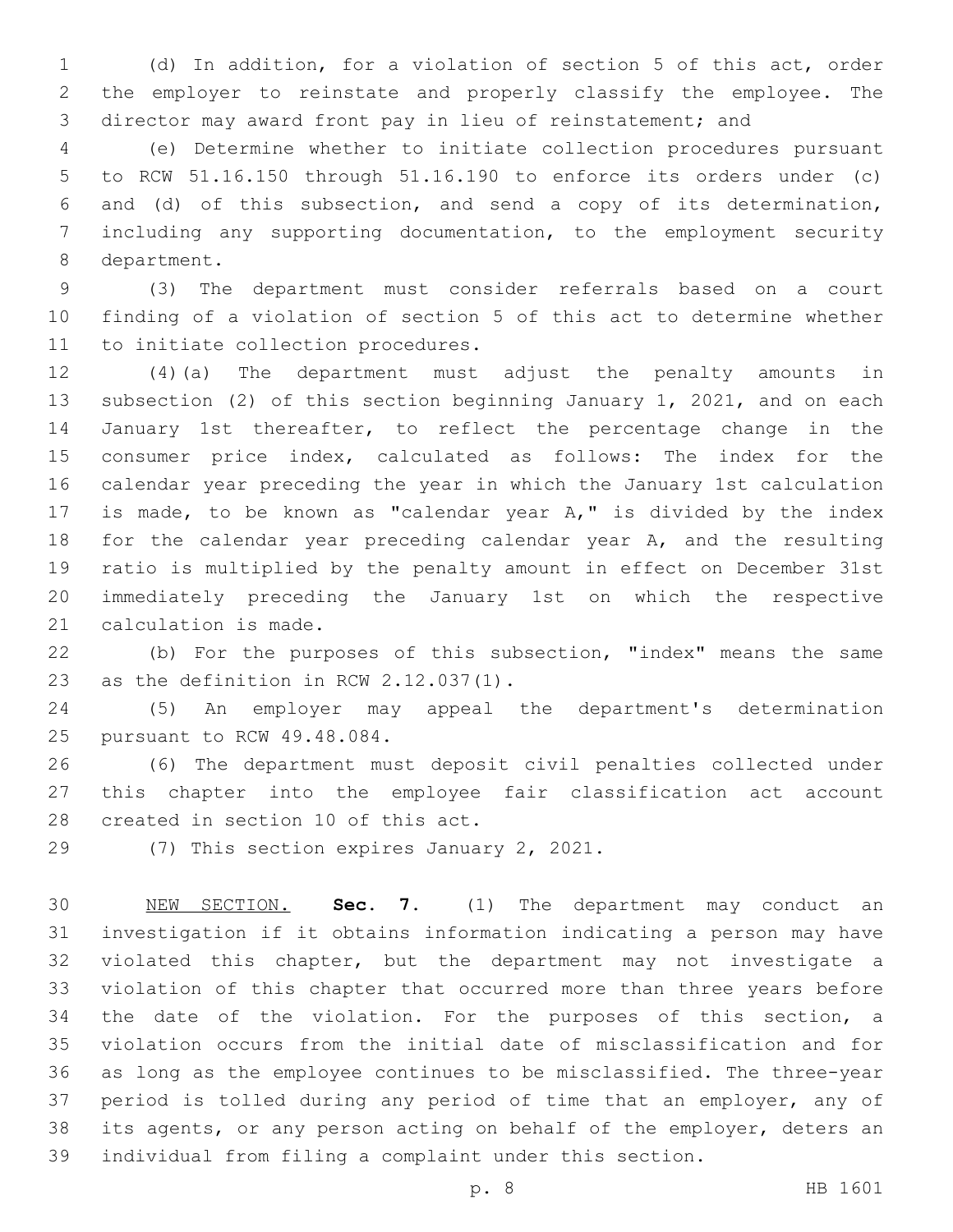(2) If the department determines that a person violated this 2 chapter, it must:

 (a) For a violation of section 9 of this act, order the employer to pay a civil penalty of not less than one thousand dollars and not 5 more than ten thousand dollars;

 (b) For a violation of section 5 of this act, order the person to pay a civil penalty of: (i) Not less than one thousand dollars and not more than ten thousand dollars per employee; or (ii) if the person has engaged in a pattern or practice of violations, not less than ten thousand dollars and not more than twenty-five thousand 11 dollars per employee;

 (c) For a violation of section 5 of this act, order persons, including employers, to jointly and severally pay the following: (i) Three times the amount of wages, salary, and employment benefits denied or withheld, except benefits under Title 50 or 51 RCW; and (ii) reimbursement for payroll taxes under Title 50 or 51 RCW and the 17 value of any payroll taxes paid or benefits lost by the employee;

 (d) In addition, for a violation of section 5 of this act, order the employer to reinstate and properly classify the employee. The 20 director may award front pay in lieu of reinstatement;

 (e) Determine whether to initiate collection procedures pursuant to RCW 51.16.150 through 51.16.190 to enforce its orders under (c) and (d) of this subsection, and send a copy of its determination, including any supporting documentation, to the employment security 25 department; and

 (f) Consider referrals based on a court finding of a violation of section 5 of this act to determine whether to initiate collection 28 procedures.

 (3)(a) The department must adjust the penalty amounts in subsection (2) of this section beginning January 1, 2021, and on each January 1st thereafter, to reflect the percentage change in the consumer price index, calculated as follows: The index for the calendar year preceding the year in which the January 1st calculation is made, to be known as "calendar year A," is divided by the index 35 for the calendar year preceding calendar year A, and the resulting ratio is multiplied by the penalty amount in effect on December 31st immediately preceding the January 1st on which the respective 38 calculation is made.

 (b) For the purposes of this subsection, "index" means the same 40 as the definition in RCW 2.12.037(1).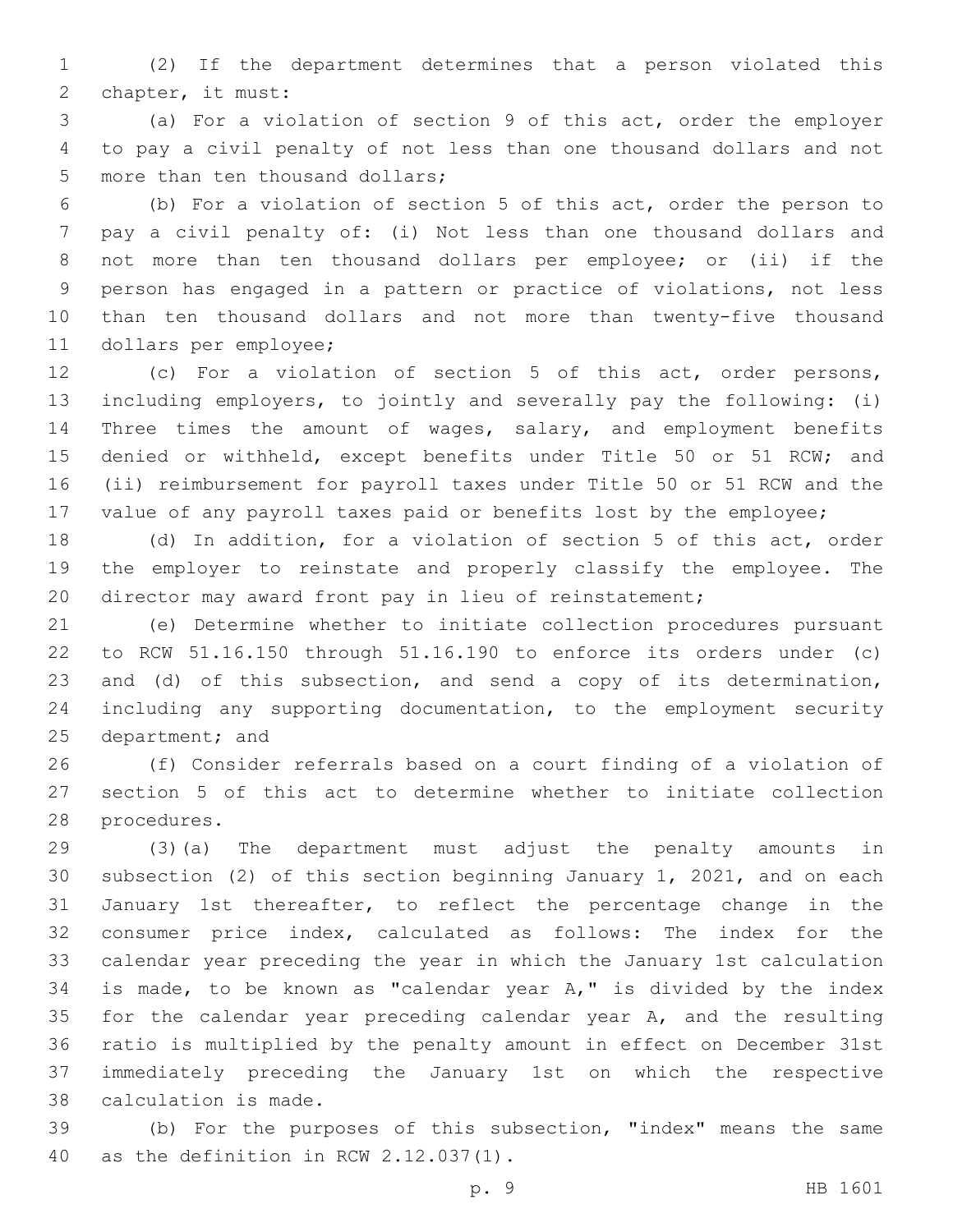(4) An employer may appeal the department's determination 2 pursuant to RCW 49.48.084.

 (5) The department must deposit civil penalties collected under this chapter into the employee fair classification act account 5 created in section 10 of this act.

 NEW SECTION. **Sec. 8.** (1) An individual aggrieved by a violation of section 5 of this act may bring suit on behalf of himself or herself or on behalf of any other individual who is similarly situated.

 (2) If a court determines that a person or persons, including 11 employers, violated section 5 of this act, it:

 (a) Shall order persons, including employers, to jointly and 13 severally pay the greater of:

 (i) Three times the amount of any wages including overtime, salary, and employment benefits unlawfully denied or withheld except 16 benefits under Titles 50 and 51 RCW; or

 (ii) Statutory damages for each employee aggrieved by the violation. Statutory damages must not be less than one thousand dollars and not more than ten thousand dollars per employee, unless the person engaged in a pattern or practice of violations, in which case the statutory damages must be not less than ten thousand dollars and not more than twenty-five thousand dollars per employee;

 (b) May order persons, including employers, to jointly and severally pay the employee reimbursement for any taxes and the value 25 of any benefits paid by the employee; and

 (c) Shall order persons, including employers, to jointly and 27 severally pay attorneys' fees and costs.

 (3) If a court determines that an employer violated section 5 of this act, it may order the employer to pay any taxes owed and award injunctive or other equitable relief, including reinstatement and reclassification of the employee with terms and conditions at least as favorable as those that applied when the employee was misclassified, including rate of compensation, value of any benefits, and hours of work. The court may award front pay in lieu of 35 reinstatement.

 (4) A civil action under this section must be brought no later than three years after the violation occurred. For the purposes of this section, a violation occurs from the initial date of misclassification and for as long as the employee continues to be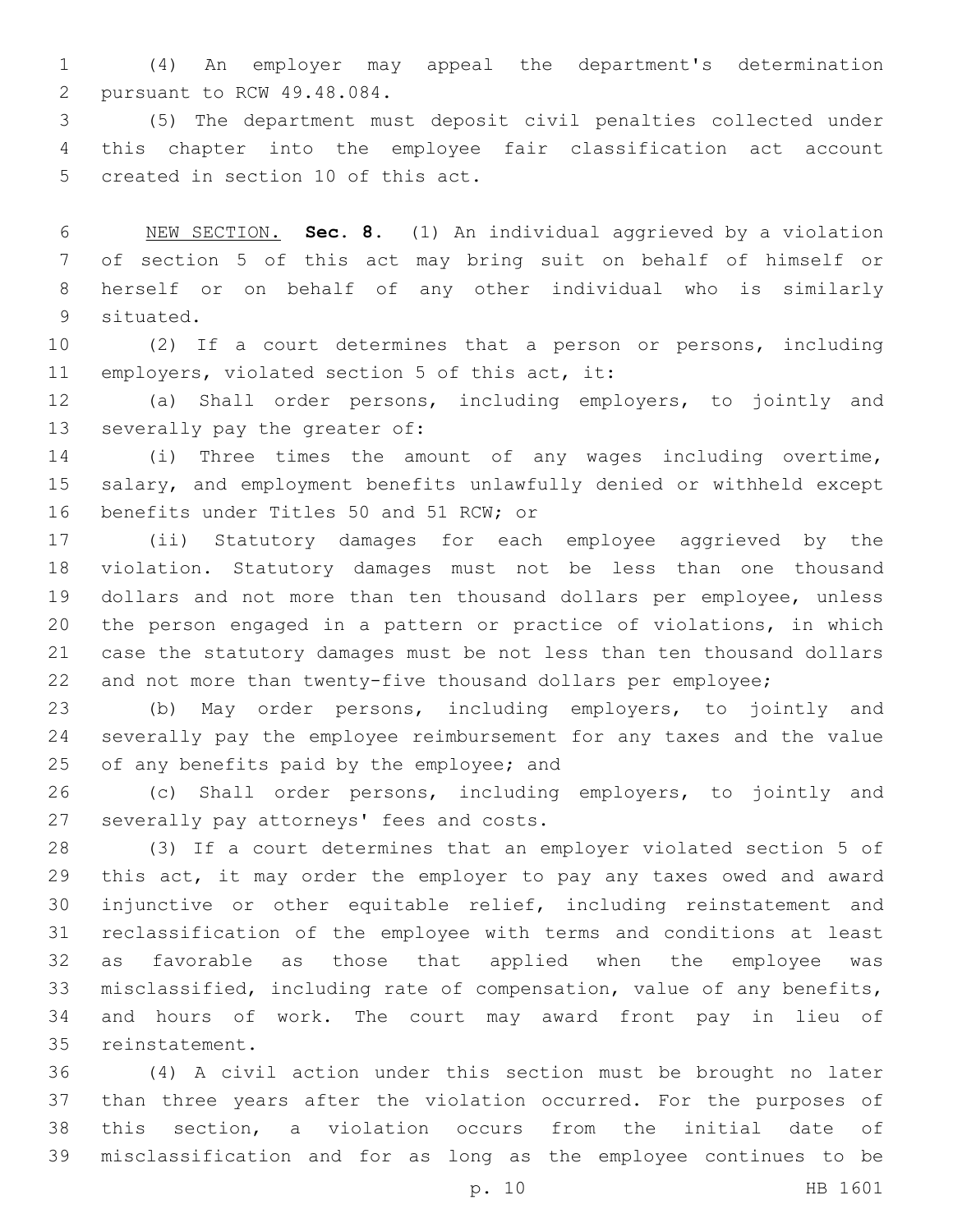misclassified. The three-year period is tolled during any period of time that an employer, any of its agents, or any person acting on behalf of the employer deters an individual from bringing an action under this section.4

 NEW SECTION. **Sec. 9.** (1) If an employer engages an individual to perform labor or services for remuneration and considers the individual to be an independent contractor, the employer shall provide that individual with the following notice:

 "Every worker has the right to be properly classified as an employee rather than an independent contractor if the individual does not meet the requirements of an independent contractor under the law known as the employee fair 13 classification act.

 If you believe you or someone else has been improperly classified as an independent contractor under the employee fair classification act, you have the right to challenge this classification by filing a complaint with the department of labor and industries or by bringing an action in state 19 court."

 (2) The notice required by this section must be in English, Spanish, and any other language or languages primarily spoken by the majority of the workforce. The notice must also be posted in a conspicuous place in each of the employer's offices in the state and at each job site where a worker classified as an independent 25 contractor performs labor or services.

 NEW SECTION. **Sec. 10.** The employee fair classification act account is created in the state treasury. All receipts from civil penalties issued under section 6 of this act must be deposited in the account. Moneys in the account may be spent only after appropriation. Expenditures from the account may be used only for enforcement of this chapter.

 NEW SECTION. **Sec. 11.** The department may adopt rules to implement this chapter. In addition, the department shall develop a plan for strategic enforcement of this chapter, prioritizing industries and workplaces with a high concentration of violations.

**PREVAILING WAGE**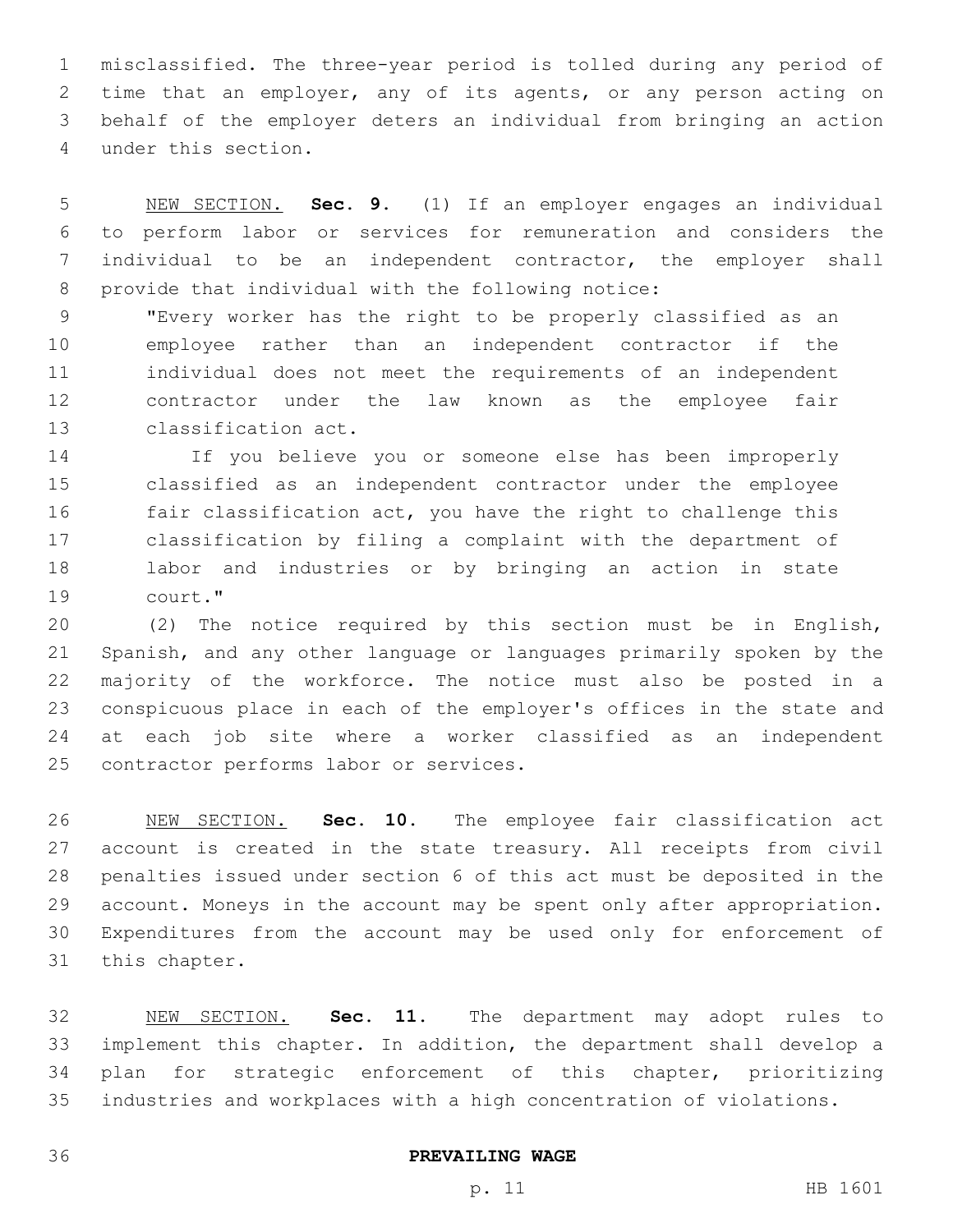**Sec. 12.** RCW 39.12.010 and 1989 c 12 s 6 are each amended to 2 read as follows:

 (1) The "prevailing rate of wage," for the intents and purposes of this chapter, shall be the rate of hourly wage, usual benefits, and overtime paid in the locality, as hereinafter defined, to the majority of workers, laborers, or mechanics, in the same trade or occupation. In the event that there is not a majority in the same trade or occupation paid at the same rate, then the average rate of hourly wage and overtime paid to such laborers, workers, or mechanics in the same trade or occupation shall be the prevailing rate. If the wage paid by any contractor or subcontractor to laborers, workers, or mechanics on any public work is based on some period of time other than an hour, the hourly wage for the purposes of this chapter shall be mathematically determined by the number of hours worked in such 15 period of time.

 (2) The "locality" for the purposes of this chapter shall be the largest city in the county wherein the physical work is being 18 performed.

 (3) The "usual benefits" for the purposes of this chapter shall 20 include the amount of:

 (a) The rate of contribution irrevocably made by a contractor or subcontractor to a trustee or to a third person pursuant to a fund, 23 plan, or program; and

 (b) The rate of costs to the contractor or subcontractor which may be reasonably anticipated in providing benefits to workers, laborers, and mechanics pursuant to an enforceable commitment to carry out a financially responsible plan or program which was communicated in writing to the workers, laborers, and mechanics affected, for medical or hospital care, pensions on retirement or death, compensation for injuries or illness resulting from occupational activity, or insurance to provide any of the foregoing, for unemployment benefits, life insurance, disability and sickness insurance, or accident insurance, for vacation and holiday pay, for defraying costs of apprenticeship or other similar programs, or for other bona fide fringe benefits, but only where the contractor or subcontractor is not required by other federal, state, or local law 37 to provide any of such benefits.

 (4) "Employee" has the same meaning as "laborers, workers, and mechanics."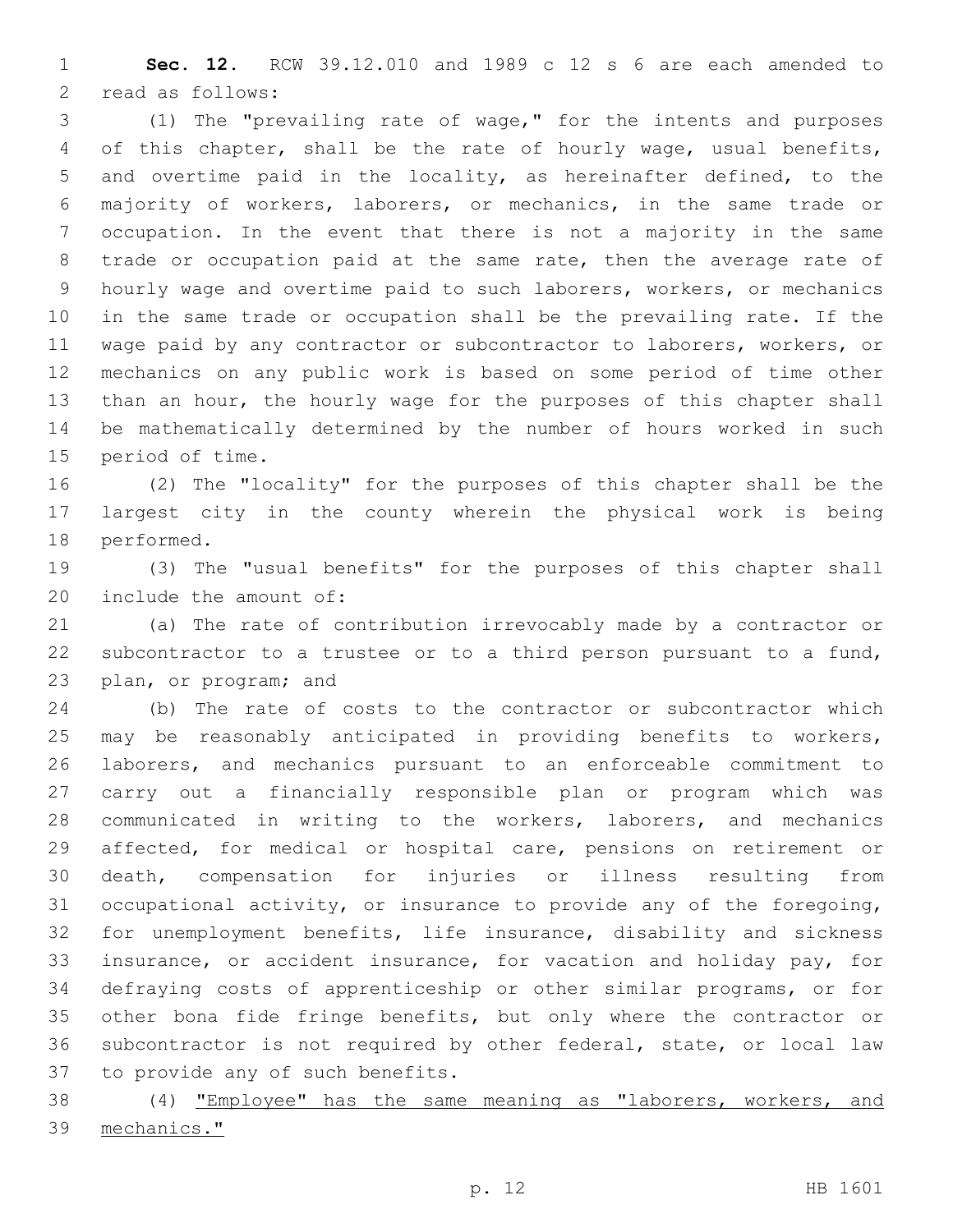(5) "Independent contractor" has the same meaning as in section 3 of this act.

 (6) An "interested party" for the purposes of this chapter shall include a contractor, subcontractor, an employee of a contractor or subcontractor, an organization whose members' wages, benefits, and conditions of employment are affected by this chapter, and the director of labor and industries or the director's designee.

 NEW SECTION. **Sec. 13.** A new section is added to chapter 39.12 9 RCW to read as follows:

 An employer-employee relationship exists when a laborer, worker, or mechanic performs labor for another individual or entity. The party asserting that an individual is not an employee must establish by a preponderance of the evidence that the individual is an 14 independent contractor.

# **WAGE DEDUCTIONS**

 NEW SECTION. **Sec. 14.** A new section is added to chapter 49.52 17 RCW to read as follows:

 (1) "Employ," "employer," and "independent contractor" have the 19 same meanings as in section 3 of this act.

 (2) "Employee" has the same meaning as in section 3(4) (a) and (b) of this act.

 NEW SECTION. **Sec. 15.** A new section is added to chapter 49.52 23 RCW to read as follows:

 (1) An employer-employee relationship exists when an individual performs labor or services for another individual or entity. The party asserting that an individual is not an employee must establish by a preponderance of the evidence that the individual is an 28 independent contractor.

 (2) A general contractor is not responsible for violations of an independent contractor or subcontractor under this chapter unless the general contractor exerts substantial control over the day-to-day work of the independent contractor or subcontractor. For purposes of this section, "general contractor" and "subcontractor" have the same meanings as in section 4(2) (a) and (b) of this act.

#### **WAGE PAYMENT ACT**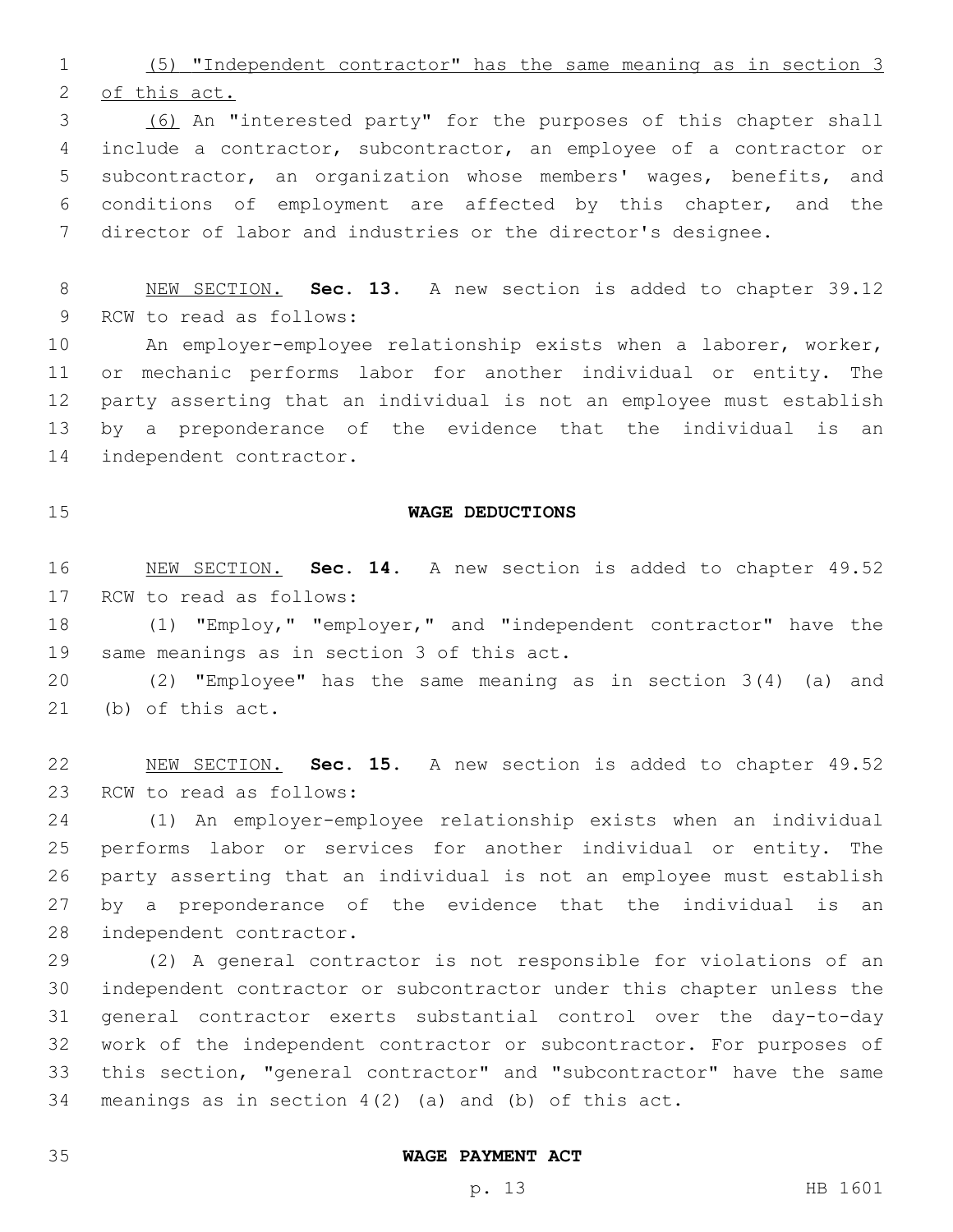1 **Sec. 16.** RCW 49.48.082 and 2010 c 42 s 1 are each reenacted and 2 amended to read as follows:

3 The definitions in this section apply throughout this section and 4 RCW 49.48.083 through 49.48.086:

5 (1) "Citation" means a written determination by the department 6 that a wage payment requirement has been violated.

7 (2) "Department" means the department of labor and industries.

8 (3) "Determination of compliance" means a written determination 9 by the department that wage payment requirements have not been 10 violated.

11 (4) "Director" means the director of the department of labor and 12 industries, or the director's authorized representative.

13 (5) "Employee" has the meaning provided in: (a) RCW 49.46.010 for 14 purposes of a wage payment requirement set forth in RCW 49.46.020 or 15 49.46.130; and (b) ((RCW 49.12.005)) section 3(4) (a) and (b) of this 16 act for purposes of a wage payment requirement set forth in RCW 17 49.48.010, 49.52.050, or 49.52.060.

18 (6) "Employ" has the same meaning as in section 3 of this act.

 (7) "Employer" ((has the meaning provided in RCW 49.46.010 for purposes of a wage payment requirement set forth in RCW 49.46.020, 21 49.46.130, 49.48.010, 49.52.050, or 49.52.060) and "independent contractor" have the same meanings as in section 3 of this act.

23  $((+7+))$   $(8)$  "Notice of assessment" means a written notice by the 24 department that, based on a citation, the employer shall pay the 25 amounts assessed under RCW 49.48.083.

26 (((8)) (9) "Repeat willful violator" means any employer that has been the subject of a final and binding citation and notice of assessment for a willful violation of a wage payment requirement within three years of the date of issue of the most recent citation and notice of assessment for a willful violation of a wage payment 31 requirement.

32 (((49))) (10) "Successor" means any person to whom an employer quitting, selling out, exchanging, or disposing of a business sells or otherwise conveys in bulk and not in the ordinary course of the employer's business, more than fifty percent of the property, whether real or personal, tangible or intangible, of the employer's business.

 $(110)$  (( $(10)$ )) (11) "Wage" has the meaning provided in RCW 49.46.010.

38 ((+11)) (12) "Wage complaint" means a complaint from an employee 39 to the department that asserts that an employer has violated one or 40 more wage payment requirements and that is reduced to writing.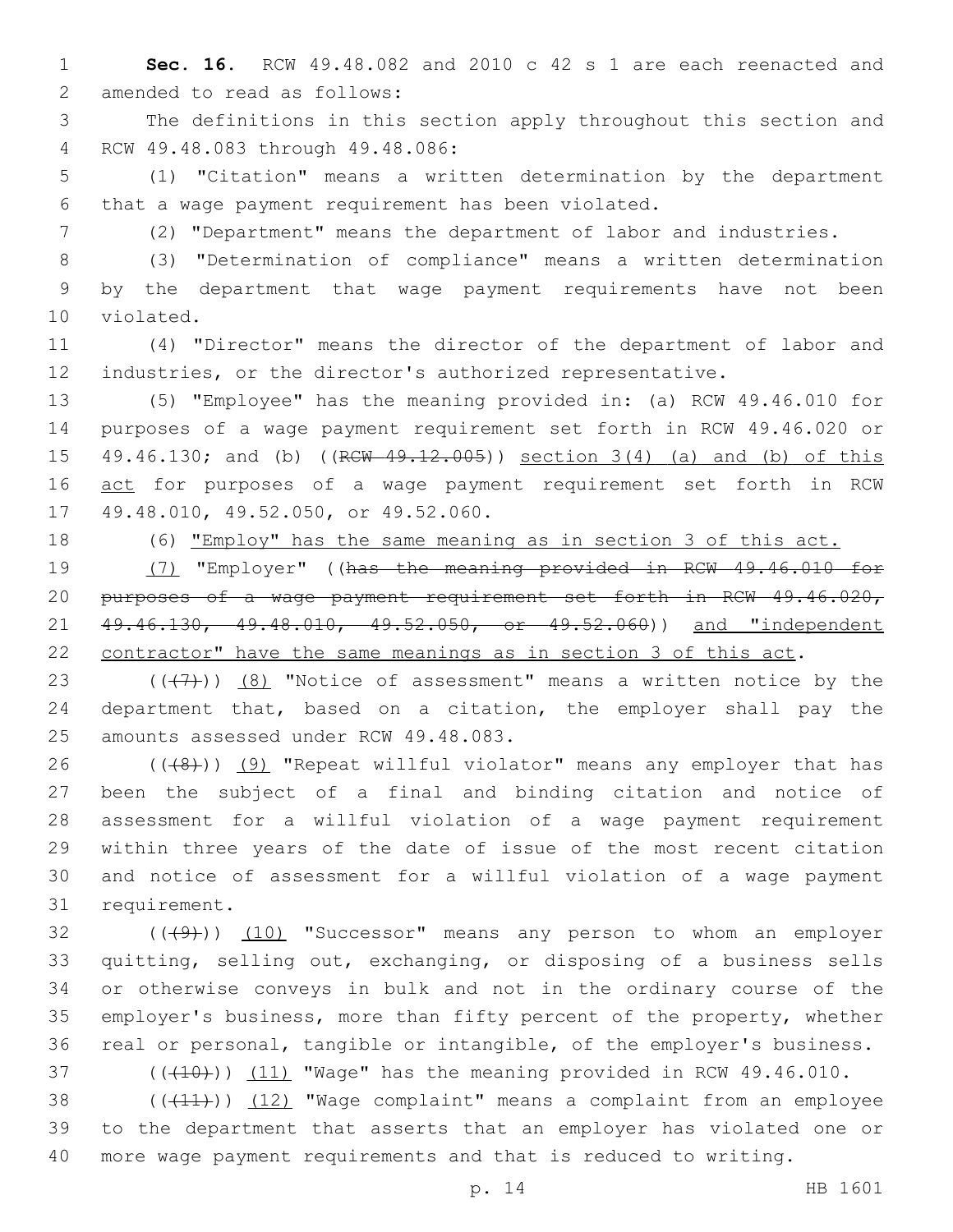1 (( $(12)$ )) (13) "Wage payment requirement" means a wage payment requirement set forth in RCW 49.46.020, 49.46.130, 49.48.010, 49.52.050, or 49.52.060, and any related rules adopted by the 4 department.

5 (( $(13)$ )) (14) "Willful" means a knowing and intentional action that is neither accidental nor the result of a bona fide dispute, as evaluated under the standards applicable to wage payment violations 8 under RCW 49.52.050(2).

 NEW SECTION. **Sec. 17.** A new section is added to chapter 49.48 10 RCW to read as follows:

 (1) An employer-employee relationship exists when an individual performs labor or services for another individual or entity. The party asserting that an individual is not an employee must establish by a preponderance of the evidence that the individual is an independent contractor or is otherwise not an employee under this 16 chapter.

 (2) A general contractor is not responsible for violations of a bona fide independent contractor or subcontractor under this chapter unless the general contractor exerts substantial control over the day-to-day work of the independent contractor or subcontractor. For purposes of this section, "general contractor" and "subcontractor" have the same meaning as in section 4(2) (a) and (b) of this act.

### **MINIMUM WAGE ACT**

 **Sec. 18.** RCW 49.46.010 and 2015 c 299 s 3 are each amended to 25 read as follows:

26 As used in this chapter:

(1) "Director" means the director of labor and industries;

28 (2) ((<del>"Employ" includes to permit to work</del>)) "Department," "employ," and "employer" have the same meanings as in section 3 of 30 this act;

 (3) "Employee" ((includes any individual employed by an employer 32 but)) has the same meaning as in section  $3(4)$  (a) and (b) of this act 33 and shall not include:

 (a) Any individual (i) employed as a hand harvest laborer and 35 paid on a piece rate basis in an operation which has been, and is generally and customarily recognized as having been, paid on a piece rate basis in the region of employment; (ii) who commutes daily from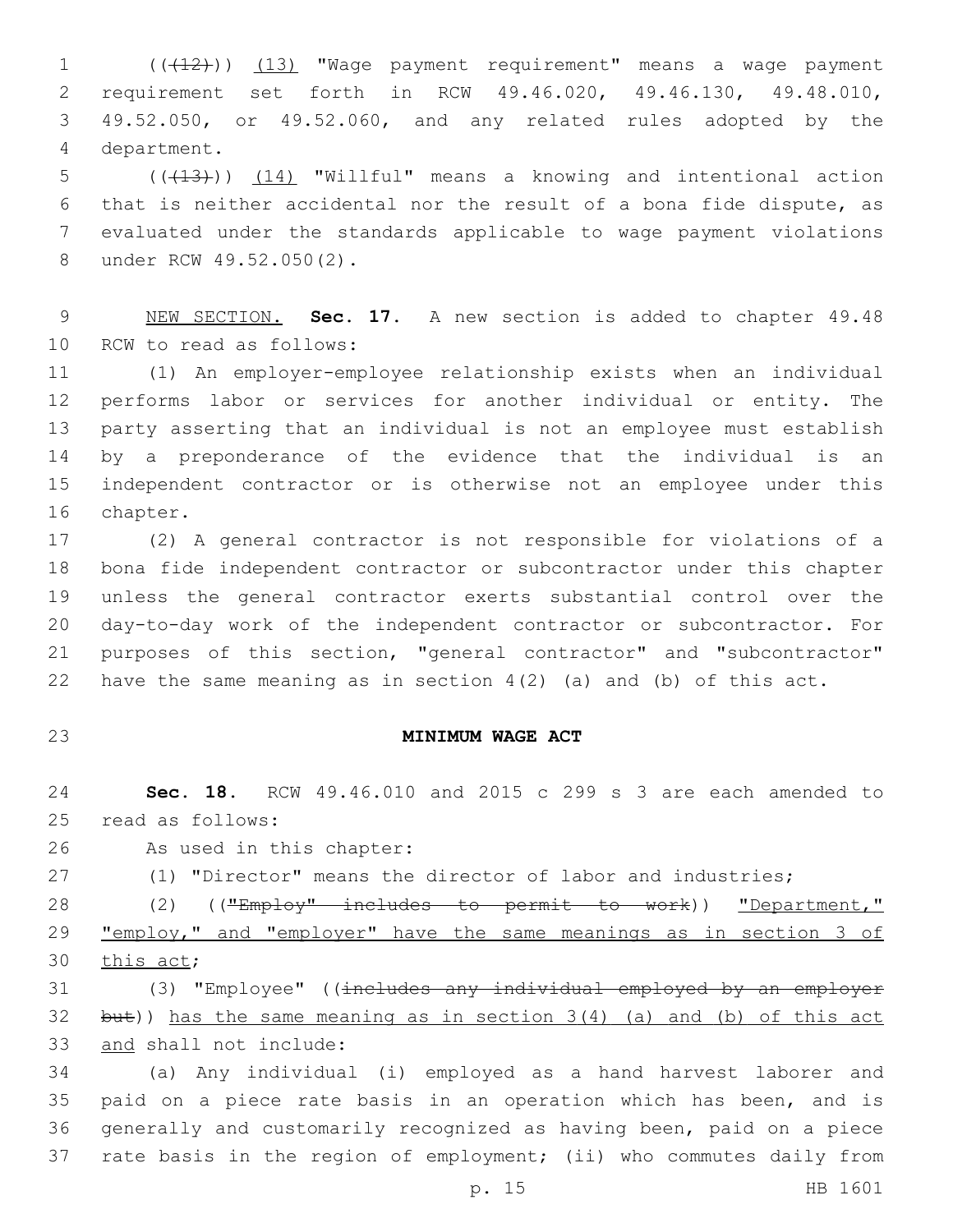his or her permanent residence to the farm on which he or she is employed; and (iii) who has been employed in agriculture less than 3 thirteen weeks during the preceding calendar year;

 (b) Any individual employed in casual labor in or about a private home, unless performed in the course of the employer's trade, 6 business, or profession;

 (c) Any individual employed in a bona fide executive, administrative, or professional capacity or in the capacity of outside salesperson as those terms are defined and delimited by rules of the director. However, those terms shall be defined and delimited by the human resources director pursuant to chapter 41.06 RCW for employees employed under the director of personnel's jurisdiction;

 (d) Any individual engaged in the activities of an educational, charitable, religious, state or local governmental body or agency, or nonprofit organization where the employer-employee relationship does not in fact exist or where the services are rendered to such organizations gratuitously. If the individual receives reimbursement in lieu of compensation for normally incurred out-of-pocket expenses or receives a nominal amount of compensation per unit of voluntary service rendered, an employer-employee relationship is deemed not to exist for the purpose of this section or for purposes of membership or qualification in any state, local government, or publicly supported retirement system other than that provided under chapter 24 41.24 RCW;

 (e) Any individual employed full time by any state or local governmental body or agency who provides voluntary services but only with regard to the provision of the voluntary services. The voluntary services and any compensation therefor shall not affect or add to qualification, entitlement, or benefit rights under any state, local government, or publicly supported retirement system other than that 31 provided under chapter 41.24 RCW;

 (f) Any newspaper vendor, carrier, or delivery person selling or distributing newspapers on the street, to offices, to businesses, or from house to house and any freelance news correspondent or "stringer" who, using his or her own equipment, chooses to submit material for publication for free or a fee when such material is 37 published;

 (g) Any carrier subject to regulation by part 1 of the interstate 39 commerce act;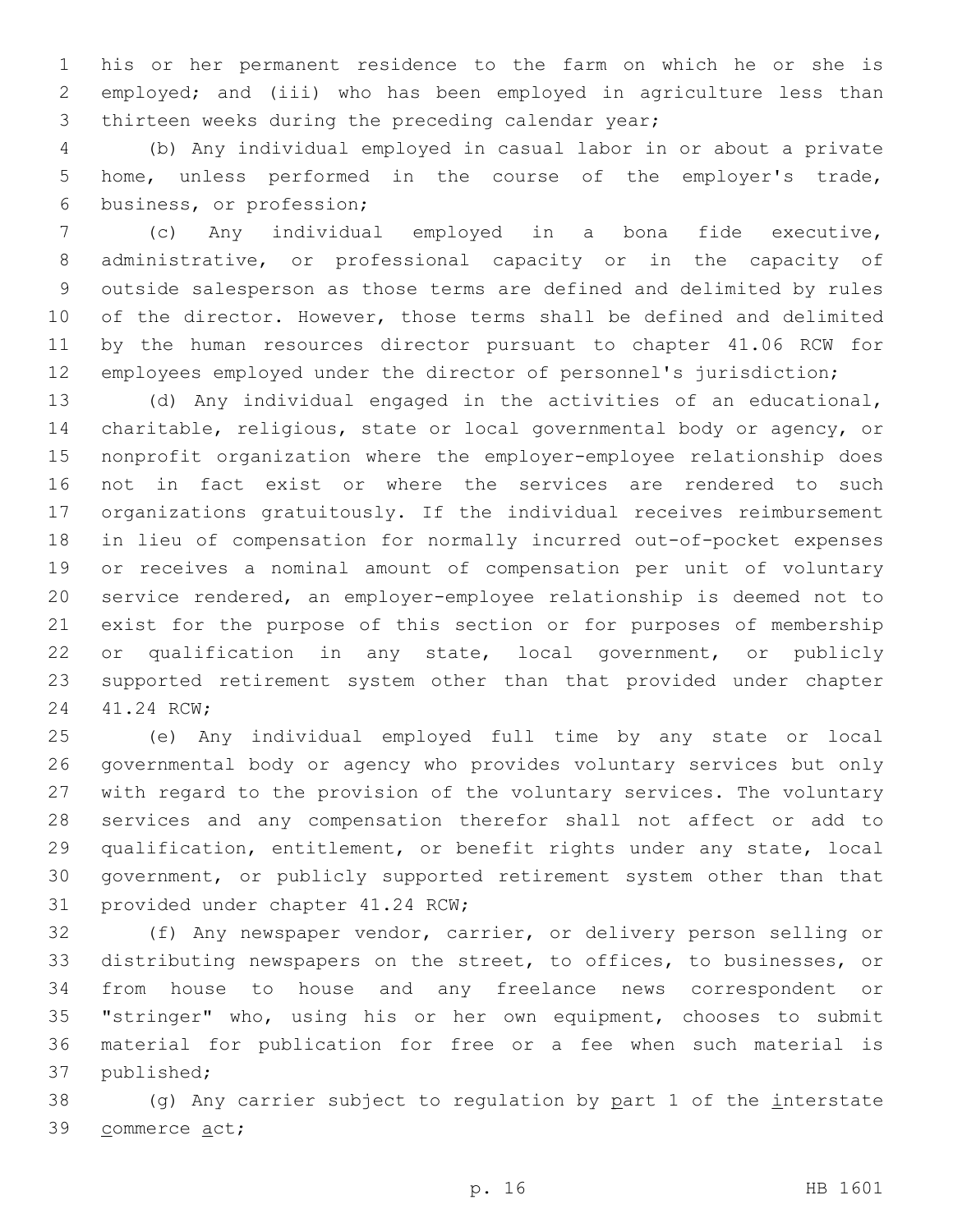(h) Any individual engaged in forest protection and fire 2 prevention activities;

 (i) Any individual employed by any charitable institution charged with child care responsibilities engaged primarily in the development of character or citizenship or promoting health or physical fitness or providing or sponsoring recreational opportunities or facilities for young people or members of the armed forces of the United States;

 (j) Any individual whose duties require that he or she reside or sleep at the place of his or her employment or who otherwise spends a substantial portion of his or her work time subject to call, and not 11 engaged in the performance of active duties;

 (k) Any resident, inmate, or patient of a state, county, or municipal correctional, detention, treatment or rehabilitative 14 institution;

 (l) Any individual who holds a public elective or appointive office of the state, any county, city, town, municipal corporation or quasi municipal corporation, political subdivision, or any instrumentality thereof, or any employee of the state legislature;

 (m) All vessel operating crews of the Washington state ferries 20 operated by the department of transportation;

 (n) Any individual employed as a seaman on a vessel other than an 22 American vessel;

 (o) Any farm intern providing his or her services to a small farm which has a special certificate issued under RCW 49.12.470;

 (p) An individual who is at least sixteen years old but under twenty-one years old, in his or her capacity as a player for a junior ice hockey team that is a member of a regional, national, or international league and that contracts with an arena owned, operated, or managed by a public facilities district created under 30 chapter 36.100 RCW;

31 (4) (("Employer" includes any individual, partnership, association, corporation, business trust, or any person or group of persons acting directly or indirectly in the interest of an employer 34 in relation to an employee;

 $(35 \leftarrow (5))$  "Occupation" means any occupation, service, trade, business, industry, or branch or group of industries or employment or class of employment in which employees are gainfully employed;

  $((+6)$ )  $(5)$  "Retail or service establishment" means an establishment seventy-five percent of whose annual dollar volume of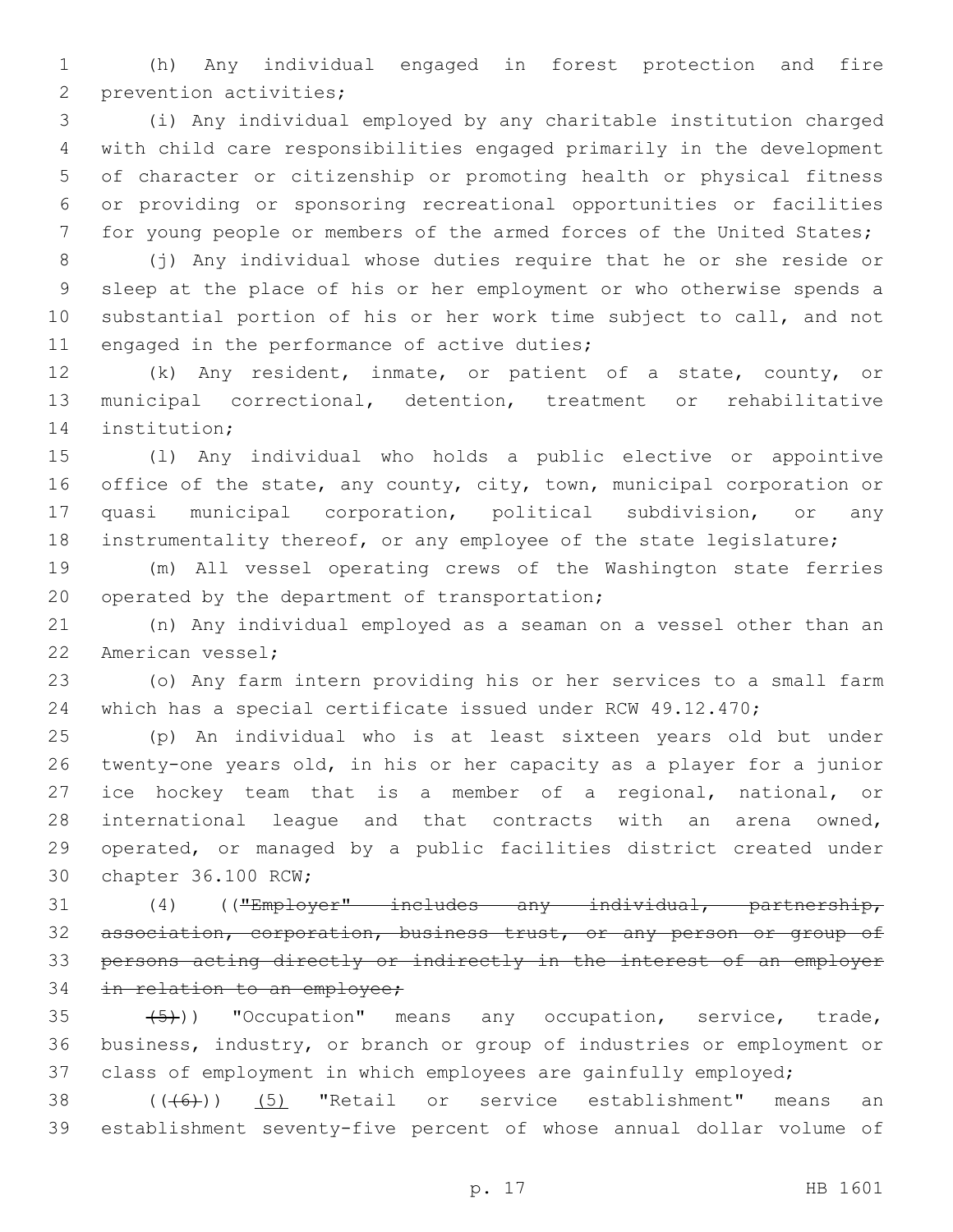sales of goods or services, or both, is not for resale and is recognized as retail sales or services in the particular industry; 3 (((+7)) (6) "Wage" means compensation due to an employee by reason of employment, payable in legal tender of the United States or checks on banks convertible into cash on demand at full face value, subject to such deductions, charges, or allowances as may be 7 permitted by rules of the director.

 **Sec. 19.** RCW 49.46.010 and 2015 c 299 s 3 are each amended to 9 read as follows:

10 As used in this chapter:

(1) "Director" means the director of labor and industries;

12 (2) (("Employ" includes to permit to work)) "Department," 13 "employ," and "employer" have the same meanings as in section 3 of 14 this act;

15 (3) "Employee" ((includes any individual employed by an employer 16 but)) has the same meaning as in section 3(4) (a) and (b) of this act 17 and shall not include:

 (a) Any individual (i) employed as a hand harvest laborer and paid on a piece rate basis in an operation which has been, and is generally and customarily recognized as having been, paid on a piece rate basis in the region of employment; (ii) who commutes daily from his or her permanent residence to the farm on which he or she is employed; and (iii) who has been employed in agriculture less than 24 thirteen weeks during the preceding calendar year;

 (b) Any individual employed in casual labor in or about a private home, unless performed in the course of the employer's trade, 27 business, or profession;

 (c) Any individual employed in a bona fide executive, administrative, or professional capacity or in the capacity of outside salesperson as those terms are defined and delimited by rules of the director. However, those terms shall be defined and delimited by the human resources director pursuant to chapter 41.06 RCW for employees employed under the director of personnel's jurisdiction;

 (d) Any individual engaged in the activities of an educational, charitable, religious, state or local governmental body or agency, or nonprofit organization where the employer-employee relationship does not in fact exist or where the services are rendered to such organizations gratuitously. If the individual receives reimbursement in lieu of compensation for normally incurred out-of-pocket expenses

p. 18 HB 1601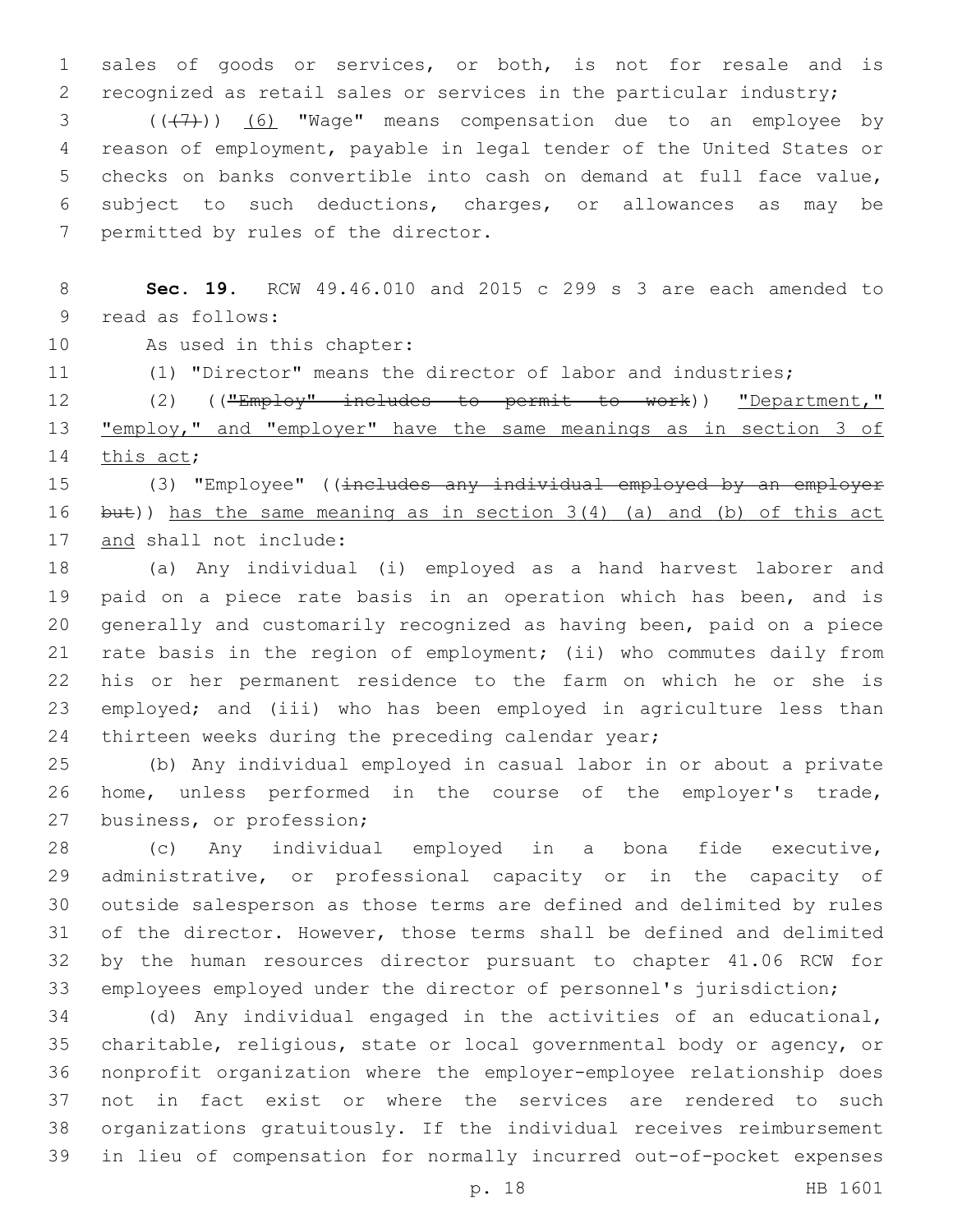or receives a nominal amount of compensation per unit of voluntary service rendered, an employer-employee relationship is deemed not to exist for the purpose of this section or for purposes of membership or qualification in any state, local government, or publicly supported retirement system other than that provided under chapter 41.24 RCW;6

 (e) Any individual employed full time by any state or local governmental body or agency who provides voluntary services but only with regard to the provision of the voluntary services. The voluntary services and any compensation therefor shall not affect or add to qualification, entitlement, or benefit rights under any state, local government, or publicly supported retirement system other than that 13 provided under chapter 41.24 RCW;

 (f) Any newspaper vendor, carrier, or delivery person selling or distributing newspapers on the street, to offices, to businesses, or from house to house and any freelance news correspondent or "stringer" who, using his or her own equipment, chooses to submit material for publication for free or a fee when such material is 19 published;

 (g) Any carrier subject to regulation by part 1 of the interstate 21 commerce act;

 (h) Any individual engaged in forest protection and fire 23 prevention activities;

 (i) Any individual employed by any charitable institution charged with child care responsibilities engaged primarily in the development of character or citizenship or promoting health or physical fitness or providing or sponsoring recreational opportunities or facilities 28 for young people or members of the armed forces of the United States;

 (j) Any individual whose duties require that he or she reside or sleep at the place of his or her employment or who otherwise spends a substantial portion of his or her work time subject to call, and not 32 engaged in the performance of active duties;

 (k) Any resident, inmate, or patient of a state, county, or municipal correctional, detention, treatment or rehabilitative 35 institution;

 (l) Any individual who holds a public elective or appointive office of the state, any county, city, town, municipal corporation or quasi municipal corporation, political subdivision, or any instrumentality thereof, or any employee of the state legislature;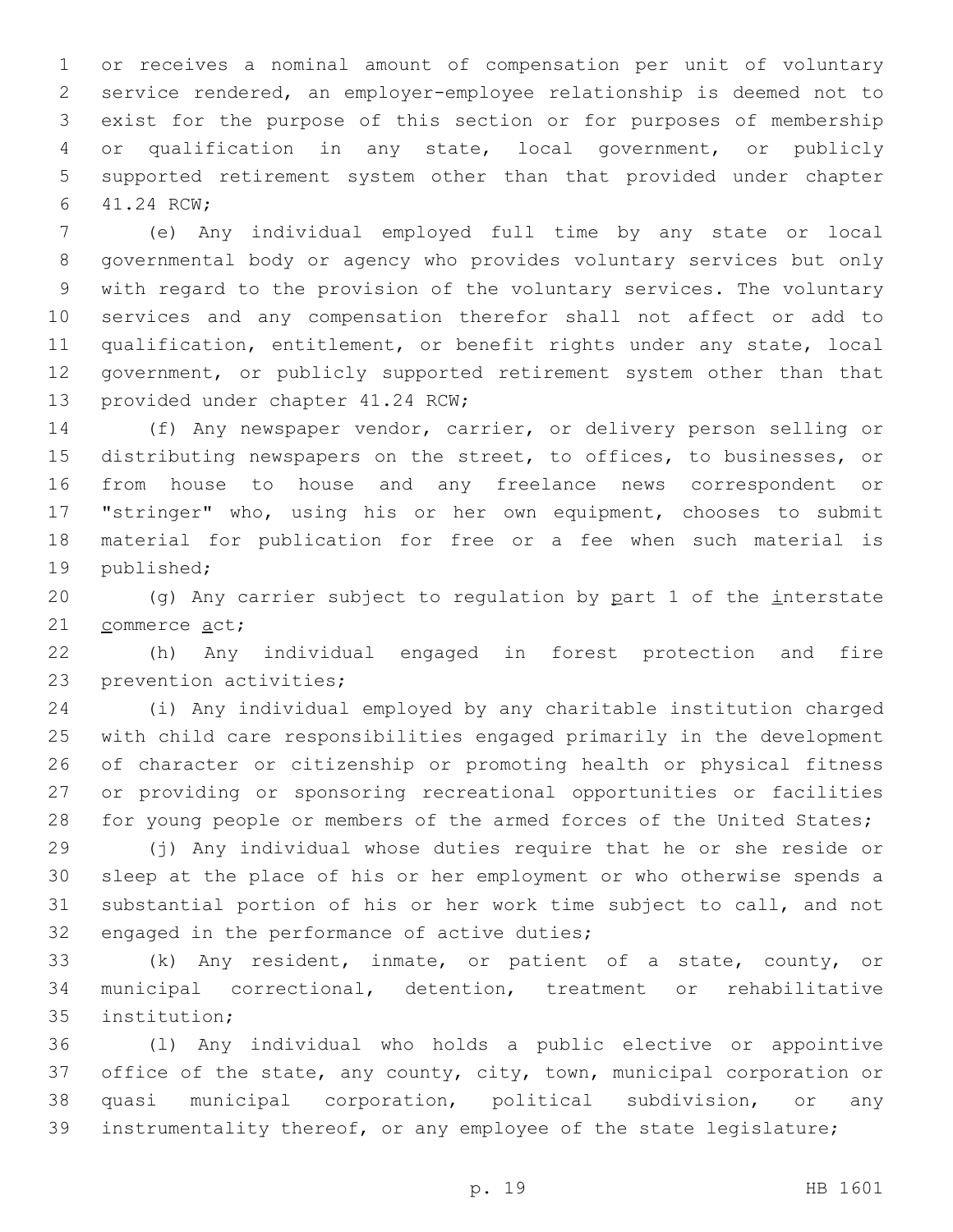(m) All vessel operating crews of the Washington state ferries 2 operated by the department of transportation;

 (n) Any individual employed as a seaman on a vessel other than an 4 American vessel;

 (o) An individual who is at least sixteen years old but under twenty-one years old, in his or her capacity as a player for a junior ice hockey team that is a member of a regional, national, or international league and that contracts with an arena owned, operated, or managed by a public facilities district created under 10 chapter 36.100 RCW;

 (4) (("Employer" includes any individual, partnership, 12 association, corporation, business trust, or any person or group of persons acting directly or indirectly in the interest of an employer 14 in relation to an employee;

15  $(5)$ )) "Occupation" means any occupation, service, trade, business, industry, or branch or group of industries or employment or class of employment in which employees are gainfully employed;

18 (((6)) (5) "Retail or service establishment" means an establishment seventy-five percent of whose annual dollar volume of sales of goods or services, or both, is not for resale and is 21 recognized as retail sales or services in the particular industry;

 $((+7)$ ) (6) "Wage" means compensation due to an employee by reason of employment, payable in legal tender of the United States or checks on banks convertible into cash on demand at full face value, subject to such deductions, charges, or allowances as may be 26 permitted by rules of the director.

 NEW SECTION. **Sec. 20.** A new section is added to chapter 49.46 28 RCW to read as follows:

 (1) An employer-employee relationship exists when an individual performs labor or services for another individual or entity. The party asserting that an individual is not an employee must establish by a preponderance of the evidence that the individual is an independent contractor or is otherwise not an employee under this 34 chapter.

 (2) A general contractor is not responsible for violations of an independent contractor or subcontractor under this chapter unless the general contractor exerts substantial control over the day-to-day work of the independent contractor or subcontractor. For purposes of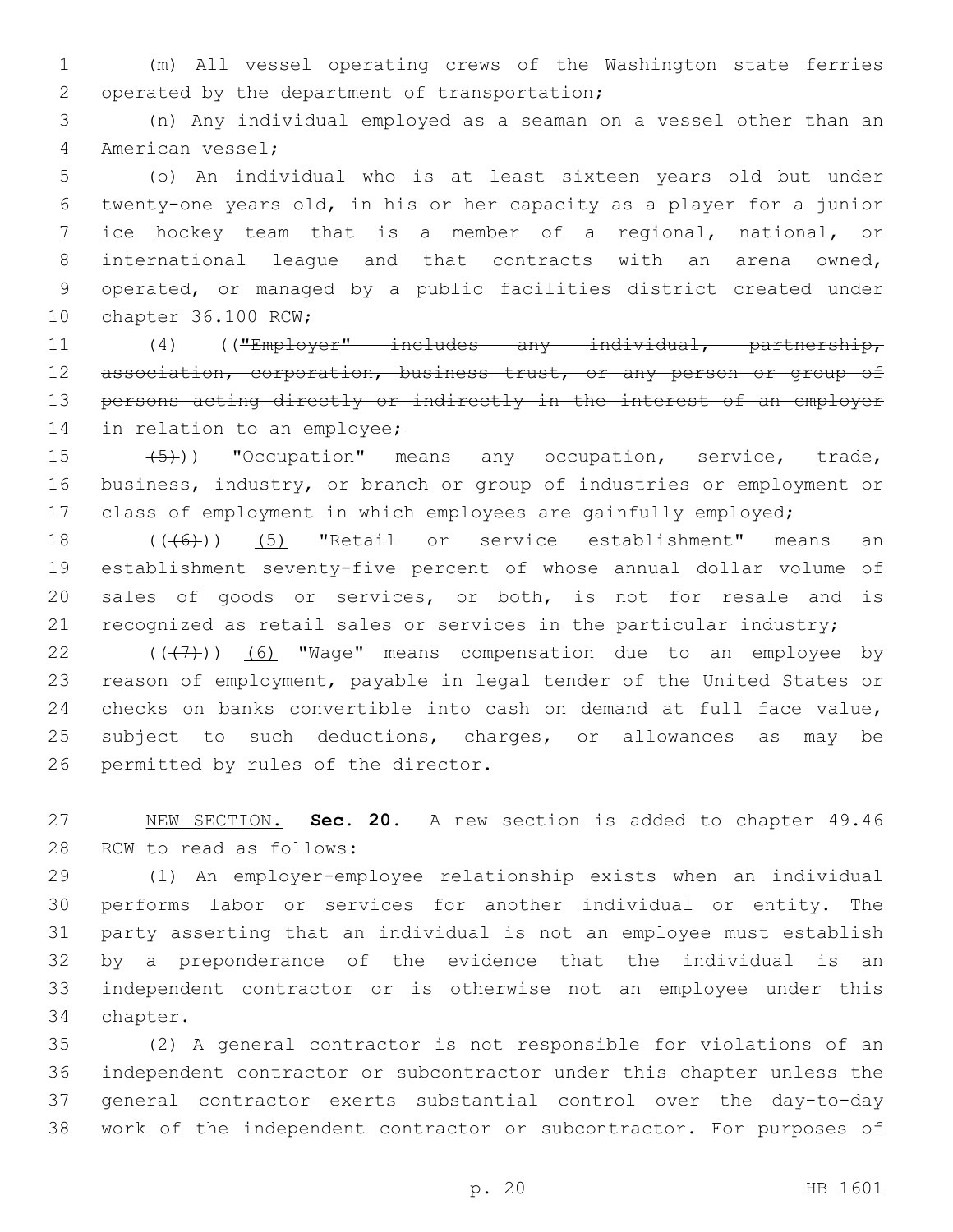this section, "general contractor" and "subcontractor" have the same meaning as in section 4(2) (a) and (b) of this act.

### **UNEMPLOYMENT INSURANCE**

 NEW SECTION. **Sec. 21.** A new section is added to chapter 50.04 5 RCW to read as follows:

 The services of an independent contractor, as defined in section 3 of this act, are not services in employment under this title.

 **Sec. 22.** RCW 50.04.100 and 1982 1st ex.s. c 18 s 14 are each 9 amended to read as follows:

 "Employment," subject only to the other provisions of this title, means personal service, of whatever nature, unlimited by the relationship of master and servant as known to the common law or any other legal relationship, including service in interstate commerce, performed for wages or under any contract calling for the performance 15 of personal services, written or oral, express or implied. The party asserting that services performed are not services in employment must establish by a preponderance of the evidence that an individual is an 18 independent contractor or that the services are otherwise not in employment under this title.

20 ((Except as provided by RCW  $50.04.145<sub>r</sub>$ )) Personal services performed for an employing unit by one or more contractors or subcontractors acting individually or as a partnership, which do not 23 meet the provisions of ((RCW 50.04.140)) section 21 of this act, shall be considered employment of the employing unit: PROVIDED, HOWEVER, That such contractor or subcontractor shall be an employer under the provisions of this title in respect to personal services performed by individuals for such contractor or subcontractor.

 **Sec. 23.** RCW 50.04.298 and 2007 c 146 s 8 are each amended to 29 read as follows:

30 For the purposes of this title:

 (1) "Professional employer organization" means a person or entity that enters into an agreement with one or more client employers to provide professional employer services. "Professional employer organization" includes entities that use the term "staff leasing company," "permanent leasing company," "registered staff leasing company," "employee leasing company," "administrative employer," or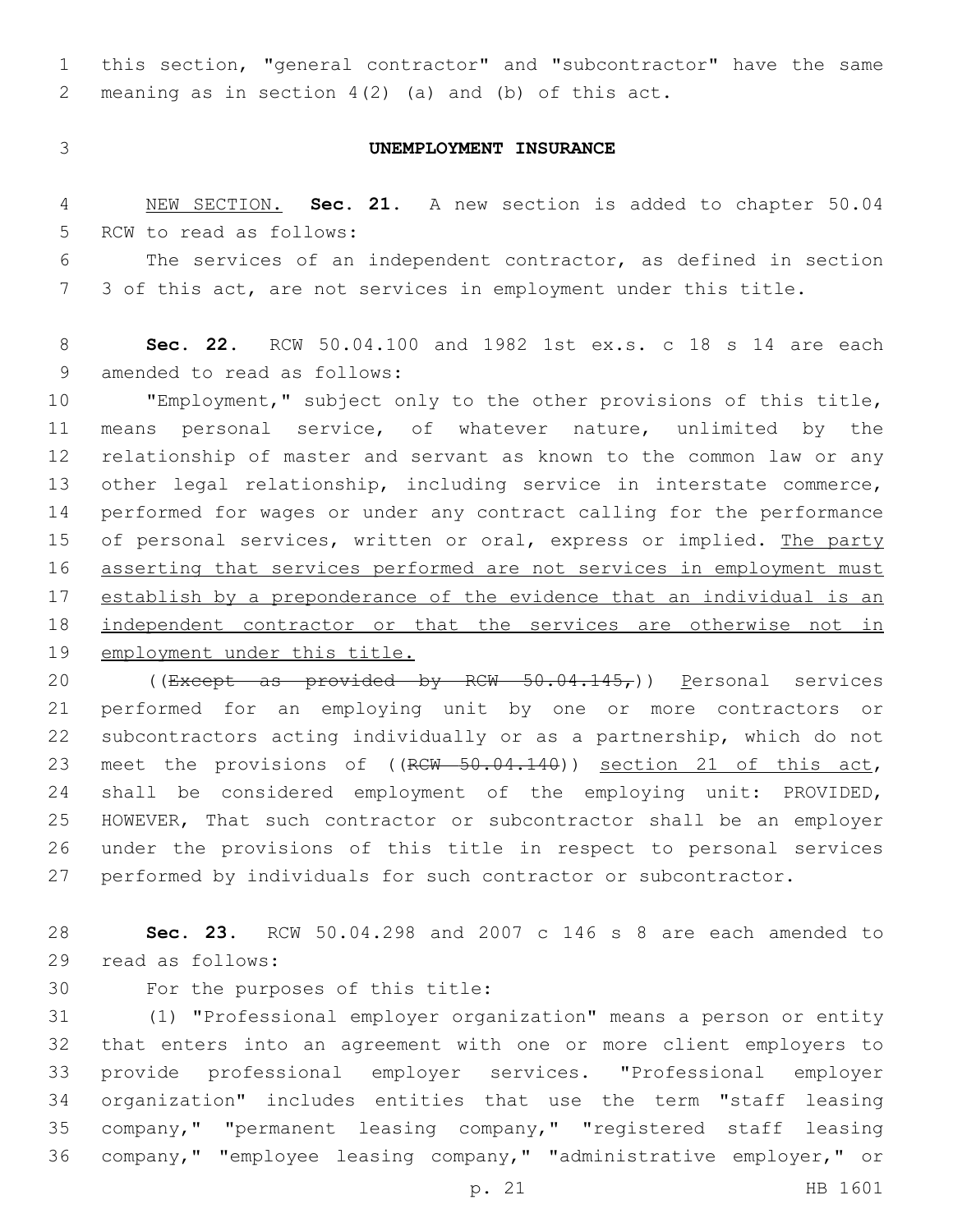any other name, when they provide professional employer services to client employers. The following are not classified as professional 3 employer organizations: Independent contractors in ((RCW 50.04.140)) section 21 of this act; temporary staffing services companies and services referral agencies as defined in RCW 50.04.245; third-party payers as defined in RCW 50.04.248; or labor organizations.

 (2) "Client employer" means any employer who enters into a professional employer agreement with a professional employer 9 organization.

 (3) "Coemployer" means either a professional employer organization or a client employer that has entered into a 12 professional employer agreement.

 (4) "Covered employee" means an individual performing services for a client employer that constitutes employment under this title.

 (5) "Professional employer services" means services provided by the professional employer organization to the client employer, which include, but are not limited to, human resource functions, risk management, or payroll administration services, in a coemployment 19 relationship.

 (6) "Coemployment relationship" means a relationship that is intended to be ongoing rather than temporary or project-specific, 22 where the rights, duties, and obligations of an employer in an employment relationship are allocated between coemployers pursuant to a professional employer agreement and state law. A coemployment relationship exists only if a majority of the employees performing services to a client employer, or to a division or work unit of a client employer, are covered employees. In determining the allocation of rights and obligations in a coemployment relationship:

 (a) The professional employer organization has only those employer rights and is subject only to those obligations specifically allocated to it by the professional employer agreement or state law;

 (b) The client employer has those rights and obligations 33 allocated to it by the professional employer agreement or state law, as well as any other right or obligation of an employer that is not specifically allocated by the professional employer agreement or 36 state law.

 (7) "Professional employer agreement" means a written contract between a client employer and a professional employer organization that provides for: (a) The coemployment of covered employees; and (b) the allocation of employer rights and obligations between the client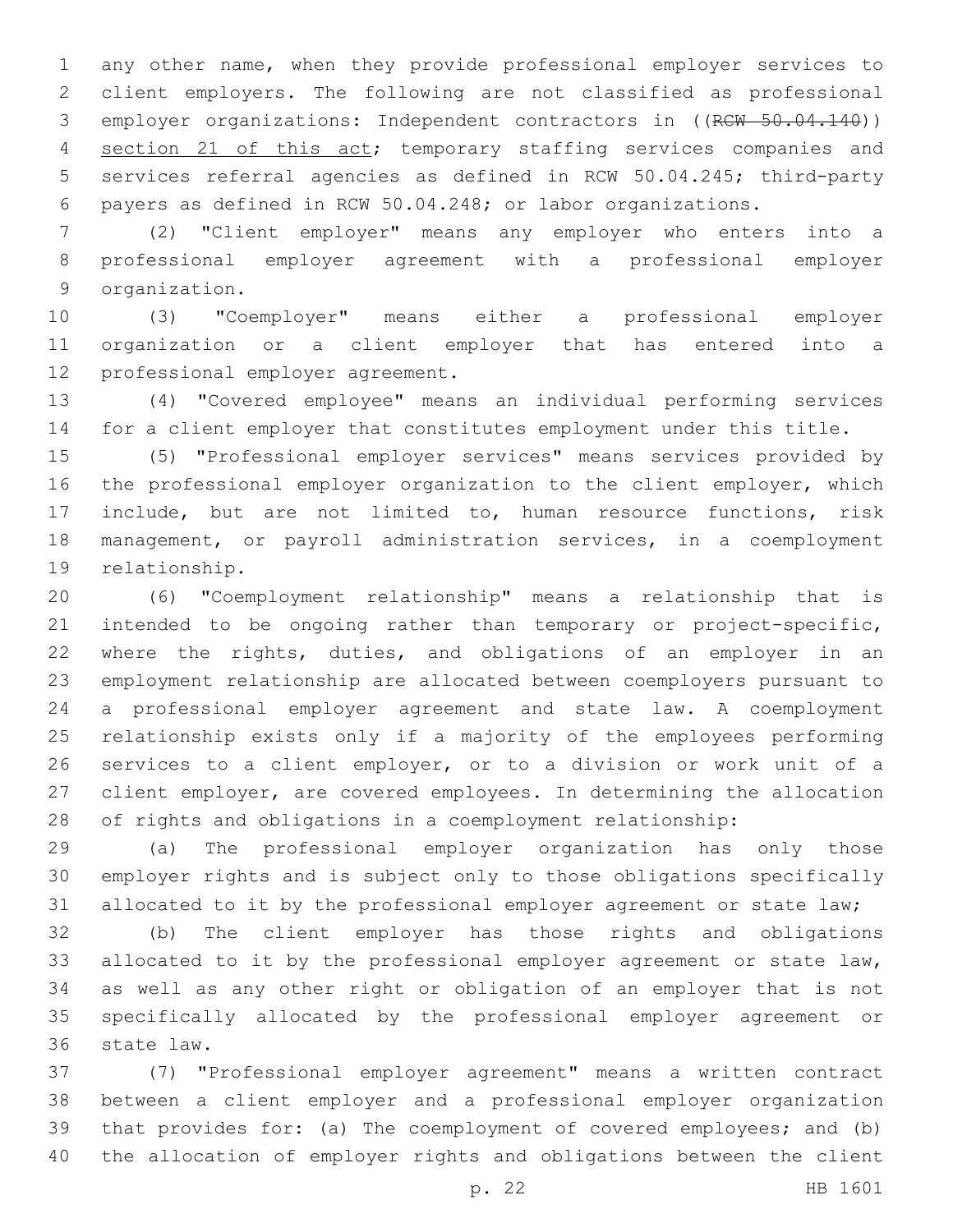and the professional employer organization with respect to the 2 covered employees.

 **Sec. 24.** RCW 50.12.070 and 2013 c 250 s 1 are each amended to 4 read as follows:

 (1)(a) Each employing unit shall keep true and accurate work records, containing such information as the commissioner may prescribe. Such records shall be open to inspection and be subject to being copied by the commissioner or his or her authorized representatives at any reasonable time and as often as may be necessary. The commissioner may require from any employing unit any sworn or unsworn reports with respect to persons employed by it, which he or she deems necessary for the effective administration of 13 this title.

 (b) An employer who contracts with another person or entity for work subject to chapter 18.27 or 19.28 RCW shall obtain and preserve a record of the unified business identifier account number for and compensation paid to the person or entity performing the work. In addition to the penalty in subsection (3) of this section, failure to obtain or maintain the record is subject to RCW 39.06.010.

 (2)(a) Each employer shall register with the department and obtain an employment security account number. Each employer shall make periodic reports at such intervals as the commissioner may by regulation prescribe, setting forth the remuneration paid for employment to workers in its employ, the full names and social security numbers of all such workers, and the total hours worked by each worker and such other information as the commissioner may by 27 regulation prescribe.

 (b) If the employing unit fails or has failed to report the 29 number of hours in a reporting period for which a worker worked, such number will be computed by the commissioner and given the same force and effect as if it had been reported by the employing unit. In computing the number of such hours worked, the total wages for the reporting period, as reported by the employing unit, shall be divided by the dollar amount of the state's minimum wage in effect for such reporting period and the quotient, disregarding any remainder, shall be credited to the worker: PROVIDED, That although the computation so 37 made will not be subject to appeal by the employing unit, monetary entitlement may be redetermined upon request if the department is provided with credible evidence of the actual hours worked. Benefits

p. 23 HB 1601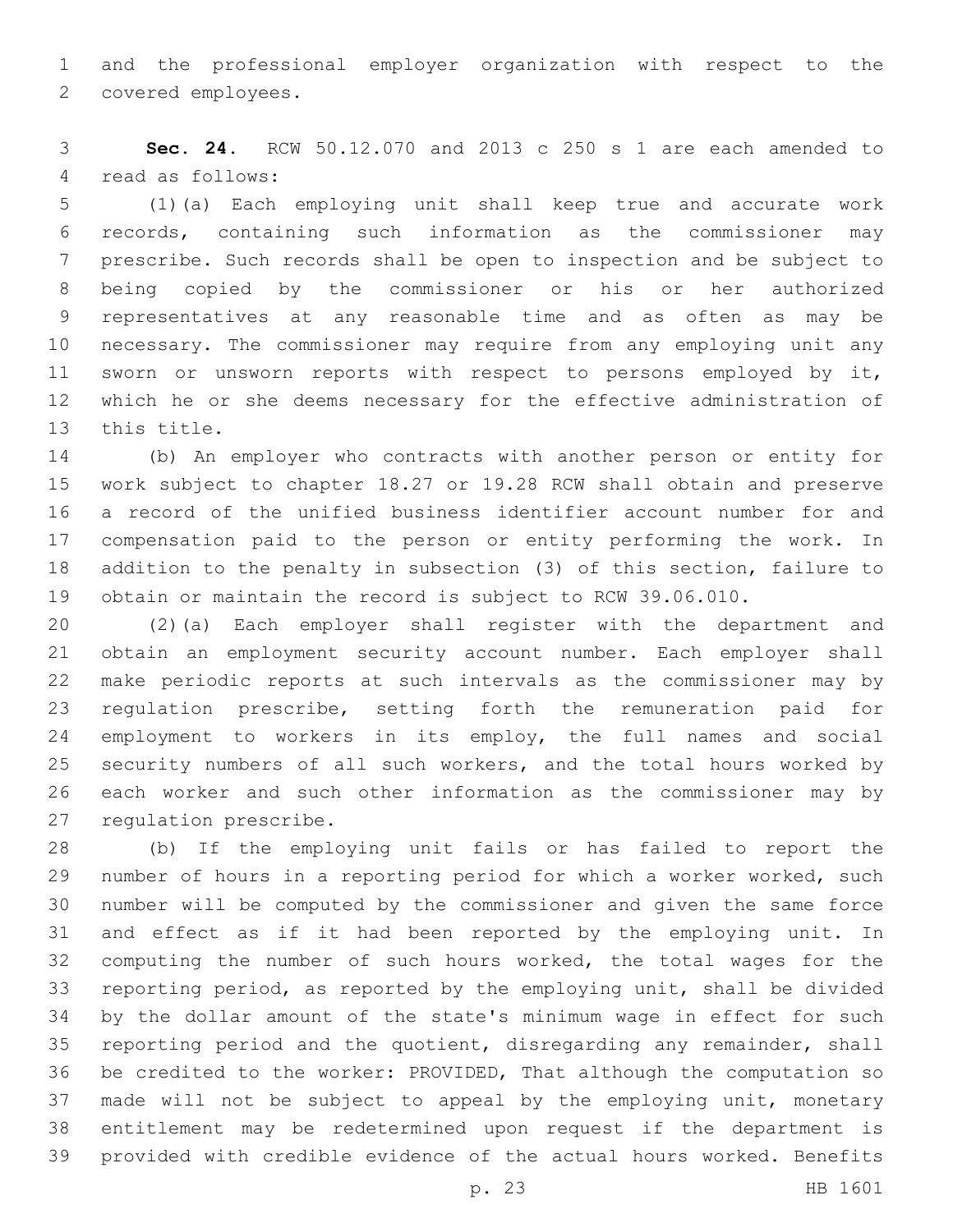paid using computed hours are not considered an overpayment and are not subject to collections when the correction of computed hours 3 results in an invalid or reduced claim; however:

 (i) A contribution paying employer who fails to report the number of hours worked will have its experience rating account charged for all benefits paid that are based on hours computed under this 7 subsection; and

 (ii) An employer who reimburses the trust fund for benefits paid to workers and fails to report the number of hours worked shall reimburse the trust fund for all benefits paid that are based on 11 hours computed under this subsection.

 (3) Any employer who fails to keep and preserve records required by this section shall be subject to a penalty determined by the commissioner but not to exceed two hundred fifty dollars or two hundred percent of the quarterly tax for each offense, whichever is 16 greater.

 (4) Upon referral from the department of labor and industries 18 pursuant to section 6 of this act, the employment security department 19 may initiate procedures for improper recordkeeping and the recovery 20 of contributions, interest, and penalties.

 (5) The commissioner must consider referrals based on a court finding of a violation of section 5 of this act and may initiate 23 procedures for improper recordkeeping and the recovery of 24 contributions, interest, and penalties.

# **INDUSTRIAL INSURANCE**

 **Sec. 25.** RCW 51.08.070 and 2008 c 102 s 2 are each amended to 27 read as follows:

 "Employer" means any person, body of persons, corporate or otherwise, and the legal representatives of a deceased employer, all while engaged in this state in any work covered by the provisions of this title, by way of trade or business, or who contracts with one or 32 more workers( $\sqrt{t}$  the essence of which is the personal labor of such 33 worker or workers)). Or as an exception to the definition of employer, persons or entities are not employers when they contract or 35 agree to remunerate the services performed by an ((individual who meets the tests set forth in subsections (1) through (6) of RCW 51.08.195 or the separate tests set forth in RCW 51.08.181 for work performed that requires registration under chapter 18.27 RCW or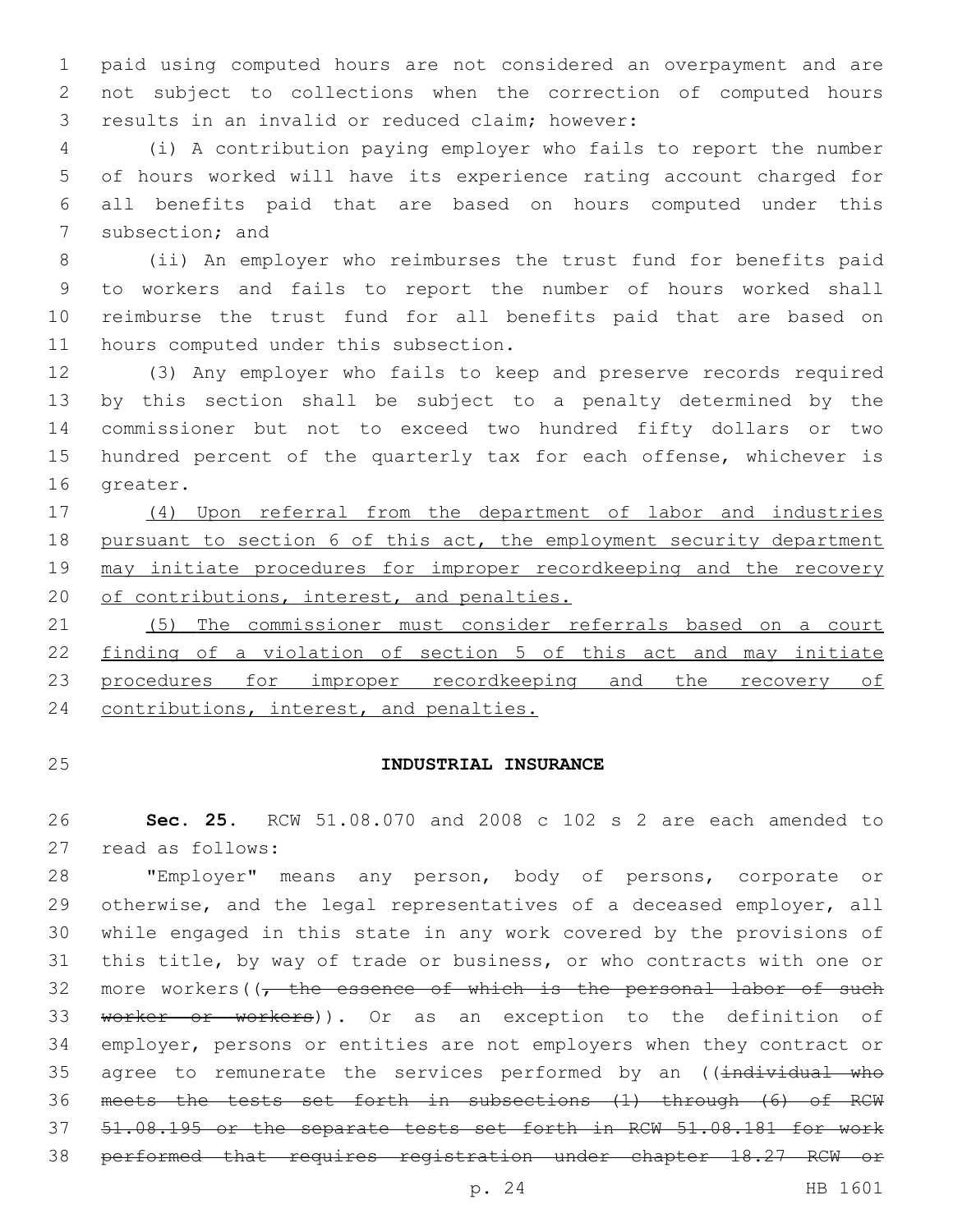1 <del>licensing under chapter 19.28 RCW</del>)) independent contractor as defined

2 in section 3 of this act.

 **Sec. 26.** RCW 51.08.180 and 2008 c 102 s 3 are each amended to 4 read as follows:

 "Worker" means every person in this state who is engaged in the employment of an employer under this title, whether by way of manual labor or otherwise in the course of his or her employment; also every person in this state who is engaged in the employment of or who is 9 working under an independent contract, ((the essence of which is his 10 or her personal labor for an employer under this title,)) whether by way of manual labor or otherwise, in the course of his or her 12 employment, ((or as an exception to the definition of worker, a 13 person is not a worker if)) unless he or she ((meets the tests set 14 forth in subsections (1) through (6) of RCW 51.08.195 or the separate tests set forth in RCW 51.08.181 for work performed that requires registration under chapter 18.27 RCW or licensing under chapter 19.28 RCW)) meets the definition of independent contractor as defined in section 3(8) of this act: PROVIDED, That a person is not a worker for the purpose of this title, with respect to his or her activities attendant to operating a truck which he or she owns, and which is 21 leased to a common or contract carrier.

 NEW SECTION. **Sec. 27.** A new section is added to chapter 51.12 23 RCW to read as follows:

 An employer-employee relationship exists when an individual performs labor or services for another individual or entity. The party asserting that an individual is not an employee must establish by a preponderance of the evidence that the individual is an independent contractor, or otherwise not an employee or worker under this chapter. This presumption also applies at the board of industrial insurance appeals and may be rebutted by a preponderance 31 of the evidence.

 **Sec. 28.** RCW 51.12.020 and 2015 c 236 s 4 are each amended to 33 read as follows:

 The following are the only employments which shall not be included within the mandatory coverage of this title: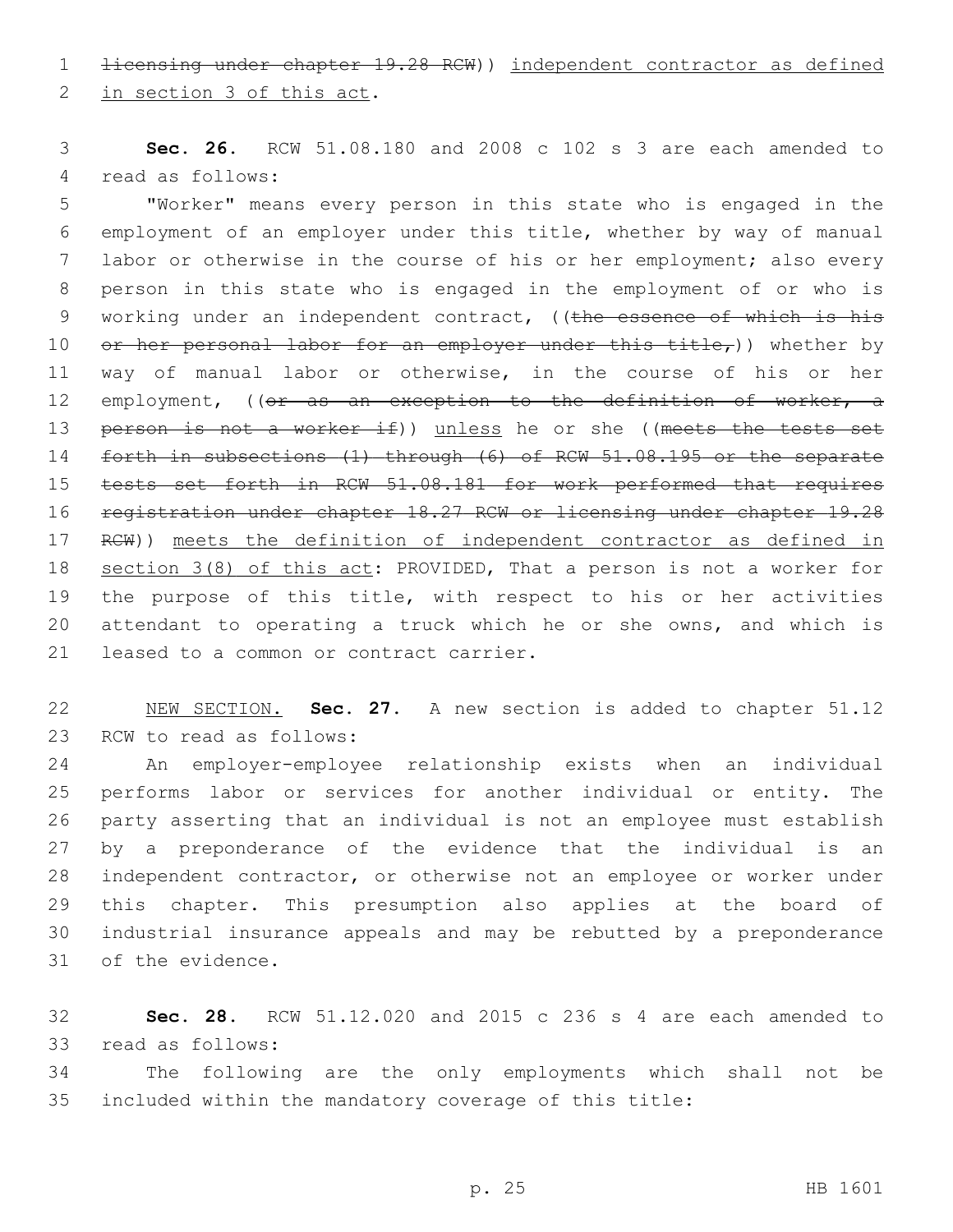1 (1) Any person employed as a domestic ((servant)) worker in a private home by an employer who has less than two employees regularly employed forty or more hours a week in such employment.

 (2) Any person employed to do gardening, maintenance, or repair, in or about the private home of the employer. For the purposes of this subsection, "maintenance" means the work of keeping in proper condition, "repair" means to restore to sound condition after damage, and "private home" means a person's place of residence.

 (3) A person whose employment is not in the course of the trade, business, or profession of his or her employer and is not in or about 11 the private home of the employer.

 (4) Any person performing services in return for aid or sustenance only, received from any religious or charitable 14 organization.

15 (5) Sole proprietors or partners.

 (6) Any child under eighteen years of age employed by his or her parent or parents in agricultural activities on the family farm.

 (7) Jockeys while participating in or preparing horses for race meets licensed by the Washington horse racing commission pursuant to 20 chapter 67.16 RCW.

 (8)(a) Except as otherwise provided in (b) of this subsection, any bona fide officer of a corporation voluntarily elected or voluntarily appointed in accordance with the articles of incorporation or bylaws of the corporation, who at all times during the period involved is also a bona fide director, and who is also a shareholder of the corporation. Only such officers who exercise substantial control in the daily management of the corporation and whose primary responsibilities do not include the performance of 29 manual labor are included within this subsection.

 (b) Alternatively, a corporation that is not a "public company" as defined in RCW 23B.01.400 may exempt eight or fewer bona fide officers, who are voluntarily elected or voluntarily appointed in accordance with the articles of incorporation or bylaws of the corporation and who exercise substantial control in the daily management of the corporation, from coverage under this title without regard to the officers' performance of manual labor if the exempted officer is a shareholder of the corporation, or may exempt any number of officers if all the exempted officers are related by blood within the third degree or marriage. If a corporation that is not a "public company" elects to be covered under subsection (8)(a) of this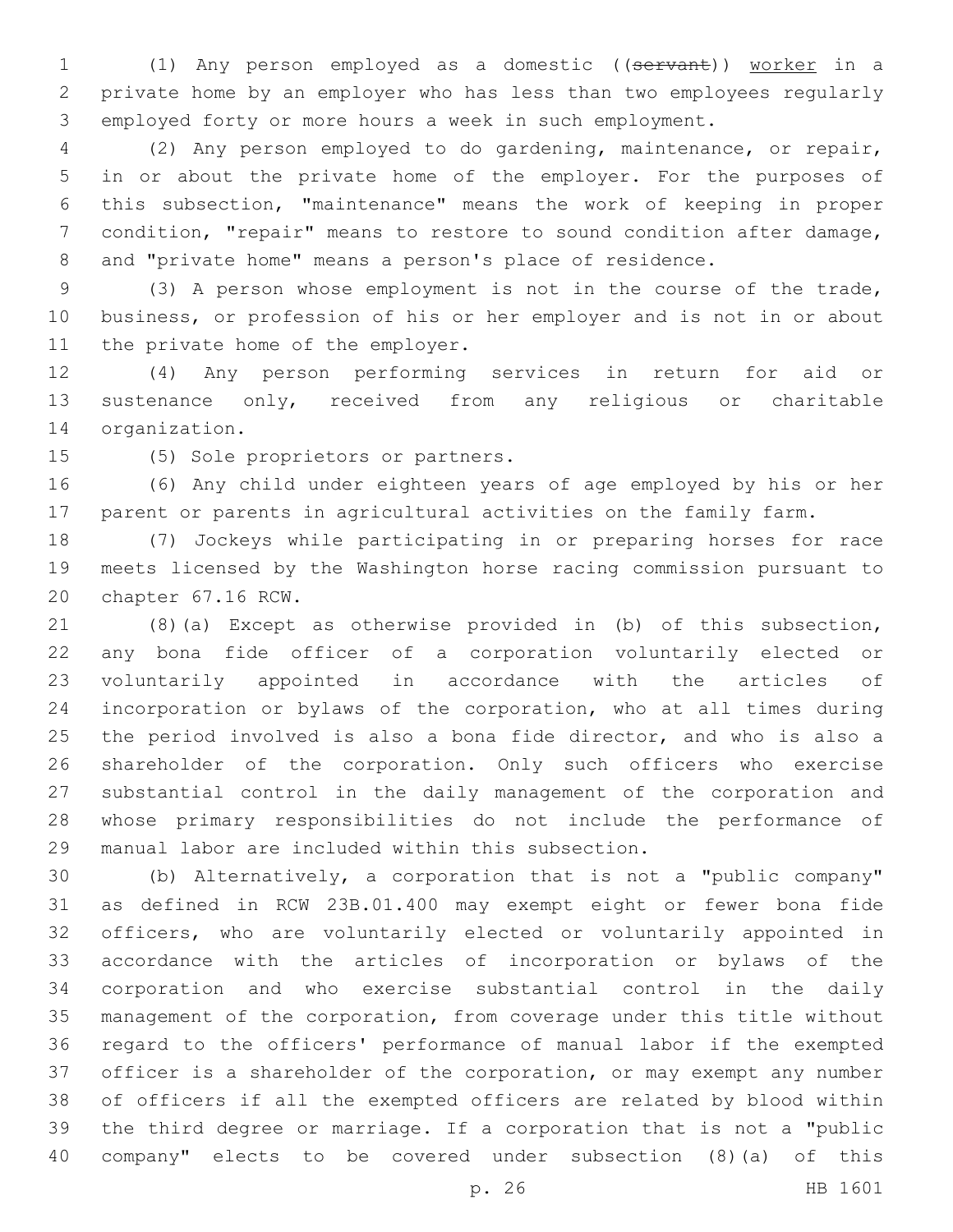section, the corporation's election must be made on a form prescribed by the department and under such reasonable rules as the department 3 may adopt.

 (c) Determinations respecting the status of persons performing services for a corporation shall be made, in part, by reference to Title 23B RCW and to compliance by the corporation with its own articles of incorporation and bylaws. For the purpose of determining coverage under this title, substance shall control over form, and mandatory coverage under this title shall extend to all workers of this state, regardless of honorary titles conferred upon those 11 actually serving as workers.

 (d) A corporation may elect to cover officers who are exempted by this subsection in the manner provided by RCW 51.12.110.

 (9) Services rendered by a musician or entertainer under a 15 contract with a purchaser of the services, for a specific engagement or engagements when such musician or entertainer performs no other duties for the purchaser and is not regularly and continuously employed by the purchaser. A purchaser does not include the leader of a group or recognized entity who employs other than on a casual basis 20 musicians or entertainers.

 (10) Services performed by a newspaper vendor, carrier, or delivery person selling or distributing newspapers on the street, to 23 offices, to businesses, or from house to house and any freelance news correspondent or "stringer" who, using his or her own equipment, chooses to submit material for publication for free or a fee when 26 such material is published.

 (11) Services performed by an insurance producer, as defined in RCW 48.17.010, or a surplus line broker licensed under chapter 48.15 29 RCW.

 (12) Services performed by a booth renter. However, a person exempted under this subsection may elect coverage under RCW 32.030.

(13) Members of a limited liability company, if either:

 (a) Management of the company is vested in its members, and the members for whom exemption is sought would qualify for exemption under subsection (5) of this section were the company a sole 37 proprietorship or partnership; or

 (b) Management of the company is vested in one or more managers, and the members for whom the exemption is sought are managers who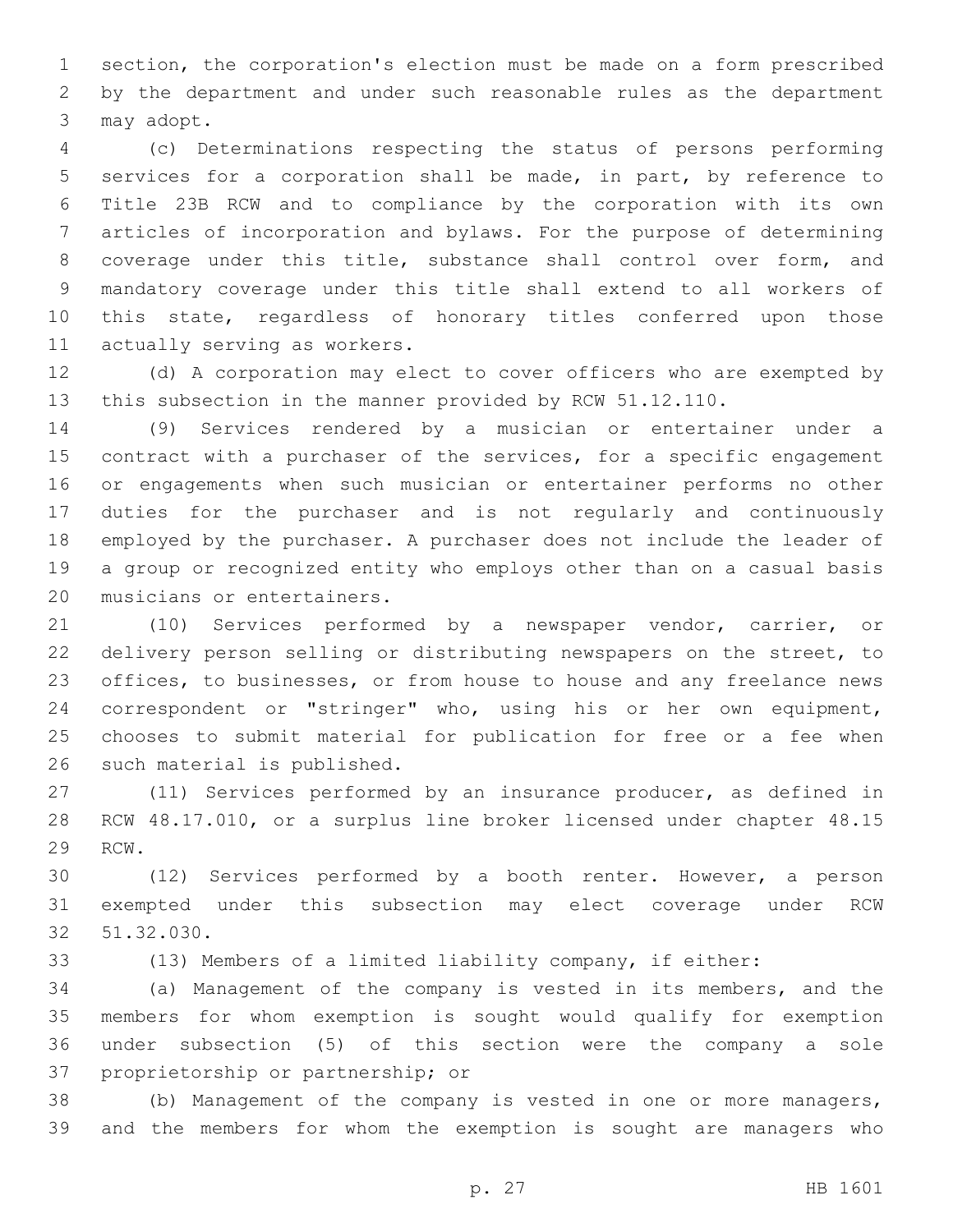would qualify for exemption under subsection (8) of this section were 2 the company a corporation.

 (((14) A driver providing commercial transportation services as defined in RCW 48.177.005. The driver may elect coverage in the manner provided by RCW 51.32.030.

 (15) For hire vehicle operators under chapter 46.72 RCW who own or lease the for hire vehicle, chauffeurs under chapter 46.72A RCW 8 who own or lease the limousine, and operators of taxicabs under 9 chapter 81.72 RCW who own or lease the taxicab. An owner or lessee 10 may elect coverage in the manner provided by RCW 51.32.030.))

### **WAGE BOARDS**

 NEW SECTION. **Sec. 29.** The definitions in this section apply throughout this chapter unless the context clearly requires otherwise.

 (1) "Benefit provider" means a nonprofit entity that is eligible to provide benefits to eligible beneficiaries under section 41 of 17 this act.

 (2) "Contributing agent" means a business, organization, corporation, limited liability company, partnership, or any other entity that facilitates the provision of services by intermediary 21 employees to consumers.

 (3) "Covered contributing agent" means any contributing agent determined by the department to be subject to the determinations of a 24 wage board.

 (4) "Covered intermediary employee" means any intermediary employee eligible for representation by a wage board. Covered intermediary employees must have worked at least thirty cumulative hours, or the lesser of either thirty tasks, trips, or shifts in the industry to qualify for representation in a calendar year.

(5) "Department" means the department of labor and industries.

 (6) "Eligible beneficiary" means any intermediary employee who meets the minimum thresholds under this chapter to receive contributions from a contributing agent under sections 39 and 40 of 34 this act.

 (7) "Eligible contributing agent representative" means an organization or association eligible to represent contributing agents in a given industry through a wage board. Organizations are eligible 38 if they: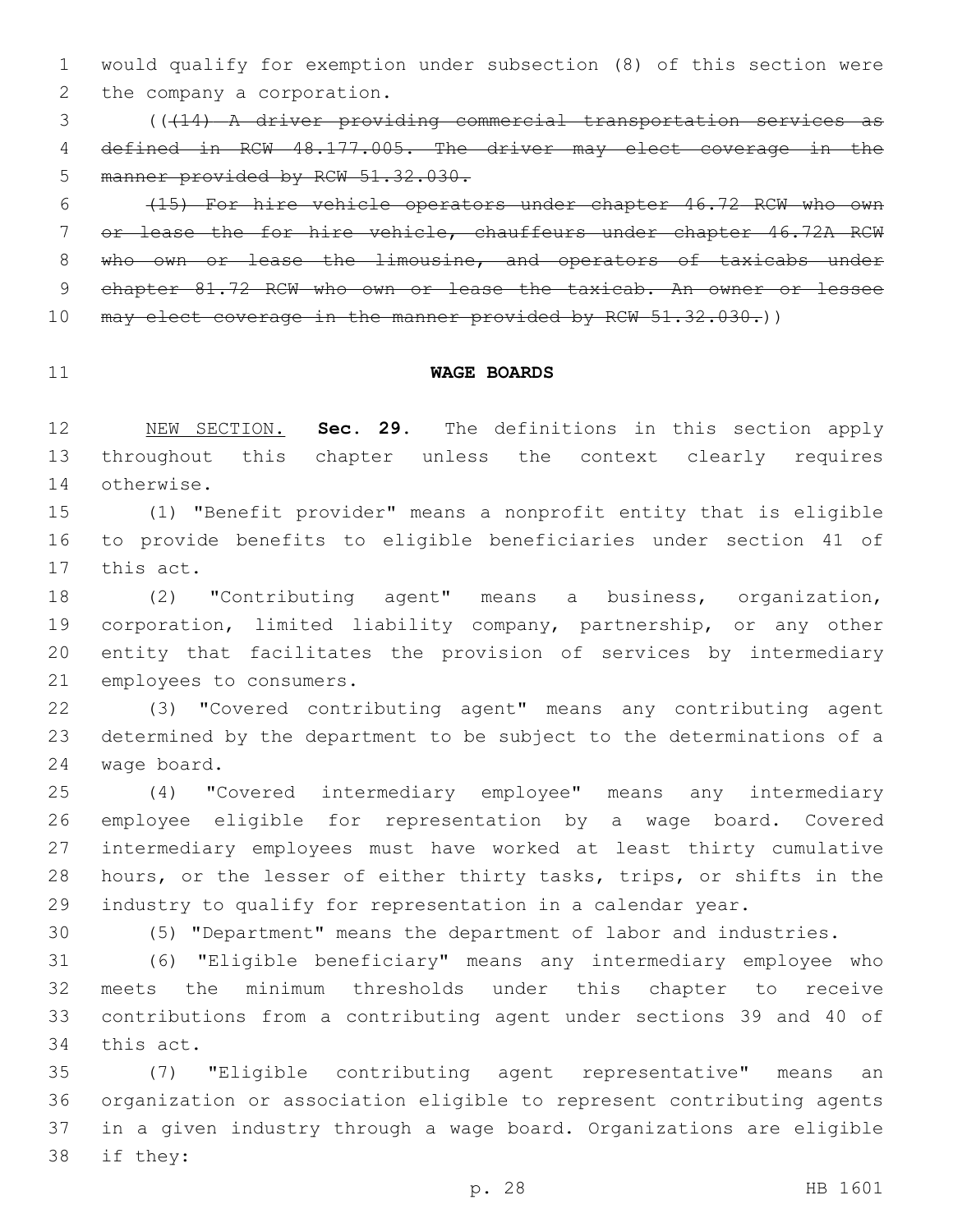(a) Pay workers in the industry for labor or services for which 2 no W-2 tax document is filed; and

 (b) Represent at least ten distinct contributing agents in the 4 industry.

 (8) "Eligible worker representative" means an organization or association eligible to represent covered intermediary employees in a given industry through a wage board. Organizations are eligible if 8 they:

 (a) Are not an employer, employment agency, referral agency, or 10 contributing agent;

 (b) Have a conflict of interest policy prohibiting the participation of any individual in a decision-making role, if the individual pays covered intermediary employees to complete services in the industry for which the organization is seeking representation 15 rights;

 (c) Meet the requirements of 26 U.S.C. Sec. 501(c)(3), (4), (5), or (6) of the federal internal revenue code and is an organization that exists for the betterment of workers, including covered intermediary employees in the workforce for which the organization is 20 seeking representation rights;

 (d) Engage in public advocacy to promote the health and well-22 being of workers;

 (e) Have a governing structure that promotes workers' decision-24 making power; and

 (f) Represent at least one hundred covered intermediary employees 26 in the industry.

 (9) "Intermediary employee" means any worker, regardless of corporate status, who is not an employee under this chapter and who provides services for financial compensation through a contributing 30 agent.

 (10) "Represented intermediary employee" means any intermediary employee who has agreed to have a worker organization represent the employee on a wage board and pays that organization a fee to do so.

 (11) "Validated contributing agent representative" means an 35 eligible contributing agent representative that:

(a) Pays intermediary employees for labor or services;

 (b) Represents at least ten distinct contributing agents in the 38 industry; and

 (c) Has been approved by the department to represent contributing 40 agents on the wage board.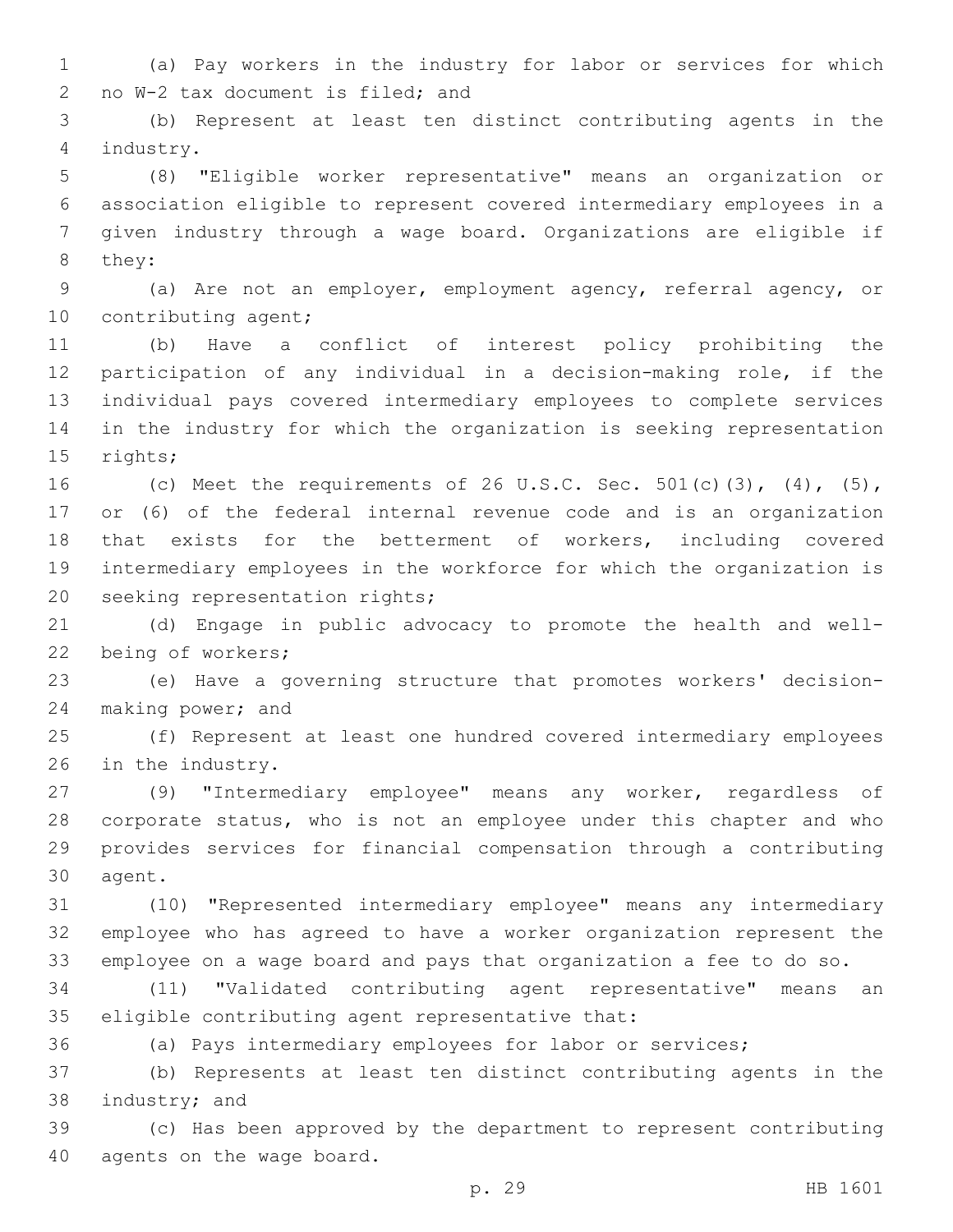(12) "Validated worker representative" means an eligible worker representative that has been approved by the department to represent 3 workers on the wage board.

 (13) "Wage board" means a board of industry, worker, and department representatives required to set wages, rates, and working standards for specific industries under section 33 of this act.

 NEW SECTION. **Sec. 30.** (1) Subject to sections 36 and 38 of this act, the department must establish a minimum base rate for all intermediary employees of contributing agents. Payments to such workers may not be less than equivalent to the state minimum wage. Any and all tips or gratuity must be in addition to the base rate and may not be included in the calculation of state minimum wage equivalency. The determination must:

 (a) Be based on both time spent performing services in accordance with the scope of work and address any time spent on call or waiting for a job where the worker is unable to do other work; and

 (b) Address all types of payment for services including, but not limited to, hourly, piecemeal, or transaction-based payments.

 (2)(a) Intermediary employees may not be paid less than the rate 20 established under this section.

 (b) Covered intermediary employees may not be paid less than the rate determined by the wage board for the specific industry in which 23 the covered intermediary employee works.

 NEW SECTION. **Sec. 31.** (1) Contributing agents with fewer than five intermediary employees must submit annual reports to the department disclosing the following information:

(a) Aggregated data about intermediary employees, including:

 (i) The total number of intermediary employees who have completed more than thirty hours, tasks, trips, or shifts with the contributing 30 agent during the calendar year;

 (ii) Data about contributions to portable benefit accounts, including the average amount contributed to each intermediary employee portable benefit account: Per hour, task, trip, or shift 34 worked; and per year;

(b) Data about wage theft and abuse, including:

 (i) The number of intermediary employees who completed hours, tasks, trips, or shifts, but were not compensated for their labor; 38 and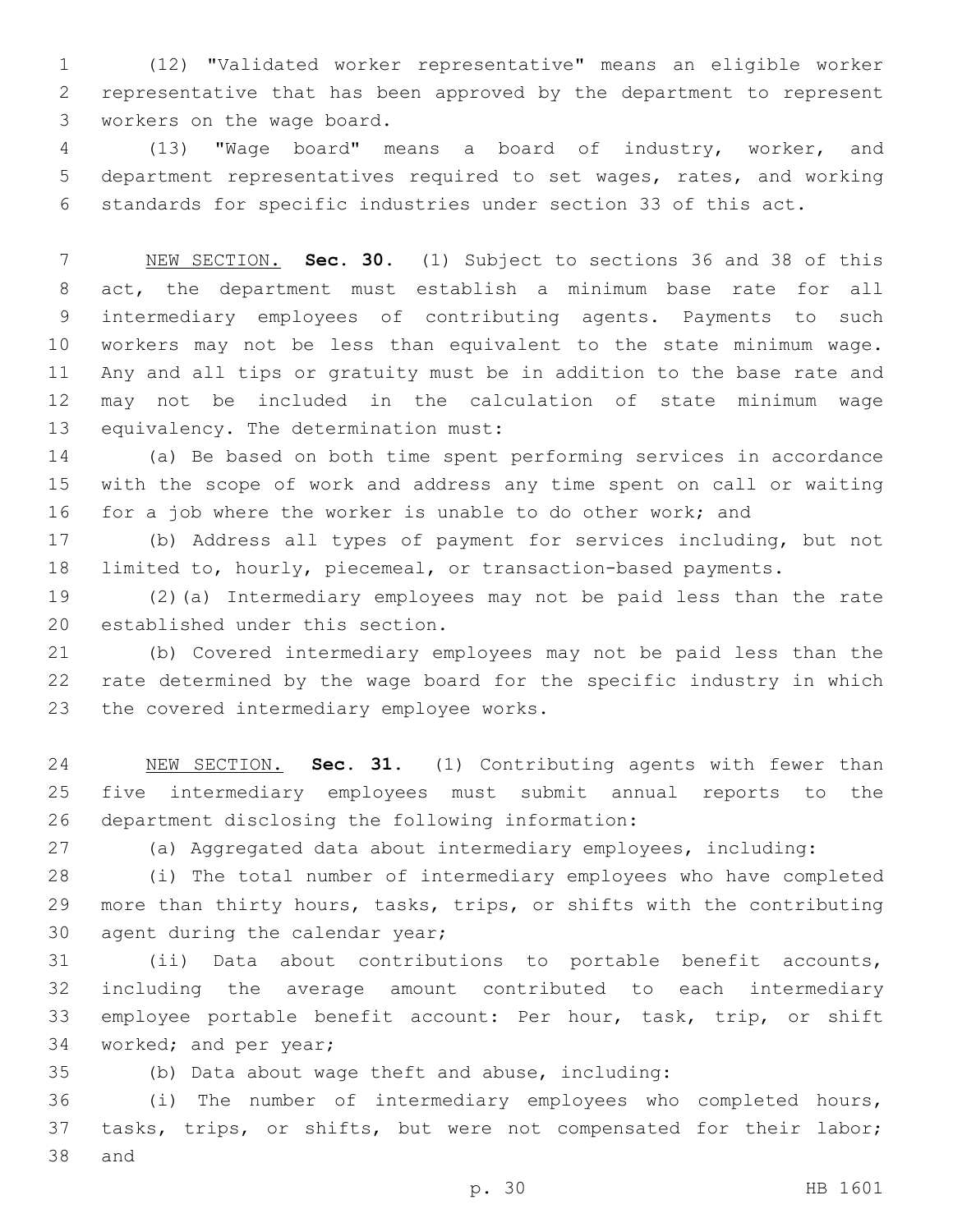(ii) All reports from intermediary employees of sexual harassment or other forms of abuse experienced during the course of performing hours, tasks, trips, or shifts, and the contributing agent's response 4 to the reports.

 (2) Contributing agents with five or more intermediary employees must submit an annual report to the department including the information required in subsection (1) of this section, and the 8 following information, as applicable:

(a) Disaggregated data about intermediary employees, including:

 (i) All known demographics of intermediary employees, including 11 gender, race, age, and primary language spoken at home;

 (ii) Average hours per week performed by each intermediary 13 employee;

 (iii) Average annual number of hours, tasks, trips, or shifts 15 offered to each intermediary employee;

 (iv) Average annual number of hours, tasks, trips, or shifts 17 performed by each intermediary employee;

 (v) Average number of months since each intermediary employee completed at least five hours, tasks, trips, or shifts;

 (vi) The zip codes in which each intermediary employee primarily 21 completes hours, tasks, trips, or shifts;

 (vii) The twenty-fifth, fiftieth, and seventy-fifth percentile of 23 payouts to intermediary employees per job, per week, and per year;

 (viii) The number of intermediary employees providing services 25 each calendar month and over the course of the calendar year; and

 (ix) The median time or miles an intermediary employee is active on the contributing agent's app, when applicable, and the time or miles the intermediary employee is paid while on the app;

(b) Data about worker turnover and retention, including:

 (i) The number of intermediary employees terminated each quarter 31 within the last year;

 (ii) The number of intermediary employees with zero payments each 33 quarter; and

 (iii) The proportion of intermediary employees terminated by the contributing agent, out of all intermediary employees whose relationship with the contributing agent ended or where there has 37 been zero payments in the last two quarters;

(c) Data about payment rates, including:38

 (i) Average rate per hour, task, trip, or shift, disaggregated by 40 zip code;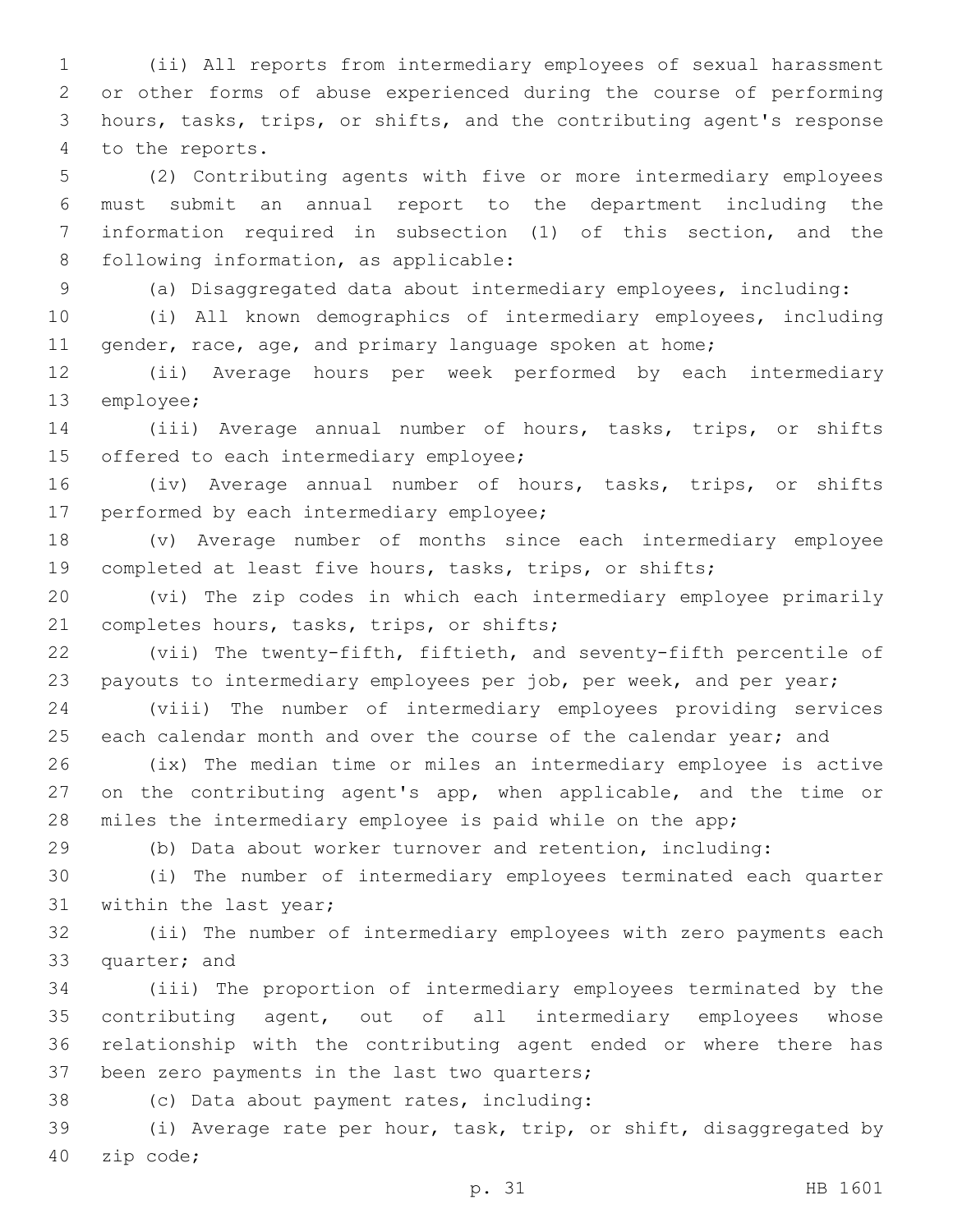(ii) Average equivalent hourly wage;1

 (iii) Whether the rates are set by the contributing agent or the 3 intermediary employee; and

 (iv) If variable or surge pricing is used, the hourly rate per task, trip, or shift for the highest ten percent of rates;

(d) Data about benefits and benefit contributions, including:

 (i) Any benefits or protections, including industrial insurance, auto insurance, or expense reimbursement, provided directly by the contributing agent to the intermediary employee; and

 (ii) The twenty-fifth, fiftieth, and seventy-fifth percentile of portable benefit contributions to eligible beneficiaries' portable 12 benefit accounts over the year;

 (e) Policies, practices, and algorithms of the contributing 14 agent, including:

 (i) Any written agreement signed between the contributing agent and the intermediary employee at the beginning of the contracting 17 relationship;

 (ii) Policies outlining the ability of an intermediary employee 19 to decline or alter the task, trip, or shift offered; and

 (iii) The algorithm used to offer intermediary employees tasks, 21 trips, or shifts;

 (f) Conflict of interest disclosures, including a disclosure of any third-party recipients of individualized or aggregate worker 24 data; and

 (g) Data reported to the department shall not include the name, contact information, or other identifying information of individual 27 intermediary employees.

 (3) The department must adopt rules establishing financial penalties for failure to comply with this section.

 NEW SECTION. **Sec. 32.** (1) Every three years, the department must contract with two third-party entities to complete studies of eligible beneficiaries and covered intermediary employees. Surveys must address factors such as:

 (a) The total number of intermediary employees, eligible beneficiaries, and covered intermediary employees in the state;

 (b) The demographic characteristics of eligible beneficiaries and 37 covered intermediary employees;

 (c) The satisfaction by eligible beneficiaries and covered intermediary employees in work outside of traditional W-2 employment;

p. 32 HB 1601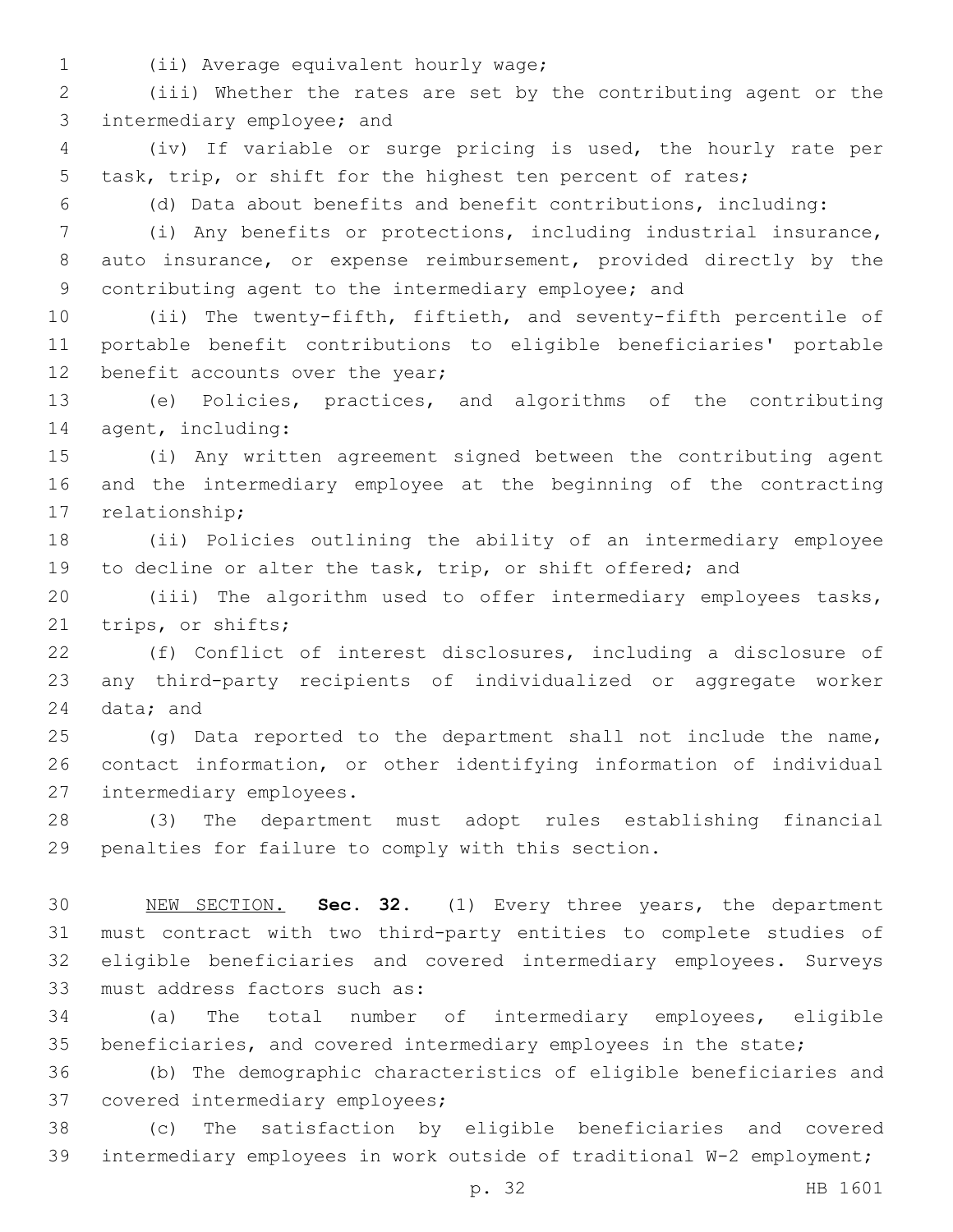(d) The total household income and benefits available to eligible 2 beneficiaries and covered intermediary employees;

 (e) The benefits that eligible beneficiaries receive from their 4 portable benefit accounts; and

 (f) Unmet needs experienced by eligible beneficiaries and covered 6 intermediary employees.

(2) One contract must be issued to a worker organization that:

 (a) Is not an employer, employment agency, referral agency, or 9 contributing agent;

 (b) Has proven relationships with eligible beneficiaries or 11 covered intermediary employees;

(c) Has proven experience organizing hard-to-reach populations;

(d) Represents workers who are demographically diverse;

 (e) Has the capacity amongst its staff to conduct research in at 15 least three languages; and

(f) Has successfully conducted research with workers in the past.

 (3) The second contract must be issued to a university research 18 department or similar nonpartisan entity that:

 (a) Has expertise in survey research with hard-to-reach 20 populations; and

(b) Has a record of published research with academic rigor.

 (4) Each contractor must submit a report summarizing the survey to the appropriate committee of the legislature by December 15th of 24 the year in which the survey was conducted.

 NEW SECTION. **Sec. 33.** (1) The department must, subject to the requirements set forth in this section, convene wage boards for nonemployee workers in Washington state.

 (a) The department must create five discrete nonemployee industry categories for the purposes of convening and implementing wage boards: Caregiving and domestic services, passenger transport, product movement, sales, and certificated professional services.

 (b) Every three years, the department must evaluate and redefine industry categories, based on data reported by contributing agents and information gathered from surveys of eligible beneficiaries and 35 covered intermediary employees.

 (2) Once any eligible worker representative provides a showing of interest by presenting evidence that they represent the lesser of two hundred fifty covered intermediary employees or one-half percent of the industry, the department must indicate that the organization is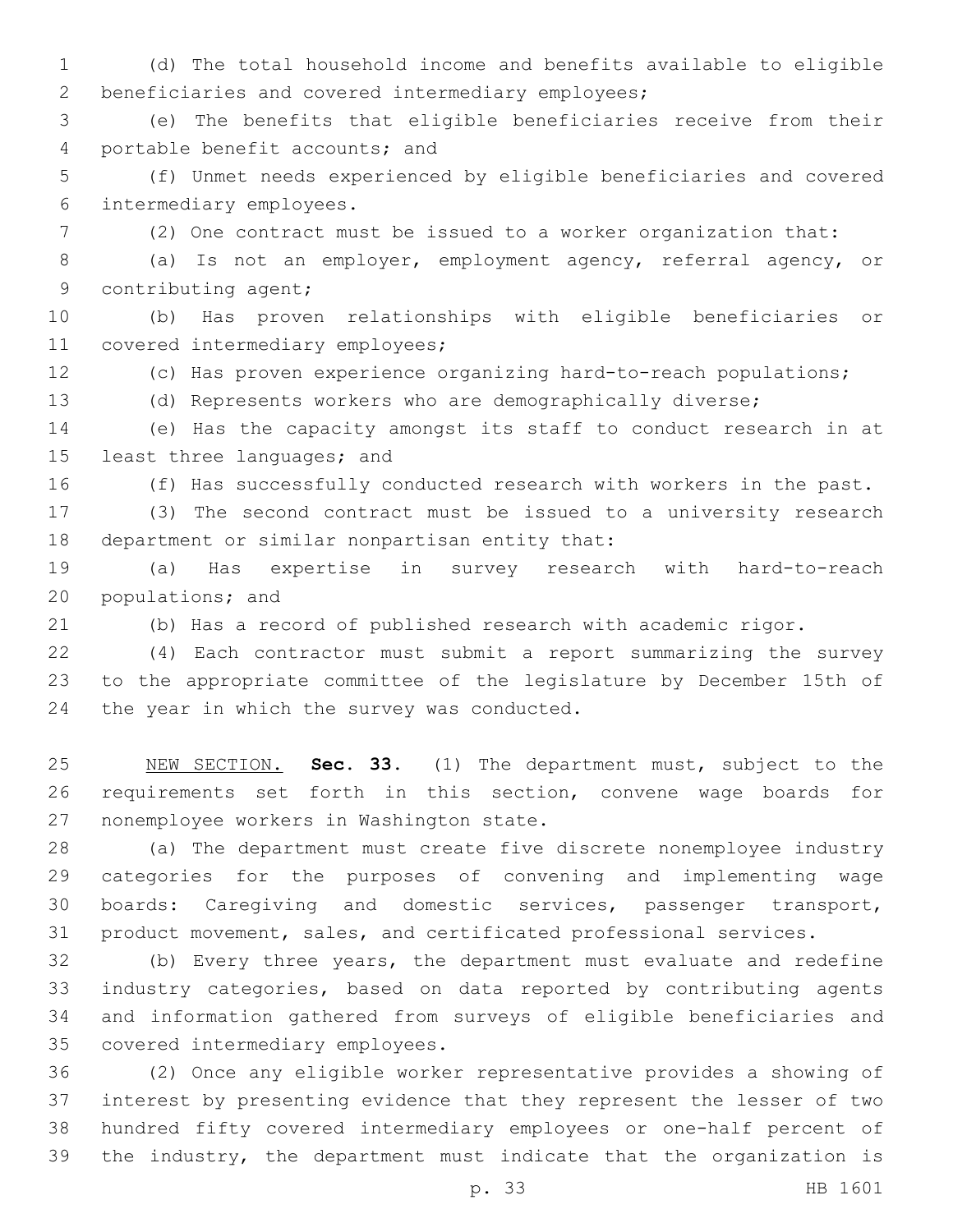validated, and a wage board must be established in the industry. After the department indicates that one eligible worker 3 representative is validated:

 (a) Additional eligible worker representatives may present evidence that they represent at least one hundred covered intermediary employees to gain representation rights on the wage 7 board; and

 (b) Eligible contributing agent representatives may present evidence that they represent at least five distinct contributing agents to gain representation rights on the wage board.

 NEW SECTION. **Sec. 34.** (1) Within ninety days of the department validating an eligible worker representative, all contributing agents in the industry in which a wage board has been established must provide the validated worker representatives physical access to the intermediary employees, and submit a list of intermediary employees' names and contact information to validated worker representatives, including the intermediary employees':

18 (a) Full names;

 (b) All known phone numbers, including cellular phones and 20 landline or fixed-line phones;

21 (c) Email addresses; and

22 (d) Physical addresses.

 (2) The department may determine whether an intermediary employee is a covered intermediary employee in one of two ways:

 (a) For positions, job titles, classifications, or tasks that require certification or licensure, the department must determine which positions, job titles, classifications, or tasks fall within 28 the wage board's scope; and

 (b) For all other positions, job titles, classifications, or tasks, the validated worker representative must provide the department with the contributing agents that fall within the wage 32 board's scope.

 (3) A named contributing agent has one month from provision of the list to the department to appeal the inclusion of their 35 intermediary employees in the wage board's scope.

 (4) Inclusion within the scope of the wage board must be based on community of interest factors including, but not limited to, duties, skills, working conditions, and other job-related issues.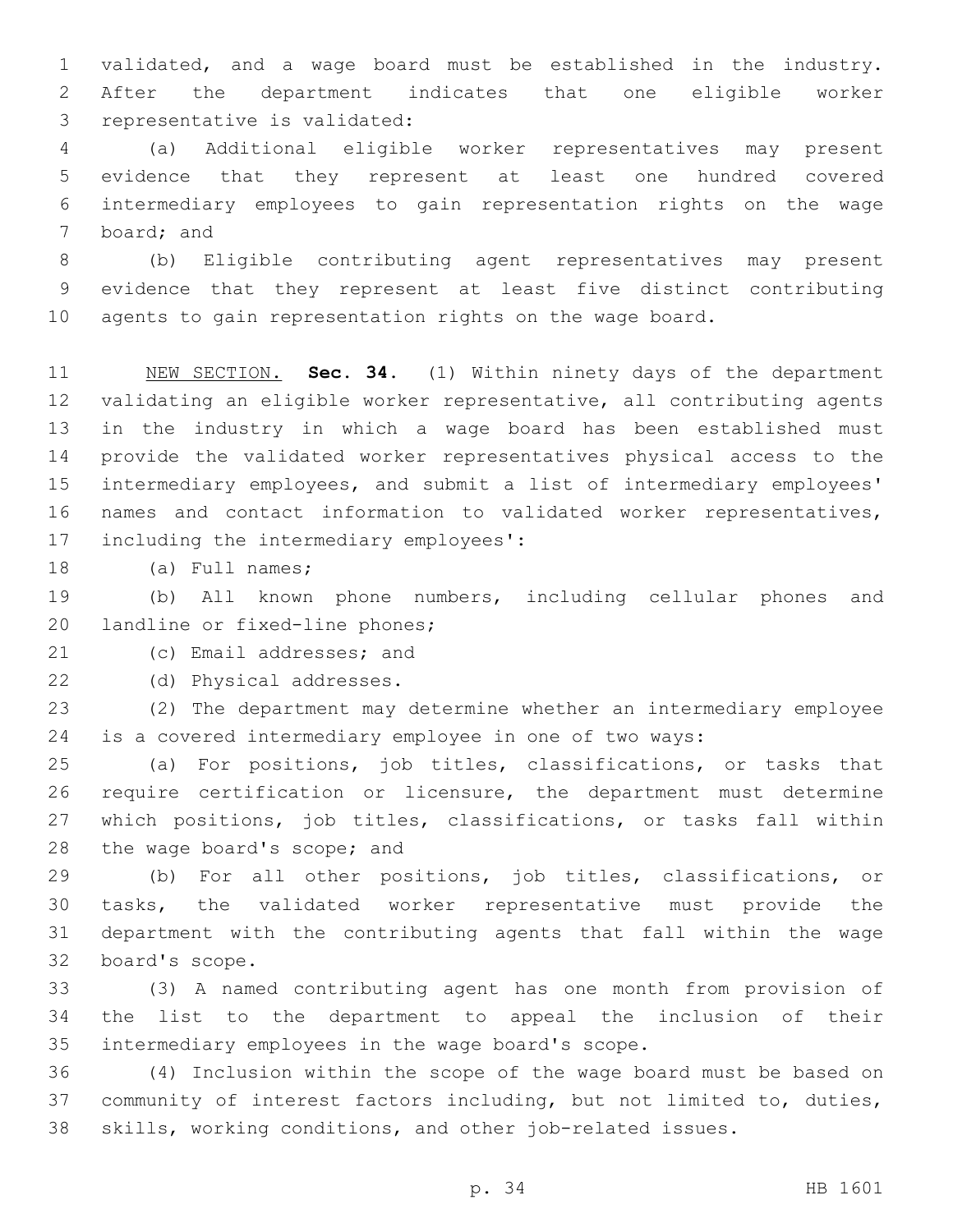(5) Data required in subsection (1) of this section may not be reported to the department and must be reported directly to validated worker representatives. A third party may be used to transfer this data if appropriate to ensure adequate protection of the data.

 NEW SECTION. **Sec. 35.** (1) The wage board shall be composed of three validated worker representatives, three validated contributing agent representatives, and four representatives of the department.

 (2)(a) Worker positions must be distributed among validated worker representatives in accordance with the number of workers the organization represents. Validated worker representatives must appoint individuals for each of the seats they are allotted.

 (b) Contributing agent positions must be distributed among validated contributing agent representatives in accordance with the number of contributing agents the organization represents. Validated contributing agent representatives must appoint individuals for each 16 of the seats they are allotted.

 (c) If there are more validated organizations than seats, only the most representative organizations are to be seated on the board.

 (d) The director of the department must appoint the department 20 representatives.

 (3) Wage board members serve four-year terms. Of the initial members: One worker, one contributing agent, and one department representative must be appointed for a two-year term; one worker, one 24 contributing agent, and one department representative must be 25 appointed to a three-year term; and the remaining representative must be appointed to a four-year term. Thereafter, members must be 27 appointed for four-year terms.

 (4) Members of the wage board must be reimbursed for travel expenses as provided in RCW 43.03.050 and 43.03.060.

 (5) The wage board may adopt bylaws for its own procedures, including quorum requirements, frequency of meetings, and provision 32 of translation and interpretation services.

NEW SECTION. **Sec. 36.** (1) The wage board must:

 (a) Ascertain the wages and benefits necessary to protect the health and livelihood of covered intermediary employees;

 (b) Promote safe working conditions, training, and professional development for covered intermediary employees; and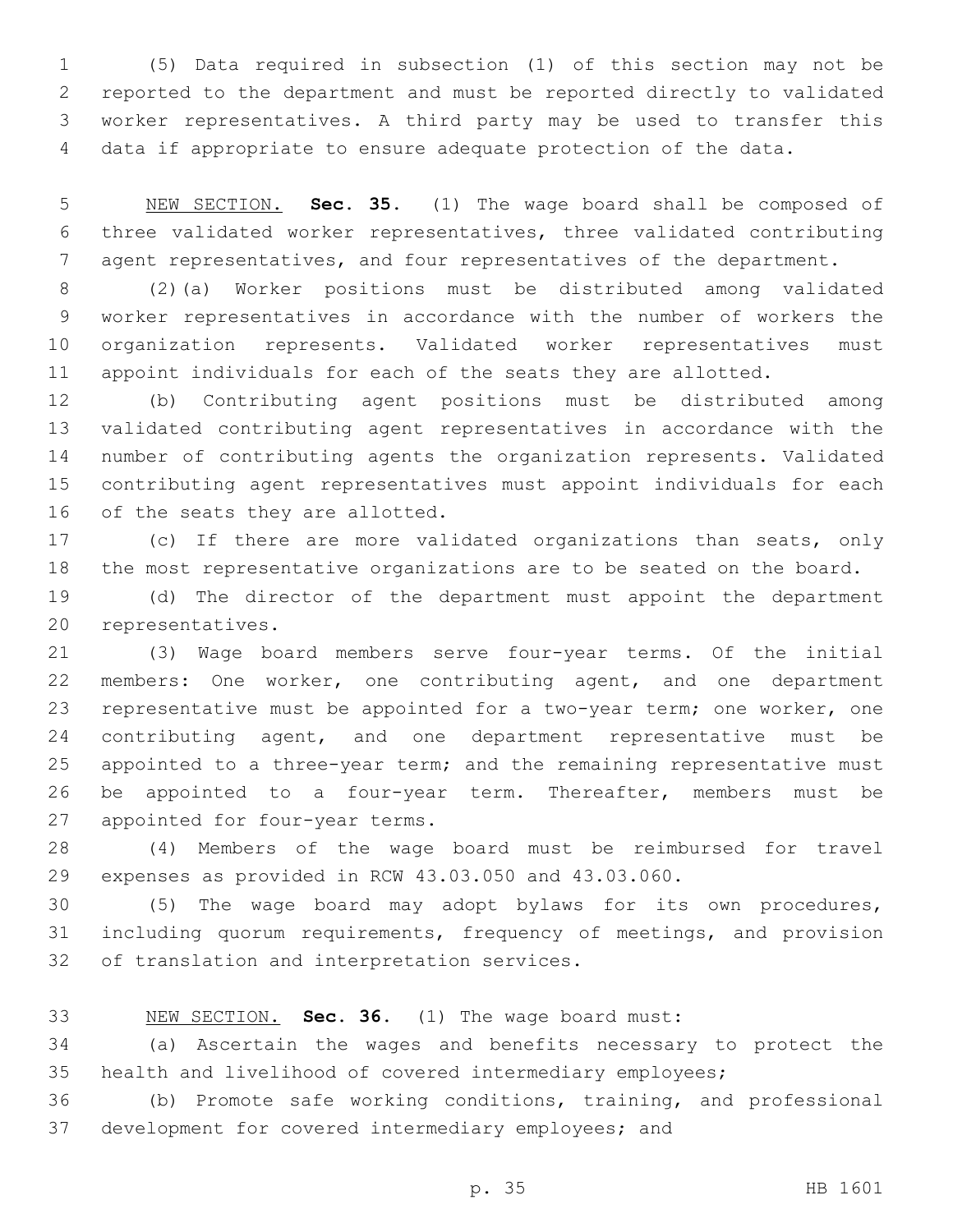(c) Promote effective enforcement of standards across the 2 industry.

 (2) Every three years, the wage board must issue determinations on aspects of the industry that affect workers' well-being, including 5 minimum standards for:

 (a) Hourly wages, or the equivalent in task, shift, or trip 7 rates, including the type and structure of payment;

 (b) Rules about scheduling and the availability of tasks, shifts, 9 or trips;

(c) Portable benefit contribution rates per hour, shift, or trip;

 (d) The proportion of portable benefit contributions that can be 12 used for administrative purposes;

13 (e) Leave policies;

(f) Certification standards and access to training;

 (g) Any benefits, such as auto insurance and mileage reimbursement, provided directly by the contributing agent to the 17 intermediary employee; and

 (h) Other aspects of working conditions, as raised by validated 19 worker representatives on the wage board.

 (3) The standards established by the wage board may meet or exceed, but may not fall below, standards established in statute, including minimum wages established in chapter 49.46 RCW, and established in this chapter, including minimum rates, benefit contributions, or the proportion of benefit contributions allowable 25 for administrative purposes.

 (4) If an established wage board fails to make determinations under this section within any four-year period, the department must institute increases in the minimum rates and benefit contributions for the industry in accordance with inflation as determined by the 30 department.

 NEW SECTION. **Sec. 37.** (1) Each member of the wage board has one vote.

33 (2) Representatives of the department must:

(a) Provide administrative and logistical assistance;

 (b) Provide guidance about current law and the operations of the 36 department;

37 (c) Convene and facilitate meetings; and

 (d) Monitor the wage board's compliance with federal and state 39 law, and the mandate of the wage board.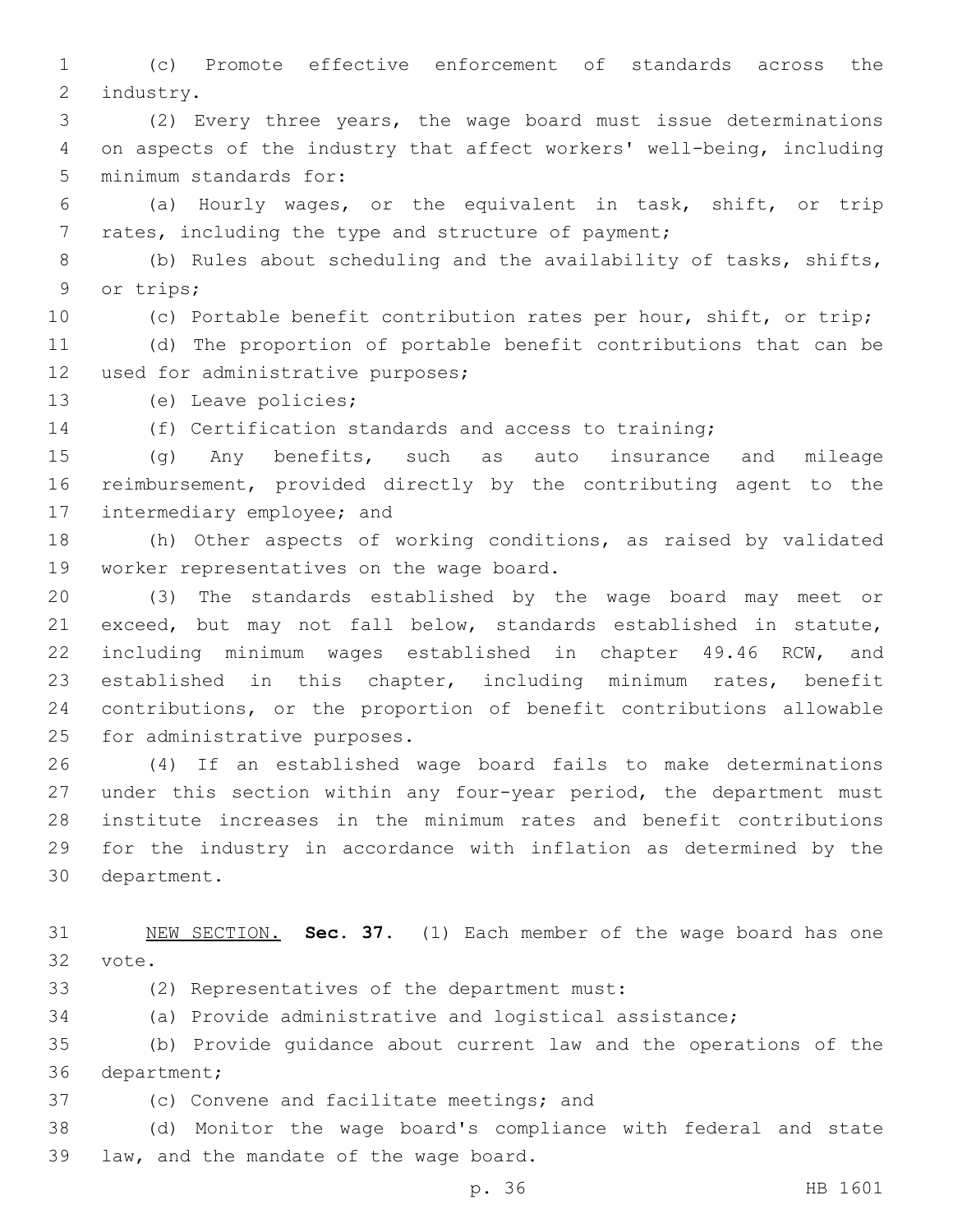(3) Determinations by the wage board must be set through majority vote. However, a two-thirds vote of the wage board is required for determinations that decrease rates or worker protections.

 (4) The wage board must hold public hearings during each three- year determination cycle to gather information about the current living and working conditions of covered intermediary employees. These hearings must be held throughout the state, especially in geographies with a known concentration of covered intermediary 9 employees.

 (a) The hearings must be open to all individuals or 11 organizations.

 (b) Validated worker representatives and validated contributing agent representatives not represented on the wage board have priority in hearings, with time allocated in accordance with the number of 15 workers or agents represented.

 NEW SECTION. **Sec. 38.** (1) When the wage board reaches a determination, through consensus or majority vote, the wage board's determination must be adopted as a policy by the department.

 (2) If the wage board fails to reach a determination within the required time period, the department's minimum rates under section 30 21 of this act take effect.

 (3) The department may adopt rules implementing the policies 23 provided by the wage board under this section.

 NEW SECTION. **Sec. 39.** (1) Contributing agents must contribute funds to benefit providers to provide benefits to eligible beneficiaries.

 (a) The requirement to contribute funds under this chapter only applies when the eligible beneficiary for whom the contributing agent is making a contribution provides services in the state.

 (b) The contribution amount must be five percent of the total charge collected from the consumer for each transaction of services provided or one dollar for every hour that the worker provided services to the consumer, whichever is less. If determined per hour, 34 the determination must be prorated per minute.

 (c) Contributions must be in addition to pay and may not be 36 counted toward the minimum base rate.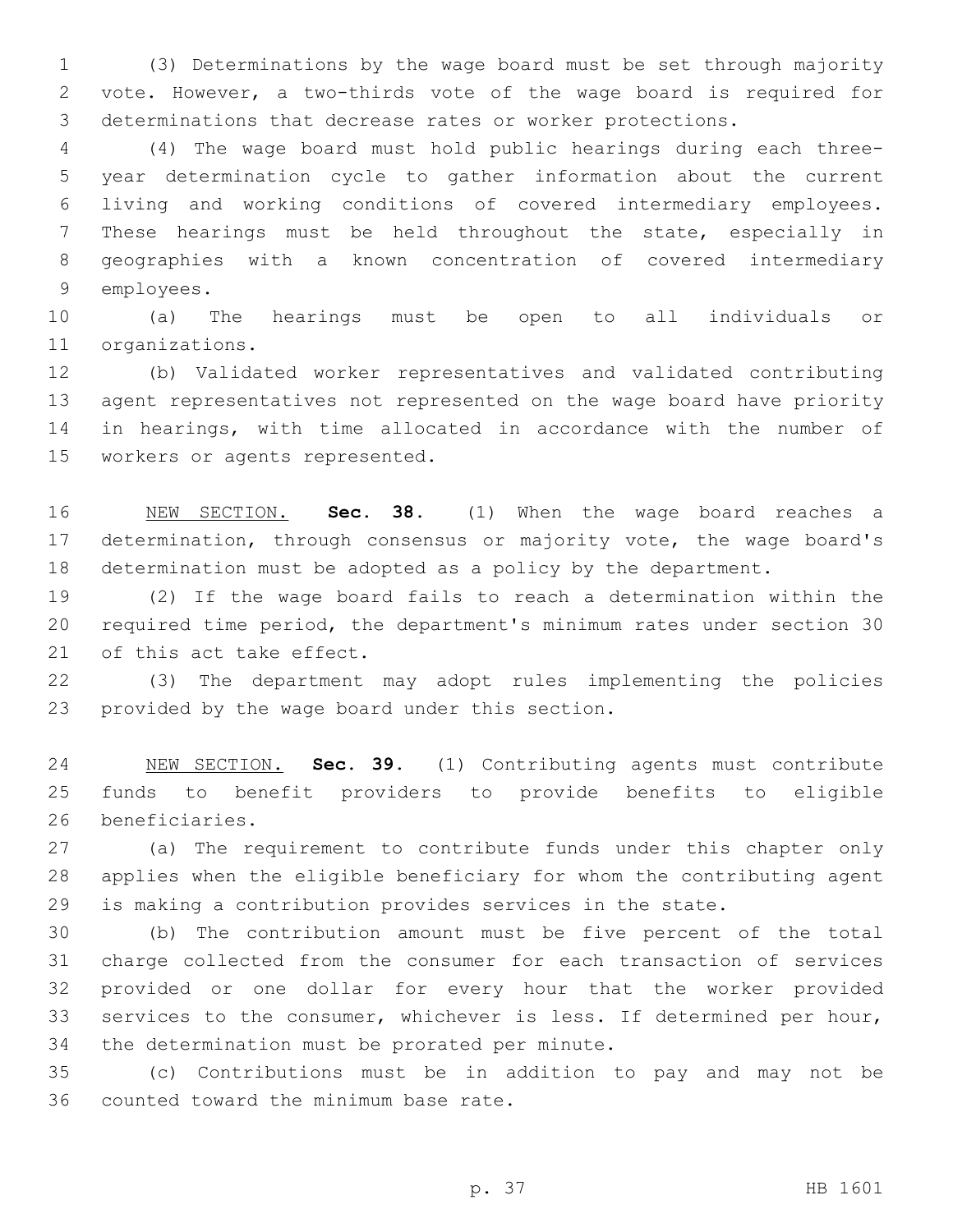(d) Contributions must be assessed for every hour, transaction, or production unit that the eligible beneficiary provided services to 3 the contributing agent.

 (e) Contributions must be made to the benefit provider on no less than a monthly basis and no later than fifteen days after the end of the month in which the eligible beneficiary services were provided.

 (2) The contribution amounts earned by the eligible beneficiary under this section belong to the eligible beneficiary and the eligible beneficiary may accrue benefits based on contributions from 10 more than one contributing agent.

 (3) Contributions may exceed, but not go below, those established in sections 36 and 38 of this act as the result of a wage board 13 determination.

 NEW SECTION. **Sec. 40.** (1) All eligible beneficiaries must receive industrial insurance under Title 51 RCW. Contributing agents must collect the portion of the contribution amount sufficient to provide industrial insurance under Title 51 RCW and remit those amounts to the department. The amounts necessary shall be determined by the department based on appropriate risk classifications.

 (2) The contributing agents must remit the remainder of the contribution amount to the assigned benefit provider.

 (3) Based on the contributions received, benefit providers must ensure that benefits are provided to eligible beneficiaries as set 24 forth in this section.

 (a) Benefit providers must solicit input from eligible beneficiaries regarding which benefits to provide.

 (b) Benefit providers must provide some or all of the following 28 benefits:

 (i) Health insurance including, but not limited to, subsidies to purchase health insurance on the health benefit exchange;

31 (ii) Paid time off;

32 (iii) Retirement benefits; and

(iv) Other benefits determined by the benefit providers.

 (c) Benefit providers may also offer other benefits or services to eligible beneficiaries to address the unique needs of a specific industry or eligible beneficiary groups including, but not limited 37 to:

- 38 (i) Tax assistance;
- 39 (ii) Emergency loans; and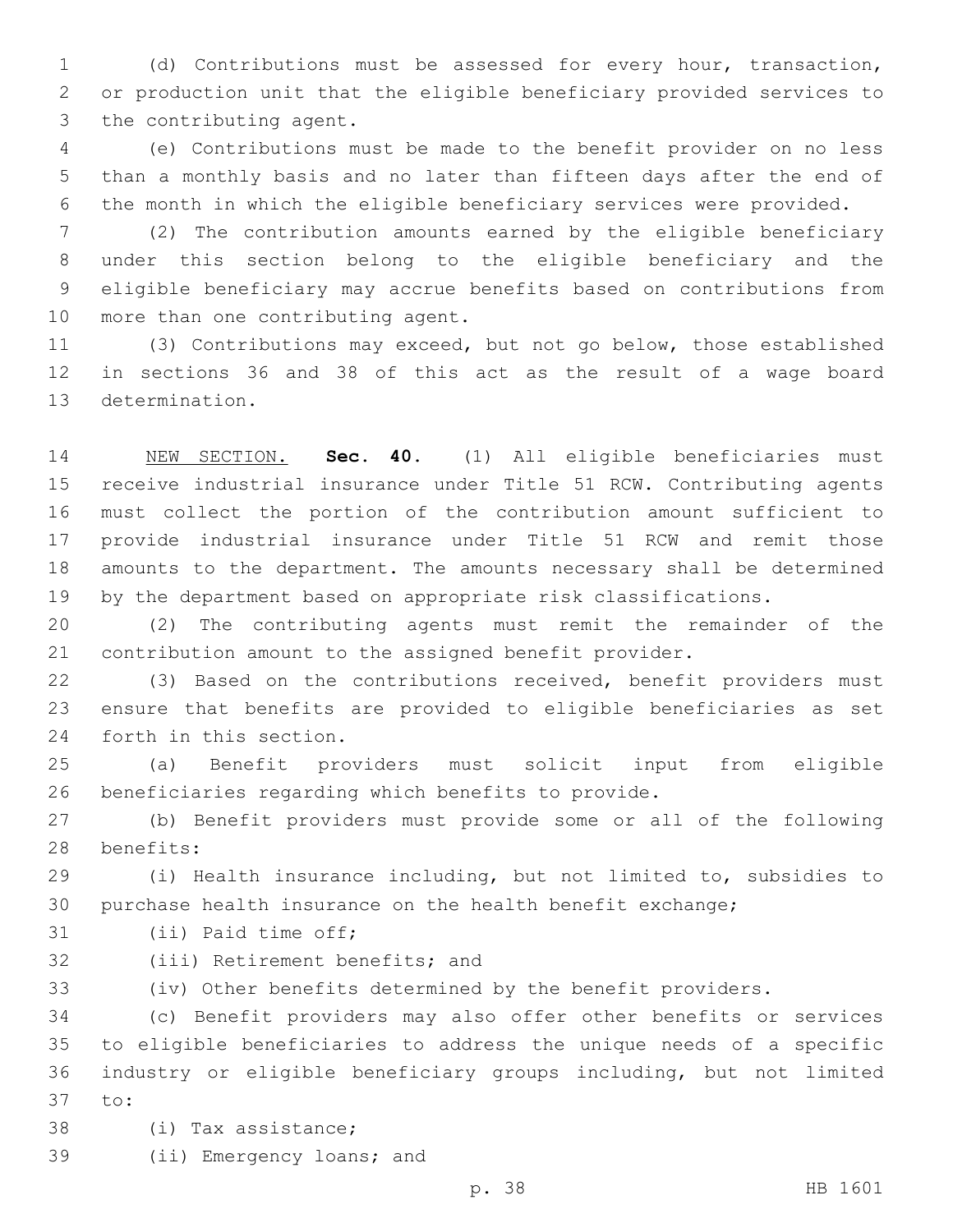1 (iii) Other benefits.

 (d) Benefit providers may provide benefits directly or through 3 vendors approved by the benefit provider.

 (e) Benefit providers may advocate on behalf of the eligible 5 beneficiaries regarding benefits.

 (f) Benefit providers may use up to ten percent of contribution 7 funds received for administration of benefits.

 NEW SECTION. **Sec. 41.** (1) The department must adopt rules for organizations to become benefit providers.

(2) At a minimum, the rules on benefit providers must require:

 (a) The benefit provider to be a nonprofit organization operating 12 under 26 U.S.C. Sec. 501(c)(3) of the federal internal revenue code;

 (b) At least one-half of the organization's board of directors to be comprised of eligible beneficiaries performing work for contributing agents or representatives of bona fide independent 16 organizations of such workers;

 (c) The organization to be independent from all business entities, organizations, corporations, or individuals that would pursue any financial interest in conflict with that of the eligible 20 beneficiaries;

 (d) All actions of the organization regarding providing benefits must be for the sole purpose of maximizing benefits to eligible 23 beneficiaries;

 (e) The board of directors of the organization to hold a fiduciary duty to the eligible beneficiaries with respect to the 26 provision of benefits; and

 (f) The organization to demonstrate adequate viability and financial sufficiency to successfully and sustainably deliver benefits, as determined by the department. At a minimum, the 30 organization must have:

 (i) Cash reserves in a sufficient amount, as determined by the 32 department;

 (ii) Liability coverage for an amount determined by the 34 department;

35 (iii) Access to bonding; and

 (iv) Other demonstrated competencies as determined by the 37 department.

 (3) An eligible beneficiary entitled to benefits under this chapter must select a benefit provider and be given the option to

p. 39 HB 1601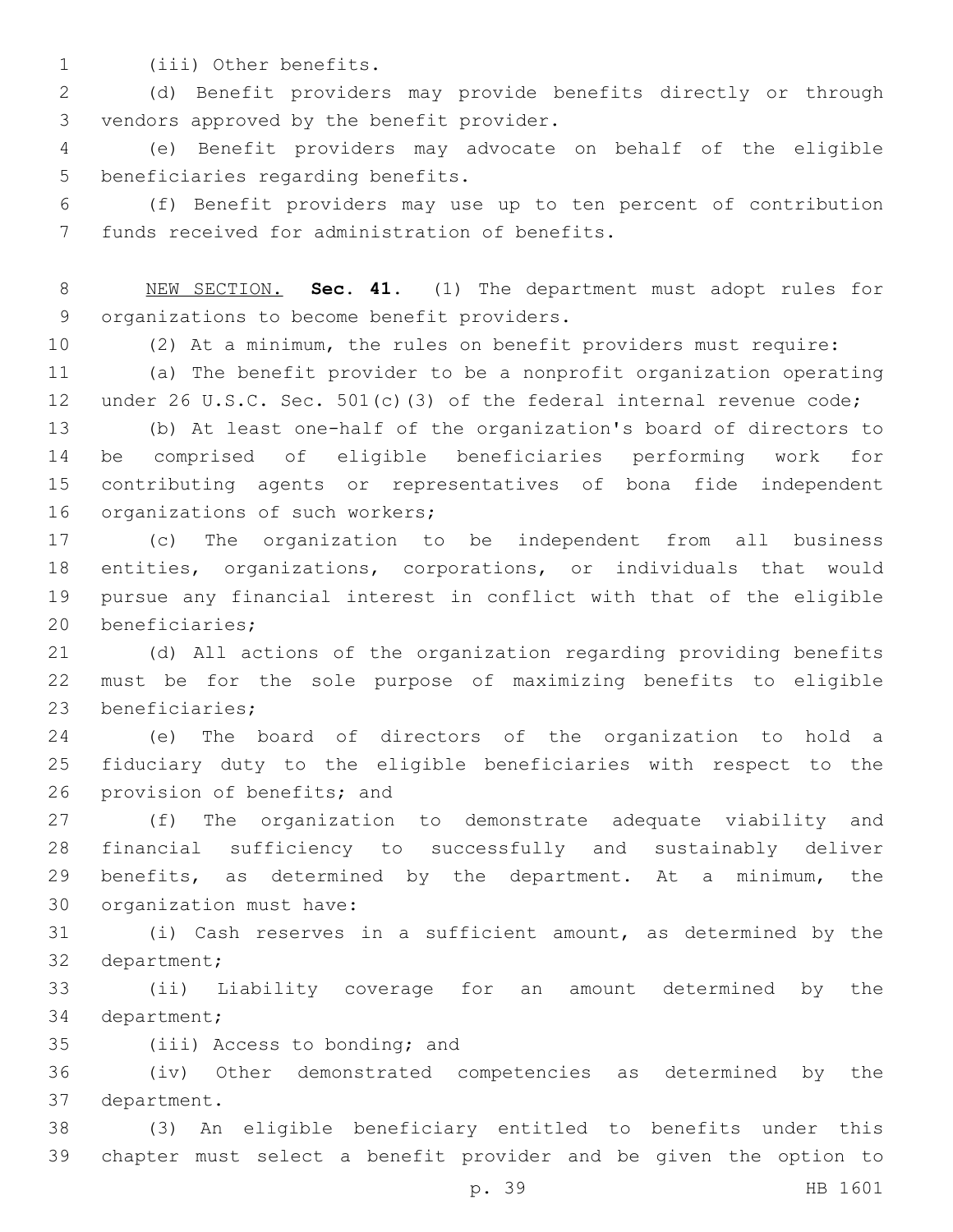change the selected benefit provider once per year. Eligible beneficiaries must be provided information regarding available benefit providers and be able to easily select their chosen benefit provider.4

 NEW SECTION. **Sec. 42.** (1) Covered intermediary employees have the right to:

(a) Organize and communicate freely with other workers;

 (b) Discuss terms and conditions of work with other workers and 9 with contributing agents;

(c) Form, join, or assist worker organizations;

 (d) Testify during board public hearings, without restraint on 12 the content of their speech; and

 (e) Take action with other workers to improve their working conditions or raise work-related complaints with the wage board.

 (2) No contributing agent may interfere with, restrain, or coerce intermediary employees from exercising rights under subsection (1) of this section. Validated worker representatives must operate free from influence by contributing agents. Contributing agents may not:

 (a) Threaten workers with or impose adverse consequences for 20 exercising their rights;

 (b) Threaten workers with or impose adverse consequences related to a worker's immigration status for exercising their rights;

(c) Terminate a worker for exercising their rights;

 (d) Reduce a worker's access to wages, tips, shifts, tasks, or 25 trips for exercising their rights;

 (e) Promise a worker benefits, rewards, or compensation if the 27 worker rejects participation on the wage board;

 (f) Prohibit workers from talking about wage board activities 29 during work time;

(g) Perform surveillance of workers' organizing activities;

 (h) Solicit individual workers to participate in campaign 32 advertisements; and

 (i) Adopt, maintain, or enforce work rules that reasonably tend 34 to inhibit workers from exercising their rights.

 (3) There shall be a rebuttable presumption of retaliation if a contributing agent takes an adverse action against a person within ninety calendar days of the person's exercise of rights. The standard of proof for retaliation is that the protected activity was a motivating factor in the adverse action. For the purposes of this

p. 40 HB 1601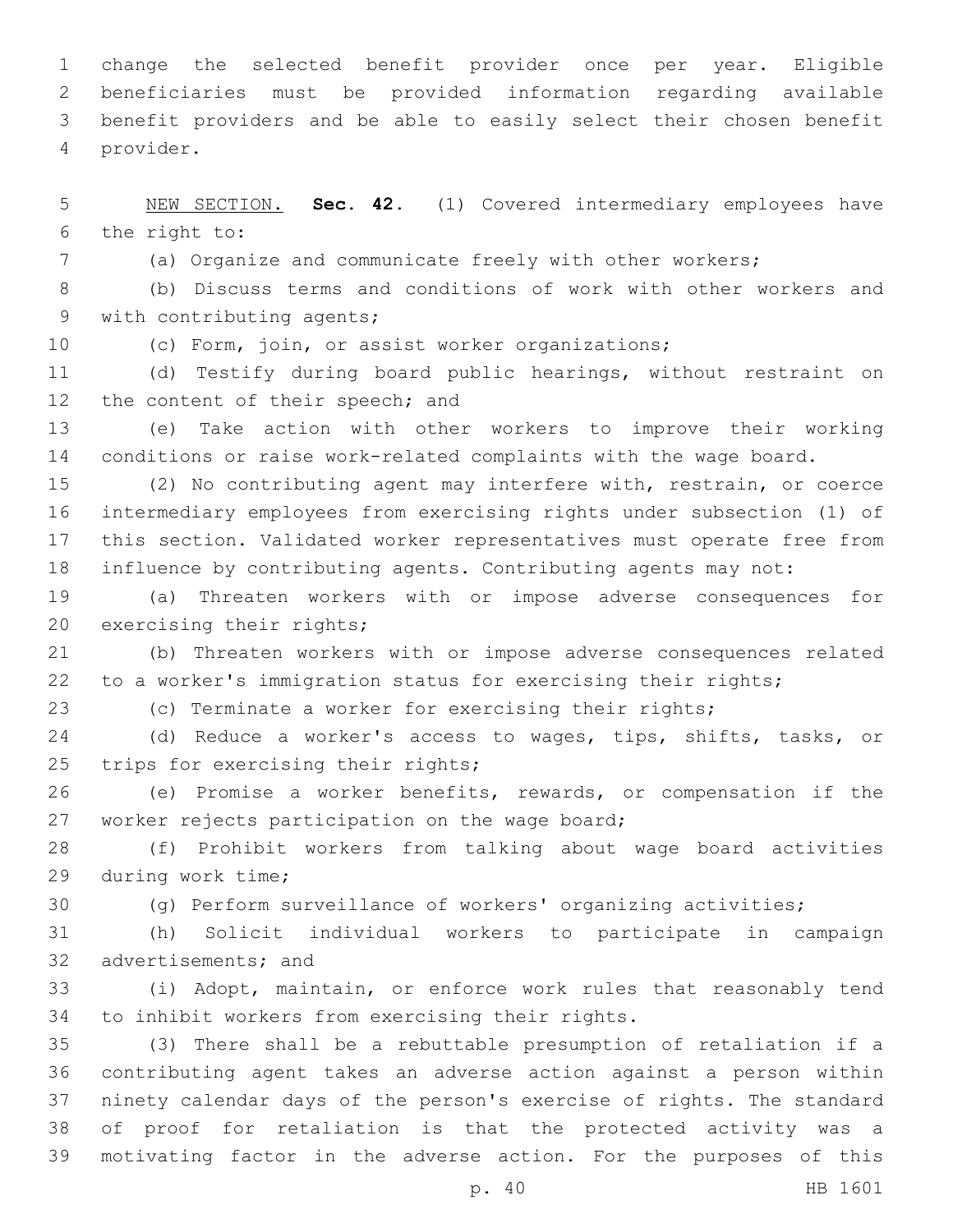subsection, "adverse action" means terminating, discharging, denying a promotion, demoting, failing to rehire after seasonal interruption of work, threatening, penalizing, retaliating, engaging in unfair immigration related practices, filing a false report with a government agency, changing an intermediary employee's status or pay rate or structure, eliminating eligibility for incentives or "bonuses," or otherwise discriminating against the person.

 NEW SECTION. **Sec. 43.** (1) The department must adopt rules to implement and administer the delivery of benefits within this chapter, including rules for:

(a) Monitoring compliance of contributing agents;

 (b) Establishing a fee on contributing agents to fund the 13 department's compliance efforts;

 (c) Monitoring compliance of benefit providers, including the ability to remove benefit providers that are out of compliance with 16 the criteria established under this chapter;

 (d) Providing procedures for eligible beneficiaries to select benefit providers, to change their selections annually, and to 19 receive notices of the right to select different benefit providers;

 (e) Providing procedures for community-based enforcement, including worker-led or worker organization-led complaints;

 (f) Administering industrial insurance coverage for eligible 23 beneficiaries under this chapter; and

 (g) Establishing penalties on any contributing agents or eligible beneficiaries out-of-compliance. Such penalties may be used to fund the department's compliance efforts. If the penalty results directly 27 from a complaint by a benefit provider, the collected award must be 28 split between the department and the complainant.

 (2) The department must designate staff dedicated to the investigation and enforcement of laws concerning intermediary employees. Both contributing agents and qualified benefit providers may be subject to unannounced audits by the department.

 (3) In addition to any remedies provided by the department to an eligible beneficiary for a contributing agent's noncompliance, an eligible beneficiary may bring a private cause of action against a contributing agent for the contributing agent's failure to comply with the contribution requirements under this chapter.

 (4) The department must adopt rules to implement and administer performance of wage boards within this chapter, including: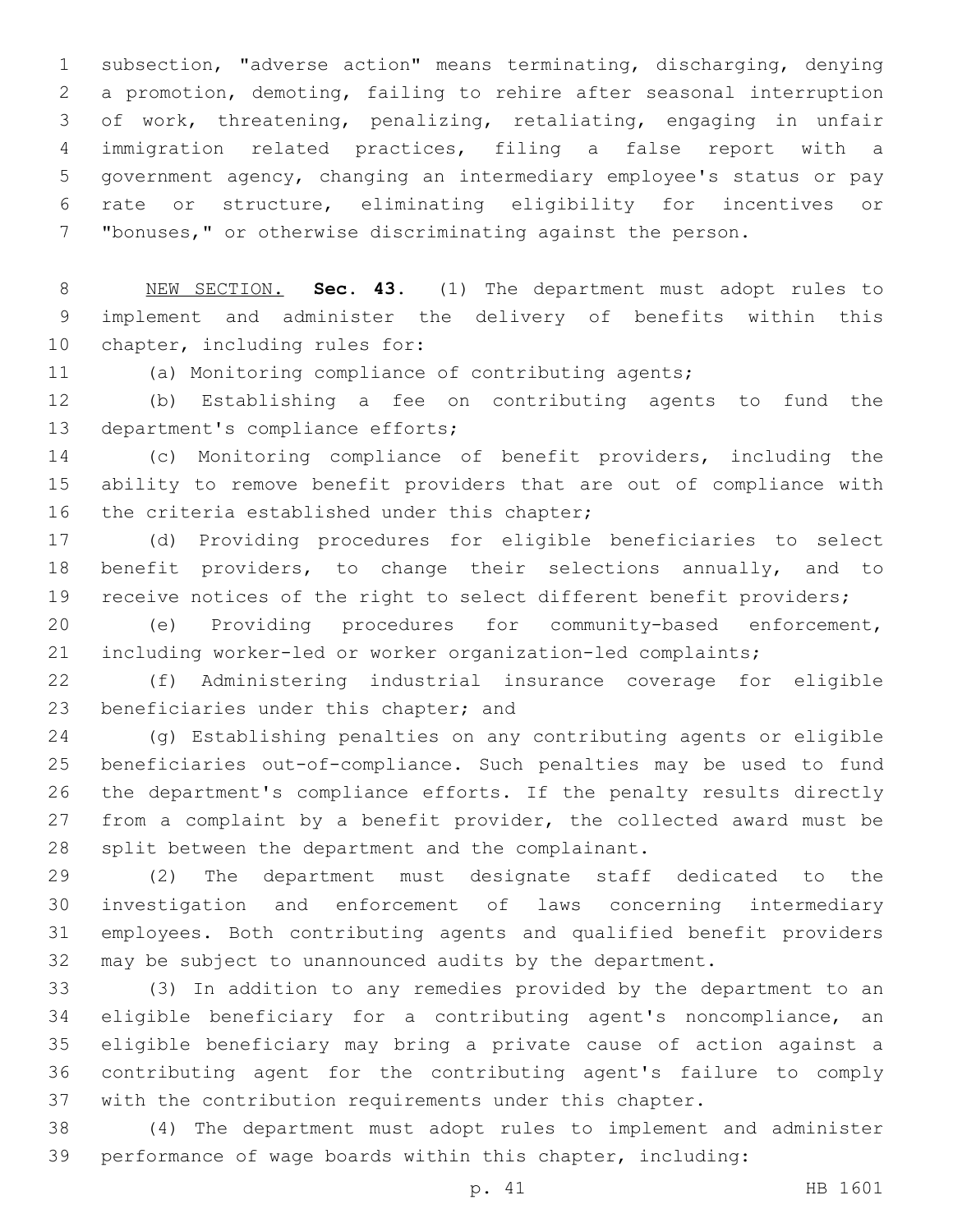(a) Allowing represented workers to report violations of portable benefit contribution requirements or compliance with board determinations to the department. The department must investigate these complaints with the same diligence as any other employment or 5 labor law violation;

 (b) Providing validated worker representatives with standing to file complaints on the behalf of represented workers; and

 (c) Establishing monetary penalties for a contributing agent found to be in violation of the standards established by the board. The department must set the amount of monetary penalties at no less than three times the amount owed in wages or benefit contributions. If the penalty results directly from a complaint by a benefit provider, the collected award must be split between the department 14 and the complainant.

 NEW SECTION. **Sec. 44.** (1) The department must contract with eligible worker representatives to implement outreach and education to eligible beneficiaries and covered intermediary employees.

 (2) Organizations conducting outreach and education must educate eligible beneficiaries and covered intermediary employees about their legal rights, and help eligible beneficiaries and intermediary employees file reports of violations of laws and standards, including portable benefit contribution requirements and standards established 23 by the wage board.

 NEW SECTION. **Sec. 45.** The requirements on contributing agents and the benefits provided to eligible beneficiaries under this chapter may not be considered in determinations of an eligible beneficiary's employment status or the contributing agent's employment relationship to the eligible beneficiary.

 NEW SECTION. **Sec. 46.** (1) Sections 1 through 11 of this act constitute a new chapter in Title 49 RCW.

 (2) Sections 29 through 45 of this act constitute a new chapter 32 in Title 49 RCW.

 NEW SECTION. **Sec. 47.** If any provision of this act or its application to any person or circumstance is held invalid, the remainder of the act or the application of the provision to other persons or circumstances is not affected.